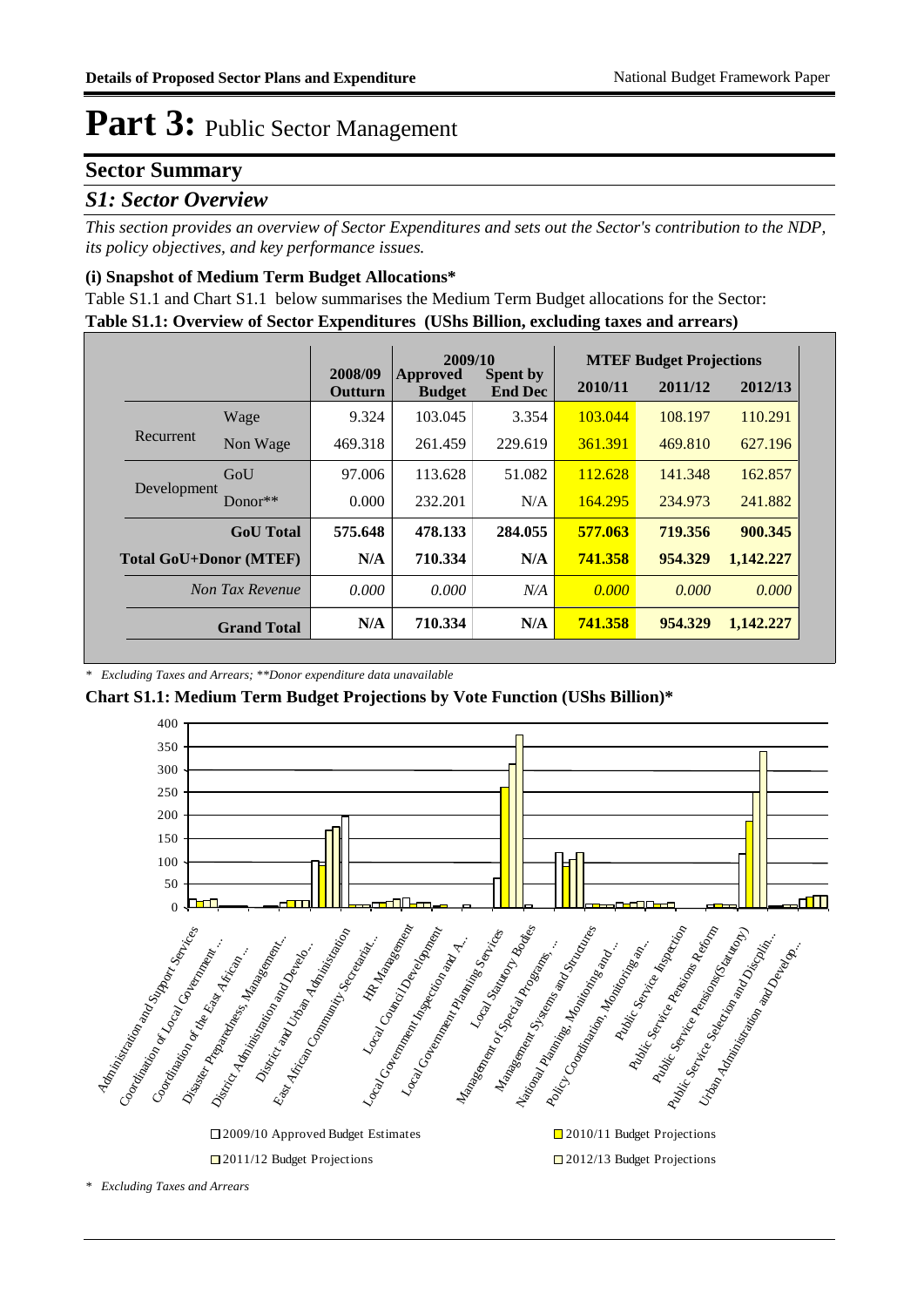### **Sector Summary**

### **(ii) Sector Contributions to the National Development Plan**

The Sector will contribute to the NDP through the following interventions:

- (1) Strengthening the policy, legal and regulatory framework. This will be realized by:
- (a) Strengthening the public policy formulation and implementation and legal framework;
- (b) Separating the role of regulation from that of planning and implementation across MDAs; and
- (c) Strengthening policy planning frameworks in Government.
- (2) Rationalizing Public Sector Institutions to deliver the NDP objectives:
- (a) Reviewing institutional mandates, roles, responsibilities and structures;
- (b) Ensuring that the five year NDP is operational;

(c) Providing overall oversight and reporting on the five year NDP, 10 Year Plan, and the 30 Year Vision; and

(d) Building sustainable capacity of sectors and Local Governments for development planning.

(3) Strengthening Human Resource Capacity:

- (a) Developing the National Human Resource Plan; and
- (b) Developing and maintaining skilled, able and committed human resource in the Public Service.

(4) Enhancing the Performance of the Public Sector:

- (a) Implementing an accelerated pay reform strategy;
- (b) Implementing a pension reform strategy;
- (c) Institutionalizing a Result Oriented Performance Management System;
- (d) Strengthening Public Service Delivery Accountability;
- (e) Improving public and media relations management;
- (f) Enhancing work facilities and environment;

(g) Strengthening records and information management systems to improve timeliness and quality of decisions made;

(h) Ensuring adequate financing for priority public service delivery functions;

- (i) Enhancing value for money and downward accountability; and
- (j) Strengthening coordination of the implementation of government policies and programmes.

(5) Ensuring that all National plans, Sectoral and Local Government plans are sensitive to the plight of special interest groups:

(a) Implementing special programmes for affirmative actions;

(b) Implementing the Uganda Epicentre Strategy as demonstrations to facilitate mindset change, gender equity and social - economic transformation; and

(c) Strengthening Capacity for mainstreaming cross-cutting issues into National, Sectoral and LG plans.

(6) Ensuring that National Development Plans and Programmes as well as other interventions achieve the intended goals of social-economic transformation:

(a) Effective monitoring and evaluation of national development plans and the vision framework; and

(b) Maintaining essential linkages and working relations with key stakeholders in development planning and policy formulation management.

(7) Ensuring proper coordination of Continental, Regional and National Cross-Sectoral Development Initiatives:

(a) Coordinating NEPAD initiative in Uganda;

- (b) Coordinating the implementation of Uganda Country Capacity Building Programme (UCCBP);
- (c) Coordinating the National Productivity Movement (NPM);

(d) Monitoring the implementation of protocols on EAC/SADC/COMESA, foreign policy coordination and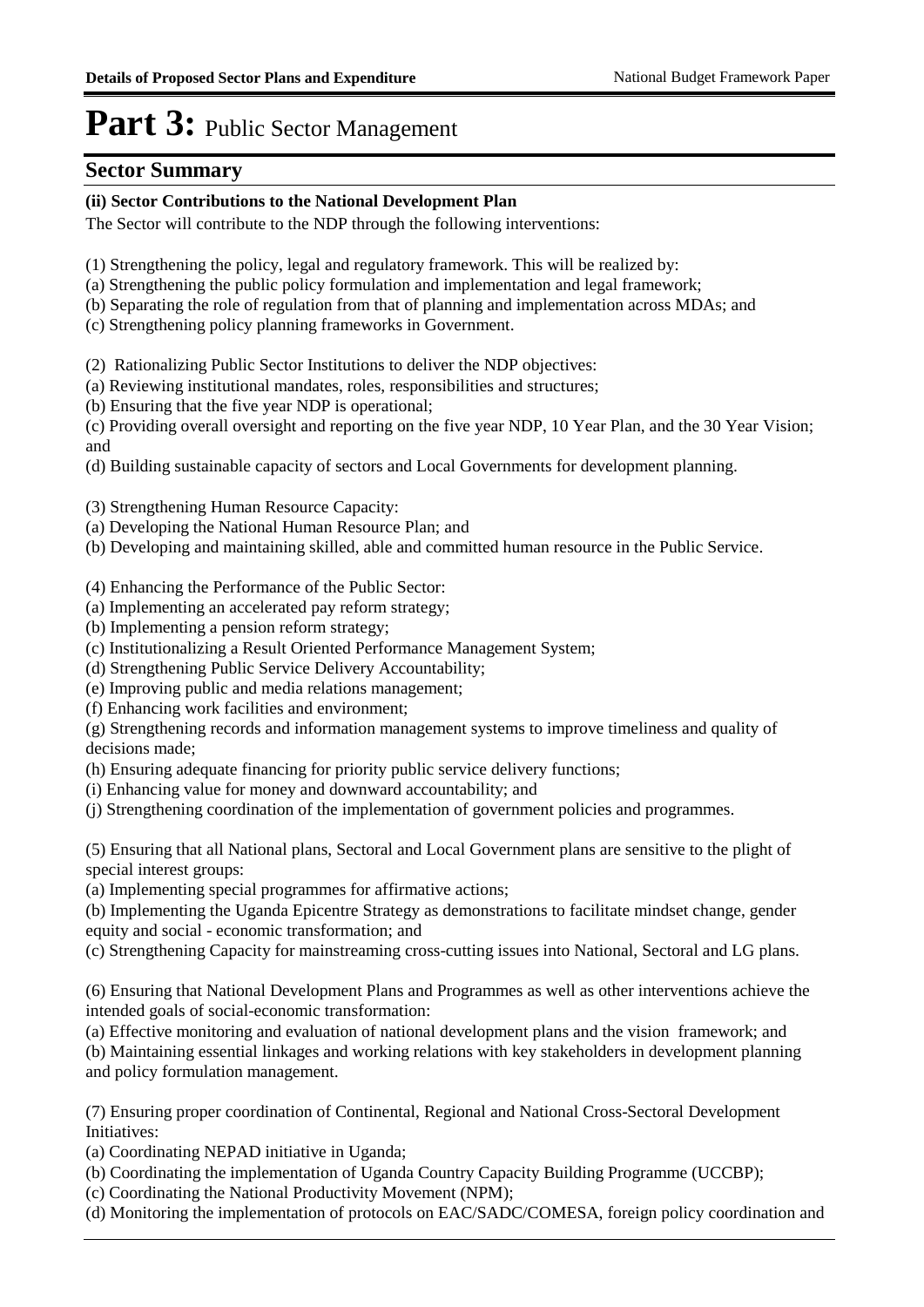### **Sector Summary**

cooperation in defence as well as harmonising municipal laws, thematic areas in defence and elements of good governance in EAC; and

(e) Finalising the criteria and procedures for the establishment of EAC institutions

\_

### **(iii) Medium Term Sector Policy Objectives**

The sector objectives which guide medium term outputs and resource allocations are:

*a) To establish mechanisms that will promote coordinated and harmonized policy, planning, budgeting, and M&E at National and Local Government levels, the implementation of which is responsive to Uganda's needs and improves its image;*

*b) To attract, recruit, develop and retain a highly skilled and professional workforce and develop management and operational structures and systems for effective and efficient service delivery in public service;*

*c) To promote efficient and effective Local Governance systems;*

*d) To ensure implementation of the East Africa Customs Union, implementation of the EA Common Market, subsequently a monetary Union and ultimately the East African Political Federation;*

*e) To initiate, design and coordinate the implementation of special development recovery programs and disaster preparedness in all parts of Uganda.*

### *\_*

### **(iv) Key Policy Implementation Issues to be addressed over the Medium Term**

The sector considers the following issues crucial to address over the medium term, to improve sector performance and the achievement of sector objectives

- *Inadquate M&E for rational decision/policy making, planning budgeting and implementation*
- *Inadqauate budgetary allocation to implement the Pay Reform Policy*
- *Existence of human and institutional capacity gaps in MDAs due to inadqaute staffing levels*
- *Coordination and inadquate structures and the lack of effective conflict resolution strategy*

### *S2: Past Sector Performance and Medium Term Plans*

*This section describes past and future performance, in terms of sector outcomes, key sector outputs, costs and plans to address key sector performance issues.* 

### **(i) Sector Outcomes and the Achievement of Sector Objectives**

AGPR will inform the planning and budget process and also provide guidance on Government performance against its set objectives. In addition, the results and lessons learnt from the PEAP evaluation will influence the formulation of the national policies aimed at effective service delivery. The implementation of the PSM Strategic Investment Plan will enhance and ensure synergy in the achievement of the strategic objectives of the Sector.

PSM also started the implementation of Access To Information Act (ATIA). This will increase information flow and ultimately improve accountability.

The NDP will guide the budgeting process, resource allocation and development; EA common market and subsequently a monetary union will improve the livelihood of the EA citizenry; the implementation of the Pay Reform will ensure motivated, inspired and productive public service; while the implementation of the PRDP and the LRDP will contribute to stability and development recovery.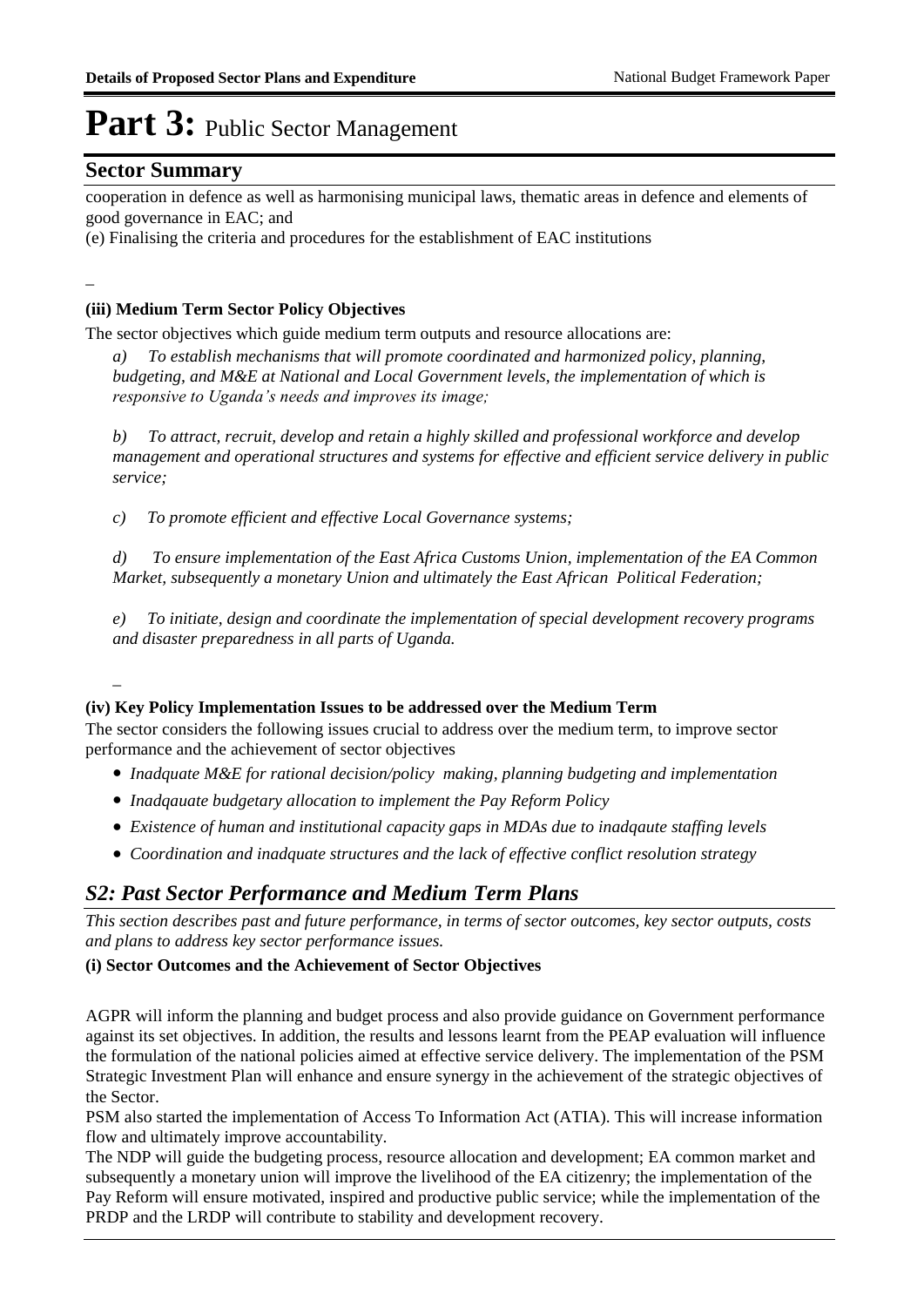### **Sector Summary**

\_

The implementation of the Disaster Policy will lead to reduced effects of disasters while efficiency and effectiveness of LG will be enhanced through the implementation of the LGSIP

### **Table S2.1: Current Status and Future Forecasts for Sector Outcomes**

| <b>Outcome and Outcome Indicator</b>                                                                   | <b>Baseline</b>                                    | <b>Medium Term Forecast</b>                                             |
|--------------------------------------------------------------------------------------------------------|----------------------------------------------------|-------------------------------------------------------------------------|
| Coordinated and harmonized National and Regional policies, plans, budgets and M&E systems.<br>Outcome: |                                                    |                                                                         |
| Level of integration of EA Community                                                                   | 0                                                  |                                                                         |
| Effective implementation of government policies and programmes                                         | Government Performance<br>through APIR $(2005/06)$ | <b>Government perfomance &amp;</b><br><b>resource allocation (2009)</b> |
| Effective and efficient Public Service delivery at the Centre and LG level<br><b>Outcome:</b>          |                                                    |                                                                         |
| Improved local governance                                                                              | ALGA; JARD (2008)                                  | <b>ALGA</b> ; <b>JARD</b> (2009)                                        |
| Effective and efficient Public Service delivery                                                        | <b>Public Service Delivery</b><br>Survey $(2006)$  | <b>Improved Public Service</b><br>Delivery (2009)                       |
| Improved quality of life in the target areas and reduced disaster effects<br>Outcome:                  |                                                    |                                                                         |
| Reduced conflicts and disaster effects                                                                 | ( )                                                |                                                                         |

#### **(ii) Past and Future Planned Sector Outputs**

*Performance for the first half of the 2009/10 financial year*

The Sector coordinated Government policy implementation through the Institutional Policy Implementation Coordination Framework, produced reports on the Cabinet decisions tracking, and the implementation of PIRT. The sector also coordinated Government business in Parliament and the PSM Working Group meetings. The sector completed the development of monitoring and evaluation strategy and implementation guidance for the NDP and is awaiting Cabinet approval and subsequent launching of NDP. The Government Annual Performance Report (APR) was produced, discussed and due for submission to Cabinet.

The draft NDP was also printed and presented to Cabinet Ministers, Permanent Secretary's and Members of Parliament for consideration.

The Sector reviewed the ROM handbook, developed balanced scores card and a comprehensive assessment tool and prepared draft implementation framework for ROM and OOB. Technical support for ROM implementation was provided to LGs. The development and implementation of client charters was rolled out to additional MDAs and LGs after the pilot implementation and an independent review of the implementation of client charters in MDAs and LGs was undertaken.

The sector provided technical support to local governments and conducted an induction workshop for 79 CAOs; in addition, 32 new members of DSCs were inducted. The sector also coordinated and facilitated the Local Revenue Enhancement Coordination Committee (LRECC) to streamline activities aimed at improving local revenue performance in local governments

The sector remitted Ushs. 10.957bn as Ugandan's contribution to the EAC Secretariat; harmonised four EAC protocols; ratified S&SP Protocol; and harmonised studies on fiscal and monetary policies. The EAC regional integration was publicised to 40 districts and 40 schools produced 10,000 leaflets produced and distributed to various stakeholders, 15 news paper supplements and 20 radio talk shows.

The sector has embarked on finalising the PSM SIP and a consultant has been recruited; the National Policy on Disaster Preparedness and Management draft is under discussion. The sector also held an African Union Special Summit on Refugees and Internally Displaced Persons. The development recovery programs were up-scaled and 2333 civilian veterans were paid one off gratuity. PSM has enhanced and sustained proactive government information flow, and carried out guidance workshops in LGs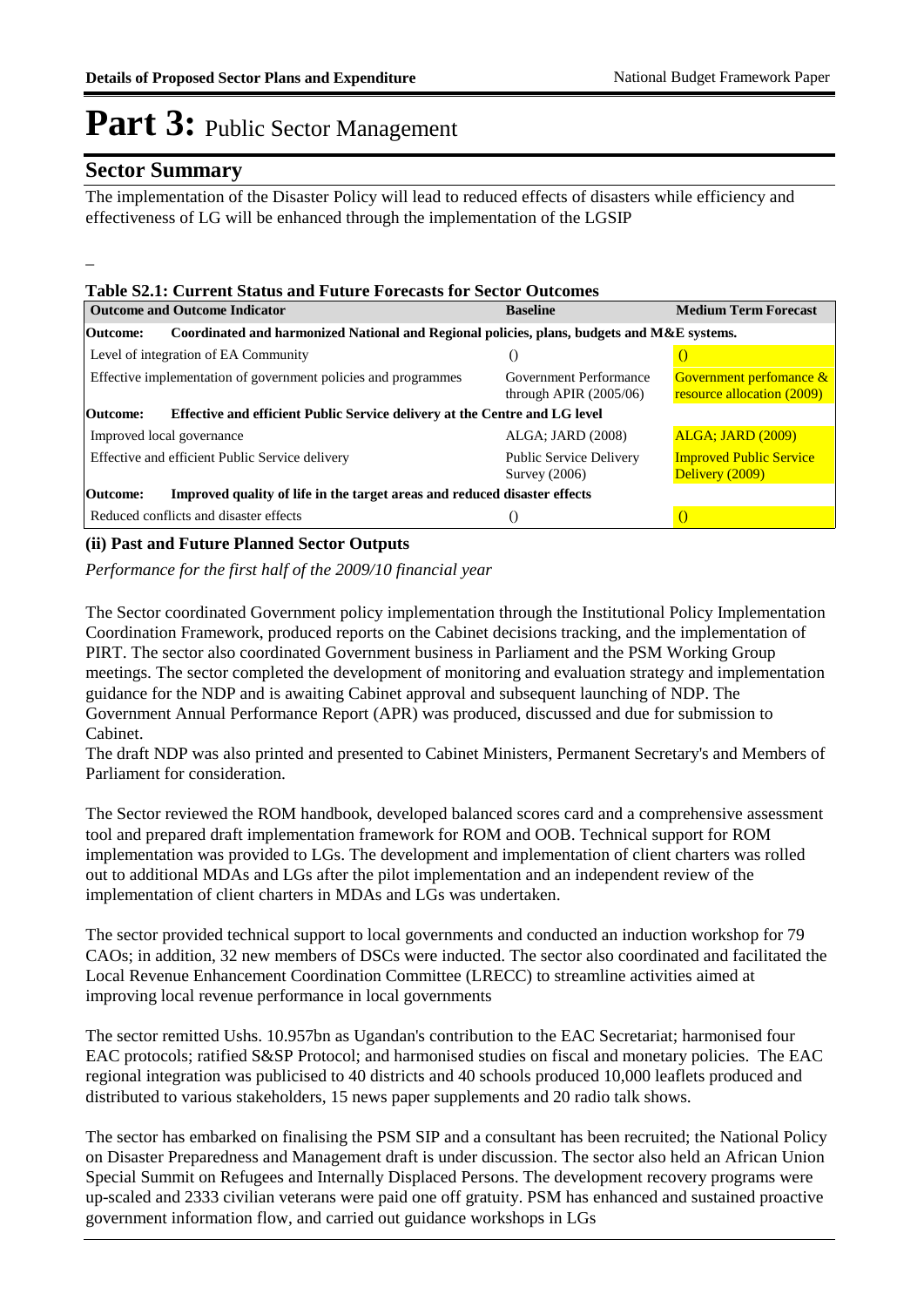### **Sector Summary**

\_

### **Table S2.2: Past and Medum Term Key Sector Output Indicators\***

|                                                                                                                                          |                           | 2009/10          |                              |                | <b>MTEF Projections</b> |              |  |  |  |
|------------------------------------------------------------------------------------------------------------------------------------------|---------------------------|------------------|------------------------------|----------------|-------------------------|--------------|--|--|--|
| Vote Function Key Output<br><b>Indicators and Costs:</b>                                                                                 | 2008/09<br><b>Outturn</b> | Approved<br>Plan | Outturn by<br><b>End Dec</b> | 2010/11        | 2011/12                 | 2012/13      |  |  |  |
| Vote: 003 Office of the Prime Minister                                                                                                   |                           |                  |                              |                |                         |              |  |  |  |
| Vote Function:1301 Policy Coordination, Monitoring and Evaluation                                                                        |                           |                  |                              |                |                         |              |  |  |  |
| Cross and intra sectral issues that<br>were resolved through the<br>coordination framework arrangement.                                  | Not reported              | 8                | $\overline{4}$               | 12             | 16                      | 20           |  |  |  |
| Report of Government Business in<br><b>Parliament Produced</b>                                                                           | Yes                       | Yes              | Yes                          | Yes            | yes                     | Yes          |  |  |  |
| No. of questions responded to by<br>Ministers in place                                                                                   | 11                        | 54               | 27                           | 54             | 54                      | 60           |  |  |  |
| Vote Function Cost (UShs bn)                                                                                                             | N/A                       | 13.382           | N/A                          | 7.076          | 8.470                   | 10.318       |  |  |  |
| VF Cost Excluding Donor                                                                                                                  | 4.369                     | 5.602            | 2.090                        | 5.892          | N/A                     | N/A          |  |  |  |
| Vote Function:1302 Disaster Preparedness, Management and Refugees                                                                        |                           |                  |                              |                |                         |              |  |  |  |
| Number of district preparedness/<br>contingency plans                                                                                    | 3                         | 13               | 8                            | 13             | 13                      | Not reported |  |  |  |
| Number of risk, hazard and<br>vulnerability assessments made                                                                             | 15                        | 10               | 15                           | 10             | 10                      | Not reported |  |  |  |
| % of Mine/UXO contaminated areas<br>cleared                                                                                              | 20%                       | 20%              | 40%                          | 10%            | 8%                      | Not reported |  |  |  |
| Refugees settled and repatriated                                                                                                         | 41,000                    | 30,000           | 47,000                       | 44,000         | 44,000                  | Not reported |  |  |  |
| No. of refugees settled and allocated<br>land                                                                                            | Not reported              | Not reported     | 123,000                      | 130,000        | 150,000                 | Not reported |  |  |  |
| No. of asylum seekers assessed                                                                                                           | Not reported              | 15,000           | 7,600                        | 12,000         | 12,000                  | Not reported |  |  |  |
| No. refugees repatriated                                                                                                                 | Not reported              | Not reported     | 12,000                       | 30,000         | 30,000                  | Not reported |  |  |  |
| <b>Vote Function Cost (UShs bn)</b>                                                                                                      | N/A                       | 9.799            | N/A                          | 14.460         | 15.896                  | 15.850       |  |  |  |
| VF Cost Excluding Donor                                                                                                                  | 22.568                    | 7.621            | 9.722                        | 14.460         | N/A                     | N/A          |  |  |  |
| Vote Function:1303 Management of Special Programs, Luwero & Karamoja                                                                     |                           |                  |                              |                |                         |              |  |  |  |
| No. of PMC reports produced                                                                                                              | 1                         | 4                | 2                            | $\overline{4}$ | $\overline{4}$          | 4            |  |  |  |
| <b>Vote Function Cost (UShs bn)</b>                                                                                                      | N/A                       | 119.230          | N/A                          | 88.265         | 103.663                 | 118.059      |  |  |  |
| VF Cost Excluding Donor                                                                                                                  | 28.557                    | 47.060           | 18.637                       | 46.931         | N/A                     | N/A          |  |  |  |
| Vote Function:1349 Administration and Support Services                                                                                   |                           |                  |                              |                |                         |              |  |  |  |
| Vote Function Cost (UShs bn)                                                                                                             | 1.989                     | 1.906            | 0.688                        | 1.906          | 2.481                   | 2.441        |  |  |  |
| <b>Cost of Vote Services (UShs Bn)</b>                                                                                                   | N/A                       | 144.317          | N/A                          | 111.707        | 130.510                 | 146.669      |  |  |  |
| Vote Cost Excluding Donor                                                                                                                | 57.483                    | 62.489           | 31.136                       | 69.189         | N/A                     | N/A          |  |  |  |
| <b>Vote: 005 Ministry of Public Service</b>                                                                                              |                           |                  |                              |                |                         |              |  |  |  |
| <b>Vote Function:1312 HR Management</b>                                                                                                  |                           |                  |                              |                |                         |              |  |  |  |
| Number of medical superitendants<br>and primary school headteachers on<br>performance agreements who meet<br>the terms of the agreement. | 55%                       | 80%              | Not reported                 | 90%            | 95%                     | Not reported |  |  |  |
| Percentage retention rate in hard to<br>reach areas.                                                                                     | Not reported              | 65%              | Not reported                 | 75%            | 95%                     | Not reported |  |  |  |
| MDAs/LGs where IPPS has been<br>operationalised.                                                                                         | $\boldsymbol{0}$          | Not reported     | Not reported                 | Not reported   |                         |              |  |  |  |
| <b>Vote Function Cost (UShs bn)</b>                                                                                                      | N/A                       | 20.038           | N/A                          | 6.483          | 9.363                   | 9.878        |  |  |  |
| VF Cost Excluding Donor                                                                                                                  | 1.148                     | 1.678            | 0.463                        | 2.138          | N/A                     | N/A          |  |  |  |
|                                                                                                                                          |                           |                  |                              |                |                         |              |  |  |  |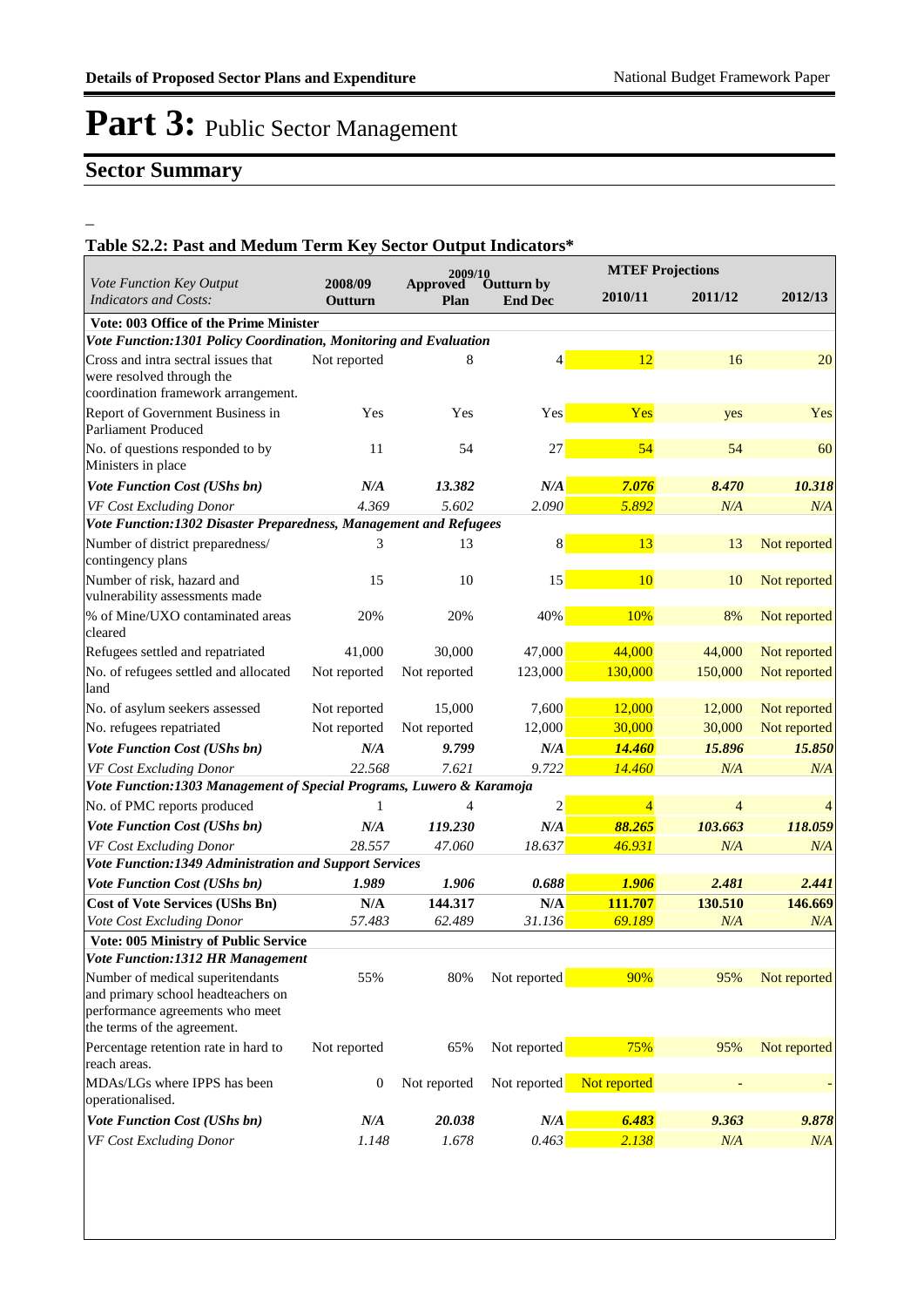|                                                                                                  | 2009/10            |                  |                              | <b>MTEF Projections</b> |         |              |
|--------------------------------------------------------------------------------------------------|--------------------|------------------|------------------------------|-------------------------|---------|--------------|
| Vote Function Key Output<br><b>Indicators and Costs:</b>                                         | 2008/09<br>Outturn | Approved<br>Plan | Outturn by<br><b>End Dec</b> | 2010/11                 | 2011/12 | 2012/13      |
| Vote Function:1313 Management Systems and Structures                                             |                    |                  |                              |                         |         |              |
| Number of MDAs and LGs that have<br>developed and implemented client<br>charters                 | 18                 | 22               | 10 <sup>1</sup>              | 30                      | 40      | 55           |
| Vote Function Cost (UShs bn)                                                                     | N/A                | 7.470            | N/A                          | 6.943                   | 4.773   | 4.463        |
| VF Cost Excluding Donor                                                                          | 0.356              | 0.412            | 0.187                        | 0.588                   | N/A     | N/A          |
| Vote Function:1314 Public Service Inspection                                                     |                    |                  |                              |                         |         |              |
| % of MDAs and LGs where annual<br>performance assessment reflects<br>increased focus on results. | $\theta$           | 50%              | 15%                          | 60%                     | 70%     | 75%          |
| % of MDAs and LGs that have<br>mainstreamed results framework into<br>their work processes.      | 75%                | 90%              | 20%                          | 95%                     | 97%     | 98%          |
| Number of sectors that have<br>disseminated service delivery<br>standards.                       | $\theta$           | 3                | Not reported                 | $\overline{6}$          | 9       | Not reported |
| <b>Vote Function Cost (UShs bn)</b>                                                              | N/A                | 0.960            | N/A                          | 0.762                   | 0.307   | 0.314        |
| VF Cost Excluding Donor                                                                          | 0.167              | 0.190            | 0.082                        | 0.662                   | N/A     | N/A          |
| Vote Function:1315 Public Service Pensions(Statutory)                                            |                    |                  |                              |                         |         |              |
| Vote Function Cost (UShs bn)                                                                     | 78.300             | 103.390          | 101.995                      | 188.386                 | 251.645 | 338.558      |
| Vote Function:1316 Public Service Pensions Reform                                                |                    |                  |                              |                         |         |              |
| Percentage of retiring officers who<br>received pre-retirement training                          | 30%                | 90%              | 3%                           | 90%                     | 90%     | 90%          |
| <b>Vote Function Cost (UShs bn)</b>                                                              | N/A                | 4.547            | N/A                          | 8.204                   | 5.038   | 4.981        |
| VF Cost Excluding Donor                                                                          | 0.206              | 4.227            | 0.093                        | 8.004                   | N/A     | N/A          |
| Vote Function:1349 Policy, Planning and Support Services                                         |                    |                  |                              |                         |         |              |
| <b>Vote Function Cost (UShs bn)</b>                                                              | N/A                | 8.370            | N/A                          | 4.743                   | 5.221   | 6.090        |
| VF Cost Excluding Donor                                                                          | 2.062              | 3.687            | 1.485                        | 3.256                   | N/A     | N/A          |
| <b>Cost of Vote Services (UShs Bn)</b>                                                           | N/A                | 144.775          | N/A                          | 215.521                 | 276.347 | 364.284      |
| Vote Cost Excluding Donor<br><b>Vote: 011 Ministry of Local Government</b>                       | 82.239             | 125.585          | 104.306                      | 203.034                 | N/A     | N/A          |
| Vote Function:1321 District Administration and Development                                       |                    |                  |                              |                         |         |              |
| Number of LGs covered by the<br>monitoring and support supervision<br>activities.                | Not reported       | 50               | Not reported                 | 15                      | 15      | 15           |
| Number of members of LG statutory<br>bodies supported and/or trained.                            | Not reported       | 2,160            | Not reported                 | 2,000                   | 1,500   | Not reported |
| Vote Function Cost (UShs bn)                                                                     | N/A                | 96.517           | N/A                          | 90.867                  | 166.509 | 175.422      |
| VF Cost Excluding Donor                                                                          | 1.239              | 6.787            | 0.459                        | 2.387                   | N/A     | N/A          |
| Vote Function:1322 Local Council Development                                                     |                    |                  |                              |                         |         |              |
| Number of LG Councillors trained.                                                                | Not reported       | 340              | Not reported                 | 500                     | 300     | 300          |
| Vote Function Cost (UShs bn)                                                                     | N/A                | 2.191            | $N\!/\!A$                    | 4.341                   | 0.351   | 0.356        |
| VF Cost Excluding Donor                                                                          | 0.236              | 0.291            | 0.110                        | 4.341                   | N/A     | N/A          |
| Vote Function:1323 Urban Administration and Development                                          |                    |                  |                              |                         |         |              |
| Number of Urban Councils<br>supported, monitored, supervised<br>and mentored.                    | Not reported       | 50               | Not reported                 | 30                      | 30      | 30           |
| Number of technical studies<br>conducted on the creation and<br>upgrading of Urban Councils.     | Not reported       | 8                | Not reported                 | <b>10</b>               | 15      | Not reported |
| Vote Function Cost (UShs bn)                                                                     | N/A                | 16.532           | N/A                          | 23.212                  | 24.821  | 25.426       |
| VF Cost Excluding Donor                                                                          | 0.173              | 3.462            | 0.087                        | 2.402                   | N/A     | N/A          |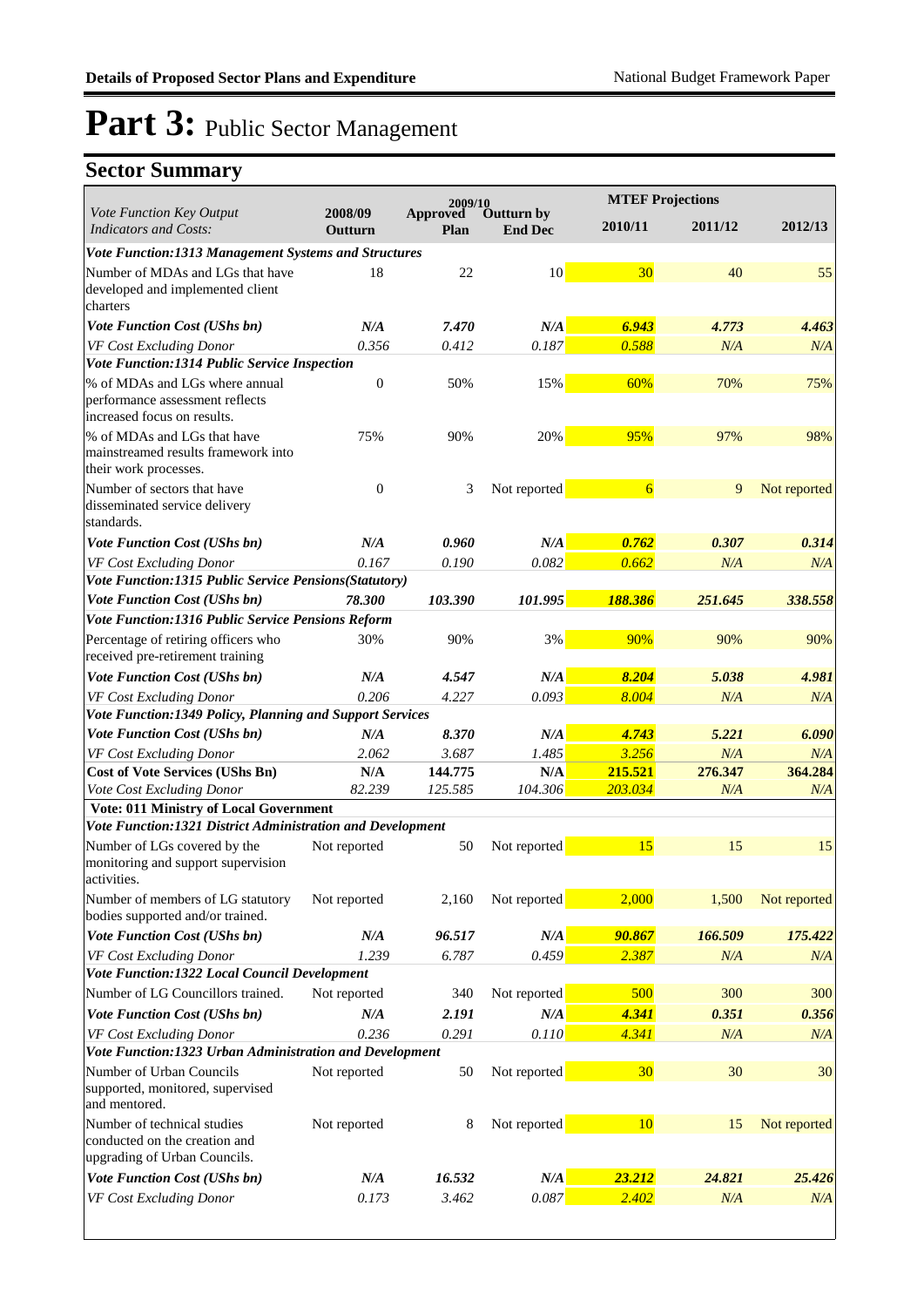|                                                                       | 2009/10            |                                                  |              | <b>MTEF Projections</b> |                |                  |
|-----------------------------------------------------------------------|--------------------|--------------------------------------------------|--------------|-------------------------|----------------|------------------|
| Vote Function Key Output<br><b>Indicators and Costs:</b>              | 2008/09<br>Outturn | Outturn by<br>Approved<br><b>End Dec</b><br>Plan |              | 2010/11                 | 2011/12        | 2012/13          |
| Vote Function:1324 Local Government Inspection and Assessment         |                    |                                                  |              |                         |                |                  |
| Number of LGs supported in the<br>production of final accounts        | Not reported       | 80                                               | Not reported | 80                      | 80             | Not reported     |
| Number of LGs Accountants trained                                     | Not reported       | 80                                               | Not reported | 30                      | 30             | Not reported     |
| <b>Vote Function Cost (UShs bn)</b>                                   | N/A                | 3.958                                            | N/A          | 1.109                   | 1.179          | 1.189            |
| VF Cost Excluding Donor                                               | 0.846              | 0.958                                            | 0.356        | 1.109                   | N/A            | N/A              |
| Vote Function:1349 Policy, Planning and Support Services              |                    |                                                  |              |                         |                |                  |
| <b>Vote Function Cost (UShs bn)</b>                                   | N/A                | 4.987                                            | N/A          | 2.277                   | 2.287          | 2.322            |
| VF Cost Excluding Donor                                               | 2.035              | 2.127                                            | 0.868        | 2.277                   | N/A            | N/A              |
| <b>Cost of Vote Services (UShs Bn)</b>                                | N/A                | 124.185                                          | N/A          | 121.805                 | 195.147        | 204.714          |
| Vote Cost Excluding Donor                                             | 4.530              | 13.625                                           | 1.881        | 12.515                  | N/A            | N/A              |
| <b>Vote: 021 East African Community</b>                               |                    |                                                  |              |                         |                |                  |
| Vote Function:1331 Coordination of the East African Community Affairs |                    |                                                  |              |                         |                |                  |
| No. of policies & programmes<br>coordinated, monitored & evaluated    | 2                  | 3                                                | Not reported | 3                       | $\overline{4}$ | 5                |
| No. of sensitisation materials<br>produced and distributed            | 8,000              | 10,000                                           | Not reported | 10,000                  | 10,000         | Not reported     |
| Vote Function Cost (UShs bn)                                          | 0.958              | 1.204                                            | 0.409        | 1.203                   | 1.801          | 1.802            |
| Vote Function:1332 East African Community Secretariat Services        |                    |                                                  |              |                         |                |                  |
| Amount of funds contributed to the<br><b>EAC</b> Secretariat          | US \$ 3.392 m      | US\$ 5.1m                                        | Not reported | <b>US\$ 5.66m</b>       | US\$ 6.33m     | <b>US\$8.39m</b> |
| <b>Vote Function Cost (UShs bn)</b>                                   | 0.000              | 10.957                                           | 10.531       | 10.957                  | 13.740         | 18.506           |
| Vote Function:1349 Policy, Planning and Support Services              |                    |                                                  |              |                         |                |                  |
| Vote Function Cost (UShs bn)                                          | 15.869             | 2.968                                            | 1.096        | 3.314                   | 4.450          | 6.193            |
| <b>Cost of Vote Services (UShs Bn)</b>                                | 16.826             | 15.129                                           | 12.036       | 15.474                  | 19.992         | 26.501           |
| <b>Vote: 108 National Planning Authority</b>                          |                    |                                                  |              |                         |                |                  |
| Vote Function:1351 National Planning, Monitoring and Evaluation       |                    |                                                  |              |                         |                |                  |
| Planning Instruments finalised (5 $\&$<br>10 Year NDP) Developed      | Not reported       | Not reported                                     | Not reported | Not reported            | Not reported   | Not reported     |
| <b>Vote Function Cost (UShs bn)</b>                                   | N/A                | 9.800                                            | N/A          | 7.787                   | 9.560          | 11.932           |
| VF Cost Excluding Donor                                               | 6.693              | 6.962                                            | 2.397        | 7.787                   | N/A            | N/A              |
| <b>Cost of Vote Services (UShs Bn)</b>                                | N/A                | 9.800                                            | N/A          | 7.787                   | 9.560          | 11.932           |
| Vote Cost Excluding Donor                                             | 6.693              | 6.962                                            | 2.397        | 7.787                   | N/A            | N/A              |
| Vote: 146 Public Service Commission                                   |                    |                                                  |              |                         |                |                  |
| Vote Function:1352 Public Service Selection and Discplinary Systems   |                    |                                                  |              |                         |                |                  |
| No. of competence based selections<br>instruments developed           | 16                 | 15                                               | Not reported | 15                      | 15             | Not reported     |
| No. of recruitment submissions<br>handled and concluded               | 2881               | 3400                                             | 1557         | 3500                    | 3500           | 3500             |
| No. of vacancies filled                                               | 444                | 600                                              | 527          | <b>1100</b>             | 1200           | 1200             |
| <b>Vote Function Cost (UShs bn)</b>                                   | 3.272              | 3.476                                            | 1.453        | 3.475                   | 4.281          | 5.331            |
| <b>Cost of Vote Services (UShs Bn)</b>                                | 3.272              | 3.476                                            | 1.453        | 3.475                   | 4.281          | 5.331            |
| <b>Vote: 147 Local Government Finance Comm</b>                        |                    |                                                  |              |                         |                |                  |
| Vote Function:1353 Coordination of Local Government Financing         |                    |                                                  |              |                         |                |                  |
| No. of Local Government annual<br>budgets analysed                    | Not reported       | Not reported                                     | Not reported | 40                      | 45             | 48               |
| No. of LGs applying Best Practices.                                   | Not reported       | Not reported                                     | Not reported | 70                      | 70             | 70               |
| Vote Function Cost (UShs bn)                                          | 1.863              | 2.142                                            | 0.552        | 2.142                   | 2.574          | 3.144            |
| <b>Cost of Vote Services (UShs Bn)</b>                                | 1.863              | 2.142                                            | 0.552        | 2.142                   | 2.574          | 3.144            |
| Vote: 500 501-850 Local Governments                                   |                    |                                                  |              |                         |                |                  |
| Vote Function: 1381 District and Urban Administration                 |                    |                                                  |              |                         |                |                  |
| Vote Function Cost (UShs bn)                                          | 170.740            | 196.865                                          | 96.979       | 3.806                   | 5.541          | 5.541            |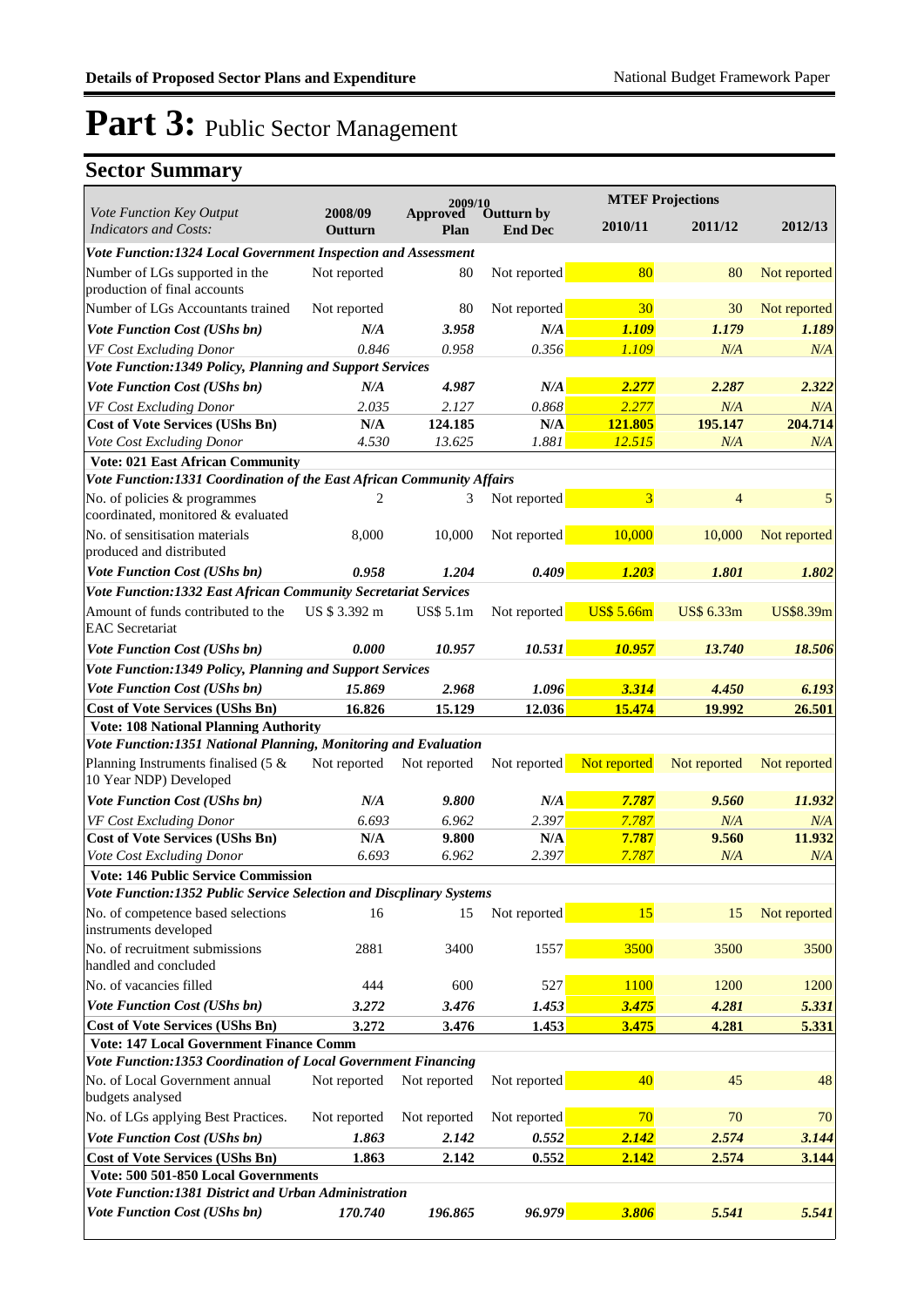### **Sector Summary**

|                                                              | 2009/10                   |                  |                              | <b>MTEF Projections</b> |         |           |  |  |
|--------------------------------------------------------------|---------------------------|------------------|------------------------------|-------------------------|---------|-----------|--|--|
| <i>Vote Function Key Output</i><br>Indicators and Costs:     | 2008/09<br><b>Outturn</b> | Approved<br>Plan | Outturn by<br><b>End Dec</b> | 2010/11                 | 2011/12 | 2012/13   |  |  |
| <b>Vote Function:1382 Local Statutory Bodies</b>             |                           |                  |                              |                         |         |           |  |  |
| <b>Vote Function Cost (UShs bn)</b>                          | 0.960                     | 5.336            | 2.467                        |                         | 0.000   | 0.000     |  |  |
| <b>Vote Function:1383 Local Government Planning Services</b> |                           |                  |                              |                         |         |           |  |  |
| <i>Vote Function Cost (UShs bn)</i>                          | 231.041                   | 64.310           | 30.847                       | 259.642                 | 310.379 | 374.112   |  |  |
| <b>Cost of Vote Services (UShs Bn)</b>                       | 402.741                   | 266.511          | 130.294                      | 263.448                 | 315.919 | 379.652   |  |  |
| <b>Cost of Sector Services (UShs Bn)</b>                     | N/A                       | 710.334          | N/A                          | 741.358                 | 954.329 | 1,142,227 |  |  |
| <b>Sector Cost Excluding Donor</b>                           | 575.648                   | 496.128          | 284.055                      | 577.063                 | N/A     | N/A       |  |  |

*\* Excludes taxes and arrears; NB Table S5.1 at the end of this section provides more details of outputs planned for 2009/10 and achievements in the first half of 2008/09*

### *2010/11 Planned Outputs*

During the FY 2010/11, PSM plans to strengthen the coordination mechanism for Government Business in Parliament, finalise and undertake implementation of the PSM SIP, National Monitoring and Evaluation Policy and National Policy for Disaster Preparedness. Implement the findings of the study on strengthening Coordination Information Flow and sharing and develop a National MDG monitoring report.

Roll-out sub-county "Barazas" will be implemented, have the half year and AGPR produced, Annual Performance Conference conducted and M&E products and reports disseminated.

The Sector will continue the support and coordination of the return and resettlement of the remaining IDPs. The sector will have the final Draft 30 Year National Vision, 10 Year NDP, and approved 5 Year NDP disseminated. The Local Government planning guidelines will also be reviewed and harmonised with NDP.

In order to ensure effective and efficient service delivery in public service, the sector plans to among others undertake civil works, develop business plan and upgrade the CSC; have sanctions framework finalized and enforced; performance agreements and targets established in the Health and Education sectors and rolled out for Accounting officers; HTR/S Strategy implemented and monitored; and have the reward and recognition scheme implemented.

PSM also plans to have clients empowered to demand for efficient and effective services by scaling up the development, implementation and dissemination of client charters in MDAs and LGs and institutionalizing a mechanism for obtaining feedback from clients on service delivery.

The EAC will remit Ushs 10.957 billion to the EAC Secretariat; have Common Market Protocol ratified and implemented; the EAC, SADC, COMESA MoU upgraded into a Protocol; and EAC, SADC, COMESA legal text reviewed & harmonised.

The Sector plans to have the Joint Annual Review of Decentralisation (JARD) 2010 conducted, have Local Revenue enhancement and Coordination Committee meetings conducted to enhance LG revenue mobilisation and generation.

\_

#### *Medium Term Plans*

The medium term plans of the sector include the following:

The Sector will at both Central and LG levels recruit, train and appraise officers and support staff, coordinate the policy, planning, and budgeting processes, consolidate the implementation of the IPPS in all MDAs and LGS and finalise arrangements for the implementation of the Pay Policy.

For the FY 2010/11 and FY 2011/12, the Sector expects to make a contribution of Ushs 10.957 billion and Ushs 12.295 billion respectively as contribution to the EAC Secretariat. Monitoring the implementation of Protocols on EAC/SADC/COMESA, foreign policy coordination and cooperation in defence and harmonised municipal laws, thematic areas in defence and elements of good governance in the EAC context

and final criteria and procedures for establishment of EAC institutions established.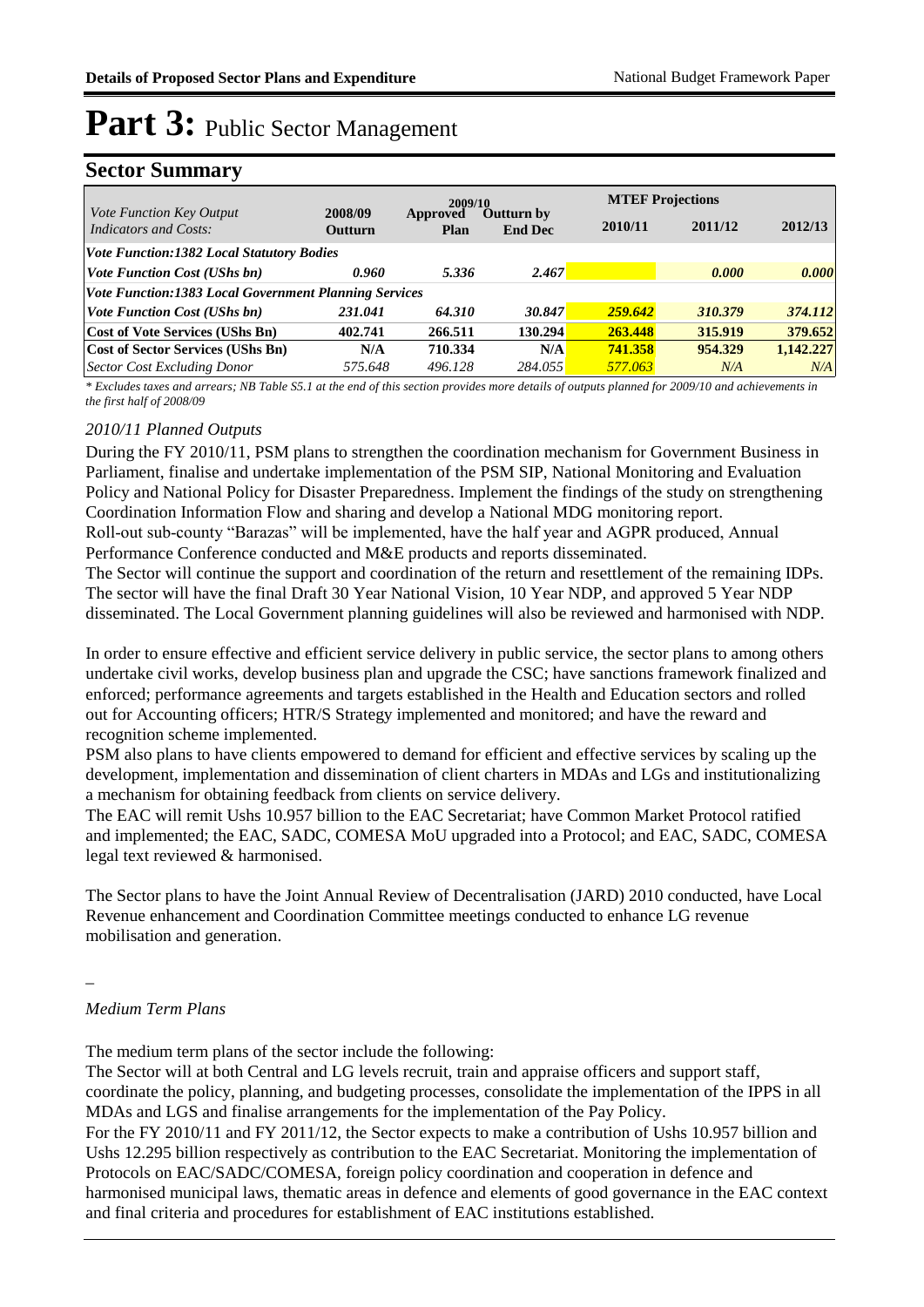### **Sector Summary**

The Sector will also improve revenue distribution between central government and local governments and among local governments; enhance local revenue generation in local governments; ensure increased efficiency and effectiveness of service delivery by Central and LGs; ensure transparency and accountability in the utilization of public funds by LGs; ensure enhanced political accountability in LGs.

### *Unit Costs for Key Services*

N/A

\_

\_

### **Table S2.3: Key Unit Costs of Services in the Sector (Shs '000)**

### **(iii) Plans to Improve Sector Performance**

The Sector fulfils its emerging sector responsibilities and mandates by operationalising newly created districts , up-scaling sensitisation on the EAC integration, up-scaling National Guidance activities, reducing pension backlog and supporting LGs to fill vacant posts

The Sector plans to ensure implementation of key policy reforms by implementing the NDP operational plans, finalising and implementing the PSM SIP, enhancing public service pay and implementing IPPS phase 1& 2, finalise, disseminating and implementing the sanctions framework and the reward and recognition scheme and develop and implementing the action plan for the hard to reach strategy

The Sector plans to enhance monitoring, evaluation, reporting and information flow in Government and to the public through finalising the National M&E policy, rollout and integrate Barazas into sector programs, improve government performance and ensure performance agreements and targets are established in the health and Education sectors

The Sector plans to mainstream disaster risk reduction and implementation of development recovery programs through finalising and implementing the Disaster preparedness and management policy and Peace building and conflict resolution policy. The Sector will also finalise designing and coordinate implementation of special recovery development programs and design and implement a national emergency and operation information system

| Table S2.4: Specific 2010/11 Actions and Medium Term Strategy to Improve Sector Performance                            |                                                                                                                                                     |                                                                                                                                                                                                                    |                                                                                                        |  |  |  |  |  |  |  |  |
|------------------------------------------------------------------------------------------------------------------------|-----------------------------------------------------------------------------------------------------------------------------------------------------|--------------------------------------------------------------------------------------------------------------------------------------------------------------------------------------------------------------------|--------------------------------------------------------------------------------------------------------|--|--|--|--|--|--|--|--|
| 2009/10 Planned Actions:                                                                                               | 2009/10 Actions by Dec:                                                                                                                             | 2010/11 Planned Actions:                                                                                                                                                                                           | <b>MT Strategy:</b>                                                                                    |  |  |  |  |  |  |  |  |
| Sector Performance Issue: Coordination and inadquate structures and the lack of effective conflict resolution strategy |                                                                                                                                                     |                                                                                                                                                                                                                    |                                                                                                        |  |  |  |  |  |  |  |  |
| Vote: 003 Office of the Prime Minister                                                                                 |                                                                                                                                                     |                                                                                                                                                                                                                    |                                                                                                        |  |  |  |  |  |  |  |  |
|                                                                                                                        | Vote Function: 1302 Disaster Preparedness, Management and Refugees                                                                                  |                                                                                                                                                                                                                    |                                                                                                        |  |  |  |  |  |  |  |  |
| Work closely with the<br>Directorate of Coordination<br>and Monitoring                                                 | Comprehensive training in<br>disaster risk reduction and<br>Carried out public awareness<br>activities and campaigns on<br>disaster risk reduction. | Support mainstreaming of<br>disaster risk reduction<br>activities into plans and<br>programmes of national and<br>local<br>governments: Coordination<br>and monitoring of disaster risk<br>reduction interventions | Initiate and facilitate capacity<br>building programmes for<br>national and local government<br>staff. |  |  |  |  |  |  |  |  |

### **Table S2.4: Specific 2010/11 Actions and Medium Term Strategy to Improve Sector Performance**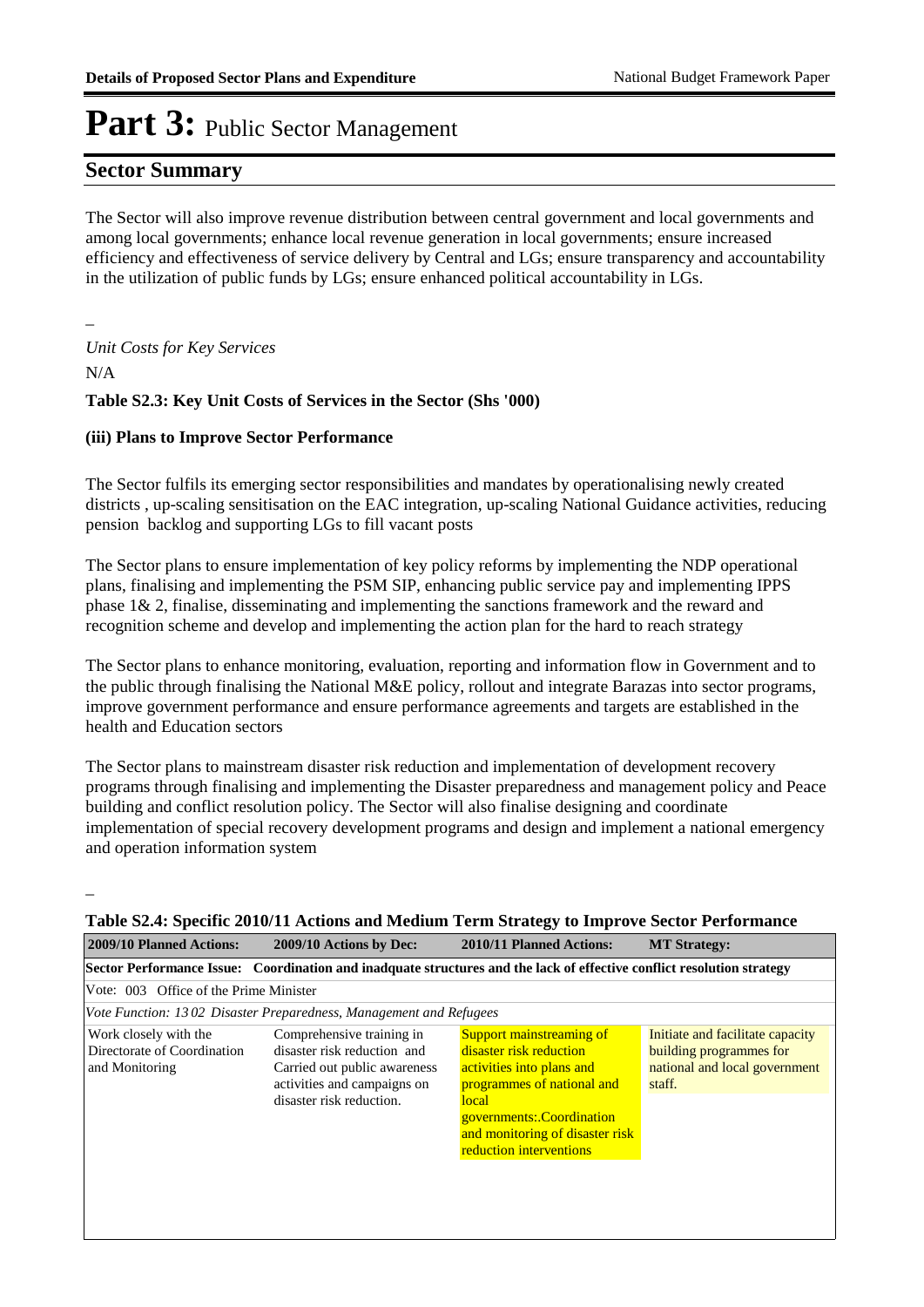| 2009/10 Planned Actions:                                                                                                                                     | 2009/10 Actions by Dec:                                                                                                                                                                                                  | 2010/11 Planned Actions:                                                                                                                                                                                       | <b>MT Strategy:</b>                                                                                                                                                                                               |
|--------------------------------------------------------------------------------------------------------------------------------------------------------------|--------------------------------------------------------------------------------------------------------------------------------------------------------------------------------------------------------------------------|----------------------------------------------------------------------------------------------------------------------------------------------------------------------------------------------------------------|-------------------------------------------------------------------------------------------------------------------------------------------------------------------------------------------------------------------|
| Concept paper for funding,<br>Special request of funding<br>from Government                                                                                  | Facilitated two teams on study<br>tours to learn lessons in<br>emergency operations and<br>coordination, to enrich the<br>National Policy for Disaster<br>Preparedness and Risk<br>Reduction and report is in<br>Cabinet | <b>Finalize the process of</b><br>approving the National Policy<br>for Disaster Preparedness and<br><b>Risk Reduction</b>                                                                                      | Initiate and facilitate capacity<br>building programmes for<br>national and local government<br>staff.                                                                                                            |
|                                                                                                                                                              | Vote Function: 1303 Management of Special Programs, Luwero & Karamoja                                                                                                                                                    |                                                                                                                                                                                                                |                                                                                                                                                                                                                   |
| Undertake inventory of all<br>major<br>actors/partners/programmes<br>Introduce harmonized plans<br>of all actions at district level<br>Undertake stakeholder | Completed the baseline<br>mapping for all PRDP<br>investment:10 workshops for<br>civilian veterans<br>conducted:PMC meeting to<br>review the performance of<br>PRDP:Collated all the 40<br>PRDP District work plans      | <b>LRDP</b> plan launched and<br>implemented in 15 pilot<br>districts: Hold 2 PMC<br>meetings                                                                                                                  | Introduce and utilize work<br>plan-based financing of<br>activities both at sector and<br>district levels: that districts<br>local Governments submit<br>work plans in good time,                                 |
| sensitization<br>Development and<br>implementation of LTDP                                                                                                   | LRDP plan implemented in<br>15 pilot districts: made to 15<br>districts 240 Parish 60 sub<br>counties                                                                                                                    | Roll out LRDP plan<br>implemention in 36 District<br><b>LGs</b>                                                                                                                                                | <b>Start implementation : Ensure</b><br>that districts LGs submit work<br>plans early enough and<br>leaders are Sensitization and<br>trained to get work plans that<br>are consistent with the LRDP<br>guidelines |
|                                                                                                                                                              |                                                                                                                                                                                                                          | Sector Performance Issue: Existence of human and institutional capacity gaps in MDAs due to inadqaute staffing levels                                                                                          |                                                                                                                                                                                                                   |
| Vote: 003 Office of the Prime Minister                                                                                                                       |                                                                                                                                                                                                                          |                                                                                                                                                                                                                |                                                                                                                                                                                                                   |
|                                                                                                                                                              | Vote Function: 1301 Policy Coordination, Monitoring and Evaluation                                                                                                                                                       |                                                                                                                                                                                                                |                                                                                                                                                                                                                   |
| Formulate and implement the<br>national Policy on monitoring<br>and Evaluation                                                                               | National M& E Policy in<br>progress                                                                                                                                                                                      | <b>Implement the National M&amp;E</b><br>policy: Launch the M&E<br>Policy                                                                                                                                      | Implement the policy on the<br>use of evaluative research.<br>Coordinate the Gov't annual<br>performance report, coordinate<br>the 'Barazas".                                                                     |
|                                                                                                                                                              | Vote Function: 1302 Disaster Preparedness, Management and Refugees                                                                                                                                                       |                                                                                                                                                                                                                |                                                                                                                                                                                                                   |
| Upgrade to level of<br>directorate or ministry, fill the<br>vacant posts,                                                                                    | Staff trained in LGs in<br>participatory development<br>management for disaster<br>preparedness, early warning,<br>data collection and planning                                                                          | Expand office space for the<br>Directorate of refugees.<br>Equip staff with skills through<br>training.                                                                                                        | Mobilizing support, training<br>officers, filling vacant<br>posts: Expand the staff<br>structure for disaster<br>management and refugees                                                                          |
|                                                                                                                                                              | process<br>Vote Function: 1303 Management of Special Programs, Luwero & Karamoja                                                                                                                                         |                                                                                                                                                                                                                |                                                                                                                                                                                                                   |
| Establish human resource<br>capacity gaps in the district<br><b>Local Governments</b>                                                                        | Held 5 workshops to discuss<br>the implementation of the<br>PRDP,                                                                                                                                                        | Roll out LRDP plan<br>implemention in all 36<br>districts: Enhance the capacity                                                                                                                                | Advocate/influence filling of<br>strategic capacity gaps in a<br>phased manner                                                                                                                                    |
|                                                                                                                                                              |                                                                                                                                                                                                                          | for the Local Governments<br><b>GIS</b> monitoring, Increase the<br>monitoring of the<br><b>PRDP, Launch the</b><br><b>ALREP/KALIP Programmes:</b><br>Launch full scale<br>implementation of NUSAF2<br>Project |                                                                                                                                                                                                                   |
| Vote: 005 Ministry of Public Service                                                                                                                         |                                                                                                                                                                                                                          |                                                                                                                                                                                                                |                                                                                                                                                                                                                   |
| Vote Function: 1312 HR Management                                                                                                                            |                                                                                                                                                                                                                          |                                                                                                                                                                                                                |                                                                                                                                                                                                                   |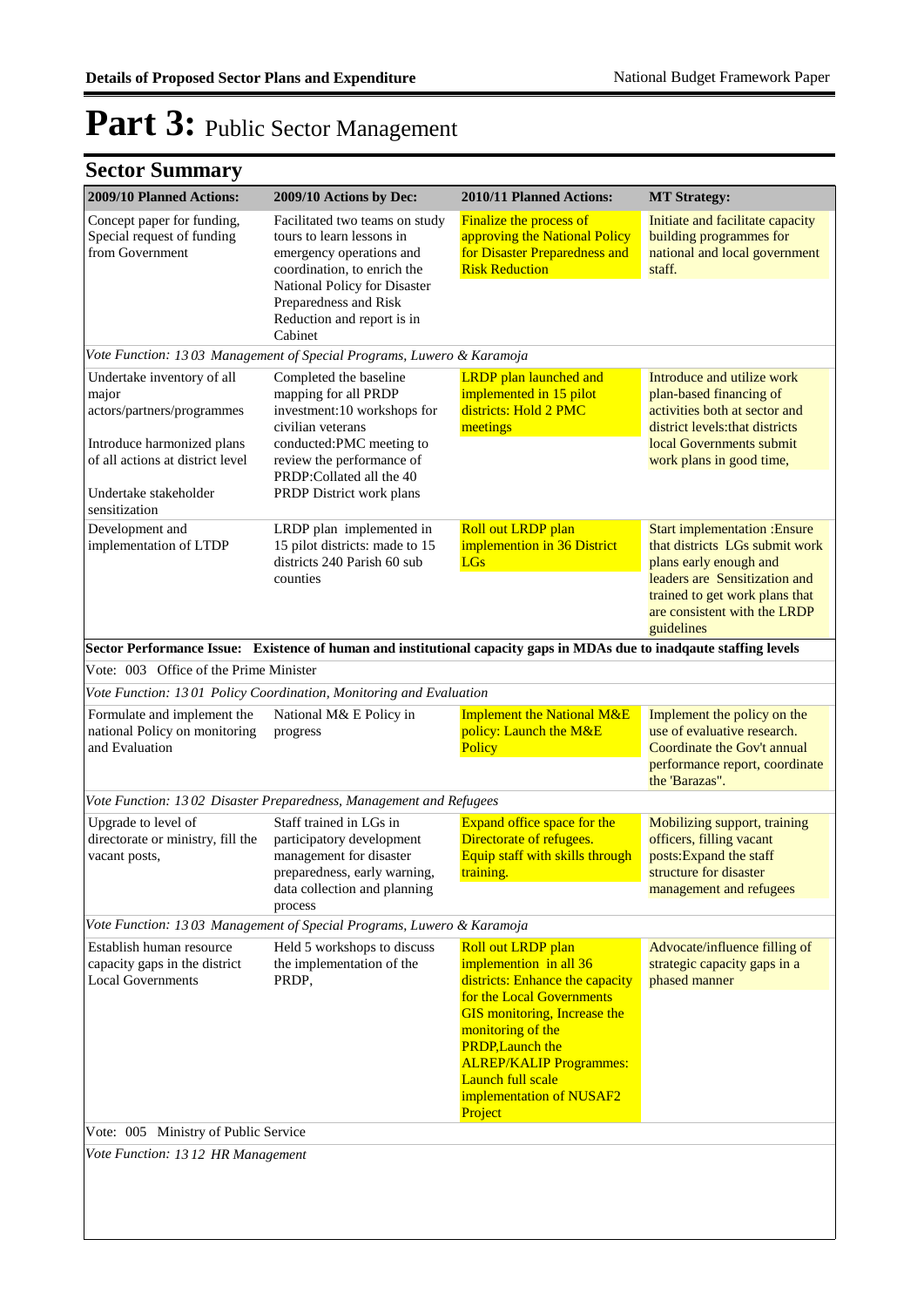| 2009/10 Planned Actions:                                                                                                                                                                       | 2009/10 Actions by Dec:                                                                                                                                                                                                                                                | 2010/11 Planned Actions:                                                                                                                                                                                                                                                      | <b>MT Strategy:</b>                                                                                                                                                                                                            |
|------------------------------------------------------------------------------------------------------------------------------------------------------------------------------------------------|------------------------------------------------------------------------------------------------------------------------------------------------------------------------------------------------------------------------------------------------------------------------|-------------------------------------------------------------------------------------------------------------------------------------------------------------------------------------------------------------------------------------------------------------------------------|--------------------------------------------------------------------------------------------------------------------------------------------------------------------------------------------------------------------------------|
| Civil Service College Advisor<br>procured & CSC business<br>plan developed.<br>Leadership capacity and<br>management development<br>programmes conducted.                                      | Contract awared to conduct a<br>pre-feasibility study to identify<br>the location of the CSC; Civil<br>Service College advisor has<br>been hired; Contract for the<br>needs assessment; Inception<br>report to develop the<br>operations and implementation<br>manual: | <b>Undertake CSC Civil works;</b><br><b>Finalize eh Needs Assessment</b><br>for targeted capacity building;<br><b>Develop CSC Business Plan</b>                                                                                                                               | <b>Establishment of the Civil</b><br>Service College.                                                                                                                                                                          |
| A circular reminding all<br>MDAs and LGs of their<br>responsibility budget for the<br>training function.                                                                                       | A HTR/HTS framework has<br>been developed but awaits<br>costing; Staff performance<br>appraisal system revised and<br>cascated in MDAs and LGs.                                                                                                                        | <b>Develop customized HTR</b><br>policies for health, educ $&$<br>water sectors; Performance<br><b>Agreements &amp; targets</b><br>established in the Social sector<br>& rolled out for accounting<br>officers; implement the<br>sanctions framework & the<br>reward & recog. | Hard to Reach/Staff strategy<br>implemented. Performance<br>agreements and targets<br>established in Public Service<br><b>Institutions. Sanctions</b><br>framework/reward and<br>recognition scheme finalized<br>and enforced. |
| Vote Function: 1313 Management Systems and Structures                                                                                                                                          |                                                                                                                                                                                                                                                                        |                                                                                                                                                                                                                                                                               |                                                                                                                                                                                                                                |
| Structures of 22 MDAs and<br>16 LGs rationalized.                                                                                                                                              | MoPS has submitted to<br>development partners the<br>evaluation report for<br>consultancy services to<br>undertake the and awaits<br>approval of the report in order<br>to proceed with contracting.                                                                   | Undertake the comprehensive<br>review and rationalization of<br>structures and recommend<br>wage rationalization scenarios<br>based on the review.                                                                                                                            | Provision of appropriate<br>structures for MDAs and LGs.                                                                                                                                                                       |
| Vote Function: 13 14 Public Service Inspection                                                                                                                                                 |                                                                                                                                                                                                                                                                        |                                                                                                                                                                                                                                                                               |                                                                                                                                                                                                                                |
| Support MDAs and LGs to<br>develop performance<br>indicators.<br>Enhance MDAs and LGs's<br>capacity to implement ROM<br>and increase compliance to<br>performance reporting and<br>performance | ROM handbook reviewed;<br>balanced score card and a<br>comprehensive assessment<br>tool developed and draft<br>implementation framework for<br>ROM and OOB<br>Technical<br>prepared;<br>support for ROM<br>implementation provided to                                  | Implement the framework for<br>ROM and OOB; Enhance<br>capacity of MDAs and LGs to<br>implement ROM and OOB.<br>Increase compliance to<br>performance reporting and<br>performance information<br>requirements.                                                               | Review the performance<br>indicators for MDAs and LGs.<br>Monitor progress of ROM<br>implementation.Develop<br>avenues to increase demand<br>for performance information.                                                      |
| information requirements.                                                                                                                                                                      | LG <sub>s</sub> .                                                                                                                                                                                                                                                      |                                                                                                                                                                                                                                                                               |                                                                                                                                                                                                                                |
| Vote: 011 Ministry of Local Government                                                                                                                                                         |                                                                                                                                                                                                                                                                        |                                                                                                                                                                                                                                                                               |                                                                                                                                                                                                                                |
| Vote Function: 1321 District Administration and Development<br>Support to LGs to recruit key<br>staff and implementation of                                                                    | Support to LGs to customize<br>the Production Department                                                                                                                                                                                                               | Support to 30 LGs to recruit<br>additional staff                                                                                                                                                                                                                              | Review and refinement of the<br>LG capacity building policy                                                                                                                                                                    |
| induction programmes.                                                                                                                                                                          | structures.                                                                                                                                                                                                                                                            |                                                                                                                                                                                                                                                                               | and strategy.                                                                                                                                                                                                                  |
| Vote: 108 National Planning Authority                                                                                                                                                          | Vote Function: 1351 National Planning, Monitoring and Evaluation                                                                                                                                                                                                       |                                                                                                                                                                                                                                                                               |                                                                                                                                                                                                                                |
|                                                                                                                                                                                                | Develop and finalise NDP                                                                                                                                                                                                                                               | <b>Integrate NDP strategy into</b>                                                                                                                                                                                                                                            | Harmonisation and full                                                                                                                                                                                                         |
|                                                                                                                                                                                                |                                                                                                                                                                                                                                                                        | <b>budget formulation for</b><br><b>FY10/11</b>                                                                                                                                                                                                                               | integration of NDP planning<br>into budget process across<br>Government                                                                                                                                                        |
|                                                                                                                                                                                                | Sector Performance Issue: Inadqauate budgetary allocation to implement the Pay Reform Policy                                                                                                                                                                           |                                                                                                                                                                                                                                                                               |                                                                                                                                                                                                                                |
| Vote: 003 Office of the Prime Minister                                                                                                                                                         |                                                                                                                                                                                                                                                                        |                                                                                                                                                                                                                                                                               |                                                                                                                                                                                                                                |
|                                                                                                                                                                                                | Vote Function: 1301 Policy Coordination, Monitoring and Evaluation                                                                                                                                                                                                     |                                                                                                                                                                                                                                                                               |                                                                                                                                                                                                                                |
| Establish a national<br>evaluation facility to<br>strengthen the evaluation<br>functions in Government                                                                                         | studies on evaluation practice<br>and scoping completed.<br>Establishment of evaluation<br>facility in progress                                                                                                                                                        | Operationalise the evaluation<br>facility                                                                                                                                                                                                                                     | Mobilise resources for the<br>evaluation facility                                                                                                                                                                              |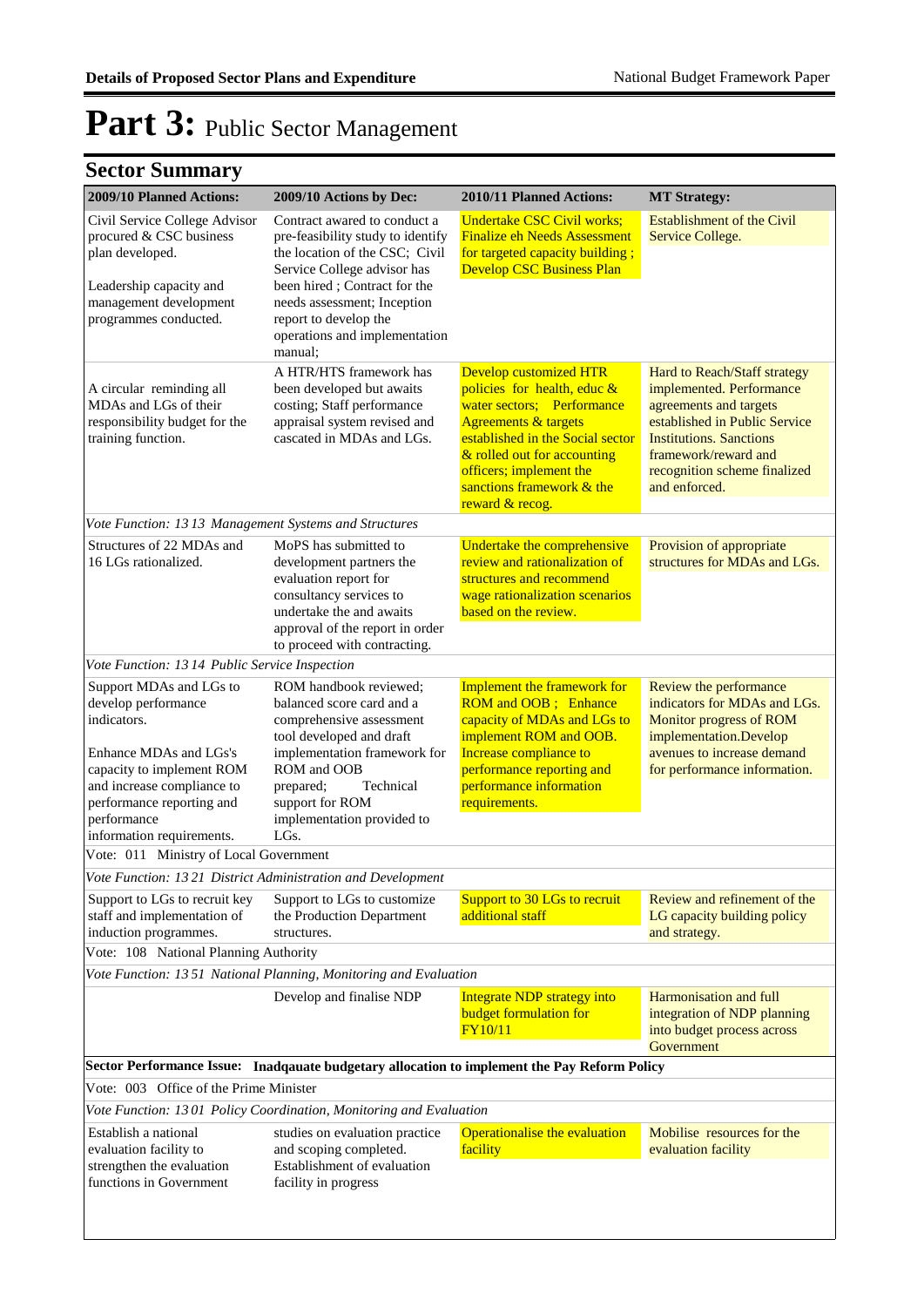| <b>Sector Summary</b>                                                                                                                                                                                                                                                           |                                                                                      |                                                                                                                                                                                                                                                              |                                                                                                                                                                                                                                                                               |  |
|---------------------------------------------------------------------------------------------------------------------------------------------------------------------------------------------------------------------------------------------------------------------------------|--------------------------------------------------------------------------------------|--------------------------------------------------------------------------------------------------------------------------------------------------------------------------------------------------------------------------------------------------------------|-------------------------------------------------------------------------------------------------------------------------------------------------------------------------------------------------------------------------------------------------------------------------------|--|
| 2009/10 Planned Actions:                                                                                                                                                                                                                                                        | 2009/10 Actions by Dec:                                                              | 2010/11 Planned Actions:                                                                                                                                                                                                                                     | <b>MT Strategy:</b>                                                                                                                                                                                                                                                           |  |
| Finalize the study on the<br>assessment of M&E systems<br>in Government                                                                                                                                                                                                         | Study on assessment of M&E<br>systems in Government<br>completed and report in place | <b>Implementation of the findings</b><br>of the study                                                                                                                                                                                                        | Develop evaluation data base,<br><b>Standards and evaluation</b><br>guidance materials                                                                                                                                                                                        |  |
|                                                                                                                                                                                                                                                                                 |                                                                                      | Sector Performance Issue: Inadquate M&E for rational decision/policy making, planning budgeting and implementation                                                                                                                                           |                                                                                                                                                                                                                                                                               |  |
| Vote: 003 Office of the Prime Minister                                                                                                                                                                                                                                          |                                                                                      |                                                                                                                                                                                                                                                              |                                                                                                                                                                                                                                                                               |  |
|                                                                                                                                                                                                                                                                                 | Vote Function: 1301 Policy Coordination, Monitoring and Evaluation                   |                                                                                                                                                                                                                                                              |                                                                                                                                                                                                                                                                               |  |
| Held 3 meetings with<br>Hold public hearings on<br>access to information act<br>proprietors, , editors and the<br>practitioners to improve<br>through the country.<br>government media relations:<br>31 Press Conferences held on<br>various subjects                           |                                                                                      | <b>Hold meetings with</b><br>implementers of ATIA in<br>other institutions: Sensitize<br>key implementers on the<br><b>Access to Information Act and</b><br>Regulations.: Conduct a rapid<br>assessment on awareness of<br><b>ATIA in Central Government</b> | <b>Implement the ATIA</b>                                                                                                                                                                                                                                                     |  |
| Vote: 011 Ministry of Local Government                                                                                                                                                                                                                                          |                                                                                      |                                                                                                                                                                                                                                                              |                                                                                                                                                                                                                                                                               |  |
| Vote Function: 1321 District Administration and Development                                                                                                                                                                                                                     |                                                                                      |                                                                                                                                                                                                                                                              |                                                                                                                                                                                                                                                                               |  |
| Advocacy for a coordinated<br>framework for interface<br>between Central Government<br>agencies and LGs.                                                                                                                                                                        | Conducted a workshop on<br>LoGICS and other sectoral<br>data sharing mechanisms.     | Compilation of information on<br>minimum national standards<br>for service delivery by LGs.                                                                                                                                                                  | Strengthenning of the One-<br>stop resource centre at MoLG<br>so as to service the<br>information needs of sector<br>ministries.                                                                                                                                              |  |
| Vote: 021 East African Community                                                                                                                                                                                                                                                |                                                                                      |                                                                                                                                                                                                                                                              |                                                                                                                                                                                                                                                                               |  |
|                                                                                                                                                                                                                                                                                 | Vote Function: 1331 Coordination of the East African Community Affairs               |                                                                                                                                                                                                                                                              |                                                                                                                                                                                                                                                                               |  |
| Carrying out stakeholder<br>analysis so as to establish the<br>varying degrees of awareness<br>among the different<br>stakeholders, designing<br>appropriate awareness<br>strategies, and carrying out<br>massive awareness campaigns<br>on EAC regional integration<br>issues. | Preparatory and consultative<br>meetings held                                        | Stakeholder analysis carried<br>out                                                                                                                                                                                                                          | Carrying out stakeholder<br>analysis, designing appropriate<br>awareness strategies, carrying<br>of massive awareness<br>campaigns, monitoring and<br>evaluation awarenss<br>caimpaigns and levels of<br>awareness on EAC regional<br>integration issues among the<br>public. |  |

### *S3 Proposed Budget Allocations for 2010/11 and the Medium Term*

*This section sets out the proposed sector budget allocations for 2010/11 and the medium term, including major areas of expenditures and any notable changes in allocations.* 

### **Table S3.1: Past Expenditure and Medium Term Projections by Vote Function**

|                                                        |                    |                        | 2009/10                    | <b>MTEF Budget Projections</b> |         |         |
|--------------------------------------------------------|--------------------|------------------------|----------------------------|--------------------------------|---------|---------|
|                                                        | 2008/09<br>Outturn | Appr.<br><b>Budget</b> | Spent by<br><b>End Dec</b> | 2010/11                        | 2011/12 | 2012/13 |
| Vote: 003 Office of the Prime Minister                 |                    |                        |                            |                                |         |         |
| 1301 Policy Coordination, Monitoring and Evaluation    | N/A                | 13.382                 | N/A                        | 7.076                          | 8.470   | 10.318  |
| 1302 Disaster Preparedness, Management and Refugees    | N/A                | 9.799                  | N/A                        | 14.460                         | 15.896  | 15.850  |
| 1303 Management of Special Programs, Luwero & Karamoja | N/A                | 119.230                | N/A                        | 88.265                         | 103.663 | 118.059 |
| 1349 Administration and Support Services               | 1.989              | 1.906                  | 0.688                      | 1.906                          | 2.481   | 2.441   |
| <b>Total for Vote:</b>                                 | N/A                | 144.317                | N/A                        | 111.707                        | 130.510 | 146.669 |
| <b>Vote: 005 Ministry of Public Service</b>            |                    |                        |                            |                                |         |         |
| 1312 HR Management                                     | N/A                | 20.038                 | N/A                        | 6.483                          | 9.363   | 9.878   |
| 1313 Management Systems and Structures                 | N/A                | 7.470                  | N/A                        | 6.943                          | 4.773   | 4.463   |
| 1314 Public Service Inspection                         | N/A                | 0.960                  | N/A                        | 0.762                          | 0.307   | 0.314   |
| 1315 Public Service Pensions (Statutory)               | 78.300             | 103.390                | 101.995                    | 188.386                        | 251.645 | 338.558 |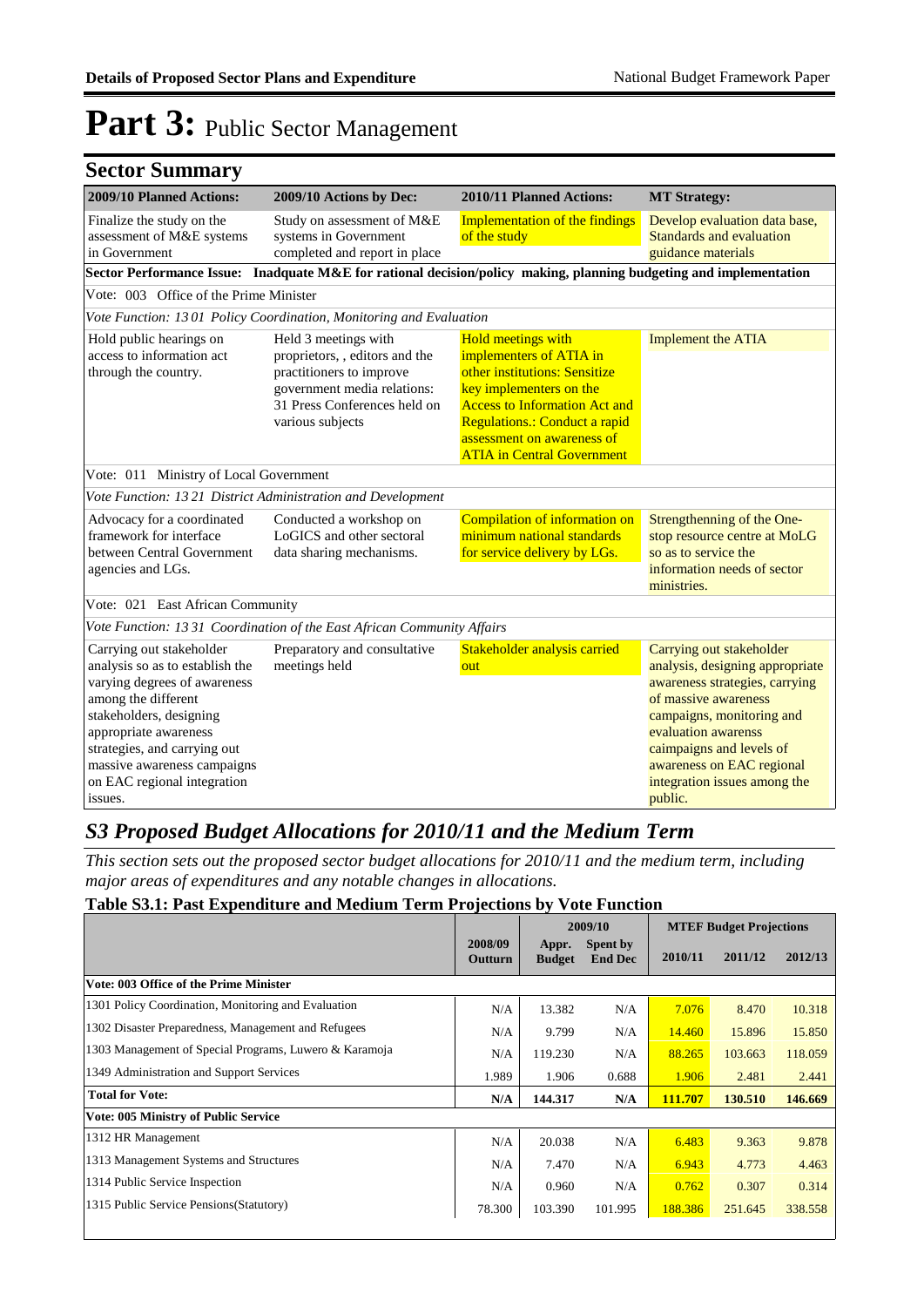### **Sector Summary**

|                                                         |                    | 2009/10                |                                   |         | <b>MTEF Budget Projections</b> |           |  |  |
|---------------------------------------------------------|--------------------|------------------------|-----------------------------------|---------|--------------------------------|-----------|--|--|
|                                                         | 2008/09<br>Outturn | Appr.<br><b>Budget</b> | <b>Spent by</b><br><b>End Dec</b> | 2010/11 | 2011/12                        | 2012/13   |  |  |
| 1316 Public Service Pensions Reform                     | N/A                | 4.547                  | N/A                               | 8.204   | 5.038                          | 4.981     |  |  |
| 1349 Policy, Planning and Support Services              | N/A                | 8.370                  | N/A                               | 4.743   | 5.221                          | 6.090     |  |  |
| <b>Total for Vote:</b>                                  | N/A                | 144.775                | N/A                               | 215.521 | 276.347                        | 364.284   |  |  |
| <b>Vote: 011 Ministry of Local Government</b>           |                    |                        |                                   |         |                                |           |  |  |
| 1321 District Administration and Development            | N/A                | 96.517                 | N/A                               | 90.867  | 166.509                        | 175.422   |  |  |
| 1322 Local Council Development                          | N/A                | 2.191                  | N/A                               | 4.341   | 0.351                          | 0.356     |  |  |
| 1323 Urban Administration and Development               | N/A                | 16.532                 | N/A                               | 23.212  | 24.821                         | 25.426    |  |  |
| 1324 Local Government Inspection and Assessment         | N/A                | 3.958                  | N/A                               | 1.109   | 1.179                          | 1.189     |  |  |
| 1349 Policy, Planning and Support Services              | N/A                | 4.987                  | N/A                               | 2.277   | 2.287                          | 2.322     |  |  |
| <b>Total for Vote:</b>                                  | N/A                | 124.185                | N/A                               | 121.805 | 195.147                        | 204.714   |  |  |
| <b>Vote: 021 East African Community</b>                 |                    |                        |                                   |         |                                |           |  |  |
| 1331 Coordination of the East African Community Affairs | 0.958              | 1.204                  | 0.409                             | 1.203   | 1.801                          | 1.802     |  |  |
| 1332 East African Community Secretariat Services        | 0.000              | 10.957                 | 10.531                            | 10.957  | 13.740                         | 18.506    |  |  |
| 1349 Policy, Planning and Support Services              | 15.869             | 2.968                  | 1.096                             | 3.314   | 4.450                          | 6.193     |  |  |
| <b>Total for Vote:</b>                                  | 16.826             | 15.129                 | 12.036                            | 15.474  | 19.992                         | 26.501    |  |  |
| <b>Vote: 108 National Planning Authority</b>            |                    |                        |                                   |         |                                |           |  |  |
| 1351 National Planning, Monitoring and Evaluation       | N/A                | 9.800                  | N/A                               | 7.787   | 9.560                          | 11.932    |  |  |
| <b>Total for Vote:</b>                                  | N/A                | 9.800                  | N/A                               | 7.787   | 9.560                          | 11.932    |  |  |
| <b>Vote: 146 Public Service Commission</b>              |                    |                        |                                   |         |                                |           |  |  |
| 1352 Public Service Selection and Discplinary Systems   | 3.272              | 3.476                  | 1.453                             | 3.475   | 4.281                          | 5.331     |  |  |
| <b>Total for Vote:</b>                                  | 3.272              | 3.476                  | 1.453                             | 3.475   | 4.281                          | 5.331     |  |  |
| <b>Vote: 147 Local Government Finance Comm</b>          |                    |                        |                                   |         |                                |           |  |  |
| 1353 Coordination of Local Government Financing         | 1.863              | 2.142                  | 0.552                             | 2.142   | 2.574                          | 3.144     |  |  |
| <b>Total for Vote:</b>                                  | 1.863              | 2.142                  | 0.552                             | 2.142   | 2.574                          | 3.144     |  |  |
| Vote: 500 501-850 Local Governments                     |                    |                        |                                   |         |                                |           |  |  |
| 1381 District and Urban Administration                  | 170.740            | 196.865                | 96.979                            | 3.806   | 5.541                          | 5.541     |  |  |
| 1382 Local Statutory Bodies                             | 0.960              | 5.336                  | 2.467                             |         | 0.000                          | 0.000     |  |  |
| 1383 Local Government Planning Services                 | 231.041            | 64.310                 | 30.847                            | 259.642 | 310.379                        | 374.112   |  |  |
| <b>Total for Vote:</b>                                  | 402.741            | 266.511                | 130.294                           | 263.448 | 315.919                        | 379.652   |  |  |
| <b>Total for Sector:</b>                                | N/A                | 710.334                | $\mathbf{N}/\mathbf{A}$           | 741.358 | 954.329                        | 1,142.227 |  |  |

*\* Excluding Taxes and Arrears*

\_

#### **(i) The Total Budget over the Medium Term**

The total resource envelope allocated to the PSM for the FY 2010/11 amounted to: UGX 103.044Bn for Wages; UGX 361.391 Bn Non-wage; UGX 112.628 Bn Government of Uganda contribution to development budget expenditure; and UGX 164.295 Bn as Donor contribution to the development budget expenditure;

In comparison to FY 2009/10, the Sector allocation in the FY under review decreased by 5.2%. This has a negative implication to the Sector especially with regard to its performance.

#### **(ii) The major expenditure allocations in the sector**

Unconditional grant to districts 36% of the budget, Public service accounts for 29% of the sector budget allocation, whilst the Ministry of Local Government allocations comprise 16% of the total. OPM totals 15% of the sector budget.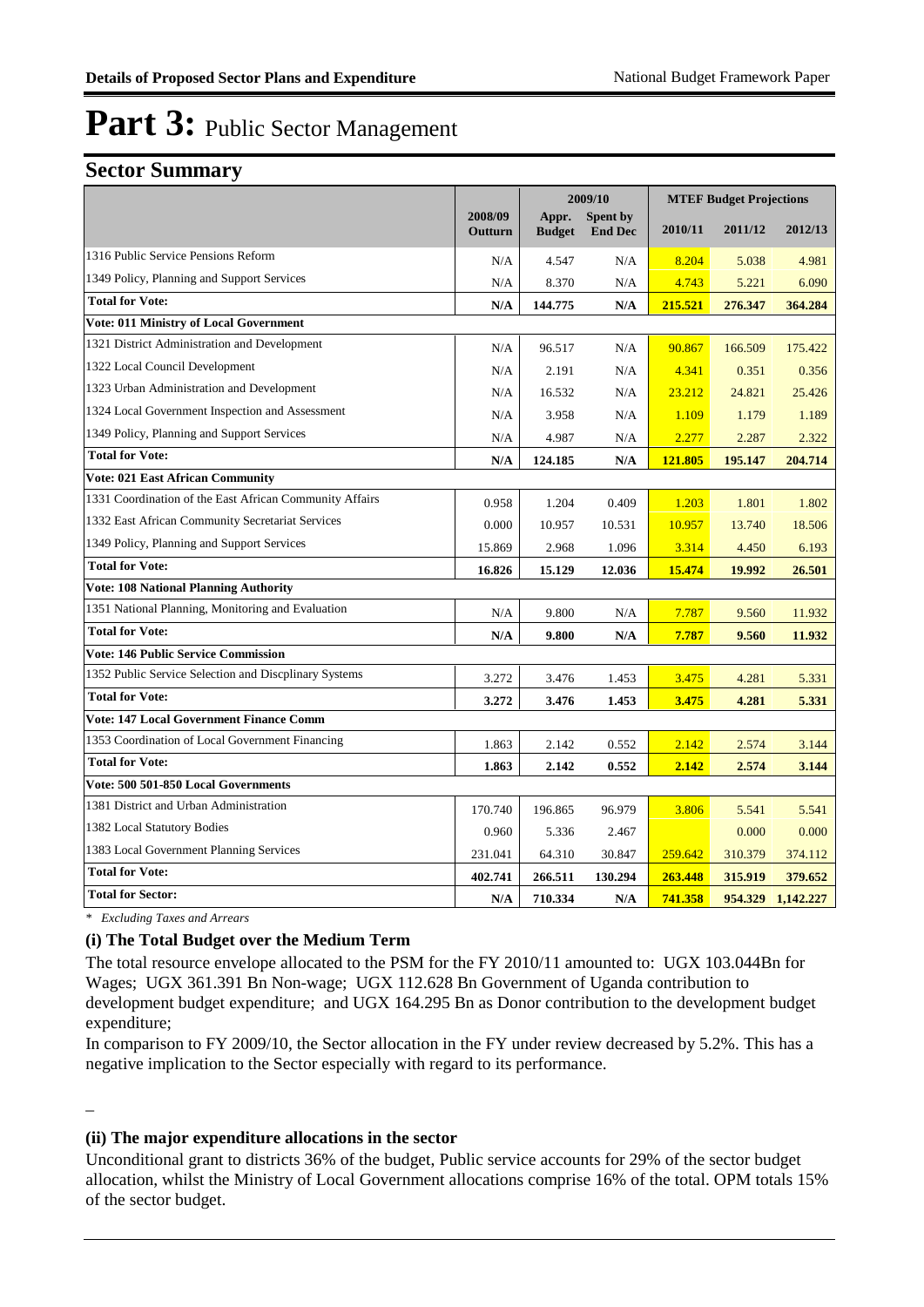### **Sector Summary**

#### **(iii) The major planned changes in resource allocations within the sector**

The most significant planned reallocations in the sector in FY2010/11 are concentrated primarily under the Ministry of Public Service which will see UGX 84.996 being targeted in a priority allocation for the settlement of pension obligations, and the Office of the Prime Minister which will receive additional allocations for the provision of disaster assistance. Elsewhere in the sector, donor funding changes under the Ministry of Local Government will result in reallocations across the Vote. Vote function reallocations from last financial year, in addition to justifications and the impact this will have on performance are indicated in the table below.

#### **Table S3.2: Major Changes in Sector Resource Allocation**

| Proposed changes in 2010/11 Allocations and<br>Outputs from those planned for in 2009/10: | <b>Justification for proposed Changes in Expenditure and Outputs</b>                                 |
|-------------------------------------------------------------------------------------------|------------------------------------------------------------------------------------------------------|
| Vote: 003 Office of the Prime Minister                                                    |                                                                                                      |
| Vote Function: 1304 Disaster Preparedness, Management and Refugees                        |                                                                                                      |
| 13 02 04 Relief to disaster victims<br>Output:                                            |                                                                                                      |
| Change in Allocation (UShs Bn)                                                            | 9.995 Additional allocation will cater for the resettlement of population in                         |
| Priority allocation given for the assistance to disaster                                  | landslide-prone areas to reduce vulnerability to future hazards as well as                           |
| victims                                                                                   | provision of humanitarian assistance and operation of the National<br><b>Emergency Centre</b>        |
| Vote Function: 1372 Management of Special Programs, Luwero & Karamoja                     |                                                                                                      |
| 13 03 72 Government Buildings and Administrative Infrastructure<br>Output:                |                                                                                                      |
| Change in Allocation (UShs Bn)<br><b>Service Service</b>                                  | 4.000 These in need to have Office and staff buildings in Gulu and Moroto. This                      |
| Office and staff buildings in Gulu and Moroto. This                                       | had not been catered for in the FY 2009/10                                                           |
| had not been catered for in the FY 2009/10                                                |                                                                                                      |
| Vote Function: 1351 Management of Special Programs, Luwero & Karamoja                     |                                                                                                      |
| 13 03 51 Transfers to Government units<br>Output:                                         |                                                                                                      |
| Change in Allocation (UShs Bn)                                                            | 1.284 There is need for a bigger ferry on Lake Kyoga and it has been budgeted                        |
| In FY 2009/10 only one ferry was budgeted, for lake                                       | for this FY                                                                                          |
| Bisina.                                                                                   |                                                                                                      |
| Vote Function: 1301 Policy Coordination, Monitoring and Evaluation                        |                                                                                                      |
| 13 01 01 Government policy implementation coordination<br>Output:                         |                                                                                                      |
| <b>Change in Allocation (UShs Bn)</b><br>In the Fy 2009/10, the implementation of the PSM | 1.046 Full implementation is to start this FY                                                        |
| governance structure came into effect.                                                    |                                                                                                      |
| Vote Function: 1301 Disaster Preparedness, Management and Refugees                        |                                                                                                      |
| 13 02 01 Effective preparedness and response to disasters<br>Output:                      |                                                                                                      |
| <b>Change in Allocation (UShs Bn)</b>                                                     | -1.208 Procurement was finalised hence the decrease                                                  |
| In FY 2009/10 budget had been made for 2 Trailers                                         |                                                                                                      |
| Vote Function: 1306 Policy Coordination, Monitoring and Evaluation                        |                                                                                                      |
| Output: 13 01 06 Functioning National Monitoring and Evaluation                           |                                                                                                      |
| Change in Allocation (UShs Bn)                                                            | -2.559 Donor commitment to funding is yet to be realised, given that the support                     |
| Provision was made from Donor funding which is                                            | to NIMES is ending                                                                                   |
| comming to an end in FY 2009/10                                                           |                                                                                                      |
| Vote Function: 1301 Management of Special Programs, Luwero & Karamoja                     |                                                                                                      |
| 13 03 01 Implementation of PRDP coordinated and monitored<br>Output:                      |                                                                                                      |
| Change in Allocation (UShs Bn)                                                            | -2.864 Funding for activities under NUREP will wind up in June 2010. The two                         |
| This is to cater for NUREP successor programs i.e.,<br><b>ARLEP</b> and <b>KALIP</b>      | programmes KALIP and ARLEP will continue the activities and have<br>recieved the funding from the EU |
| Vote Function: 1375 Management of Special Programs, Luwero & Karamoja                     |                                                                                                      |
| Output:<br>13 03 75 Purchase of Motor Vehicles and Other Transport Equipment              |                                                                                                      |
| Change in Allocation (UShs Bn)                                                            | -3.037 Not reported                                                                                  |
| Decrease in the number of planned vehicle purchase                                        |                                                                                                      |
| from 22 in FY2009/10 to 15 in FY2010/11                                                   |                                                                                                      |
| Vote Function: 1303 Disaster Preparedness, Management and Refugees                        |                                                                                                      |
| 13 02 03 IDPs returned and resettled, Refugees settled and repatriated<br>Output:         |                                                                                                      |
| Change in Allocation (UShs Bn)<br>Uganda hosted a special African Union summit for        | -3.782 There is no plan for a summit this FY                                                         |
|                                                                                           |                                                                                                      |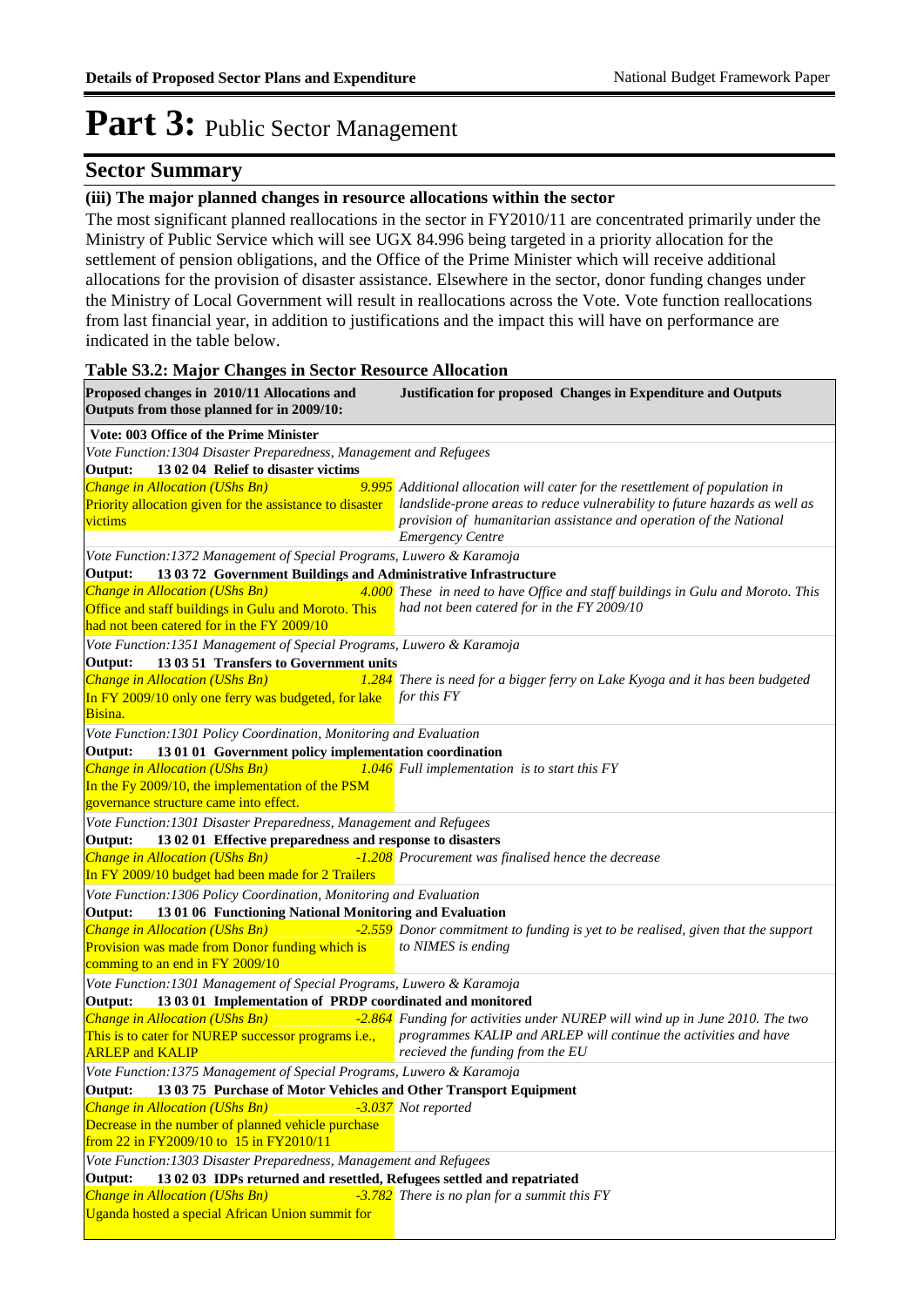| <b>Sector Summary</b>                                                                                                              |                                                                                                                                                  |
|------------------------------------------------------------------------------------------------------------------------------------|--------------------------------------------------------------------------------------------------------------------------------------------------|
| Proposed changes in 2010/11 Allocations and<br>Outputs from those planned for in 2009/10:                                          | <b>Justification for proposed Changes in Expenditure and Outputs</b>                                                                             |
| refugees.which was a one-time event                                                                                                |                                                                                                                                                  |
| Vote Function: 1303 Policy Coordination, Monitoring and Evaluation                                                                 |                                                                                                                                                  |
| 13 01 03 Sector planning and budgeting<br>Output:                                                                                  |                                                                                                                                                  |
| Change in Allocation (UShs Bn)<br>Danida support to PSM ends in FY 2009/10.                                                        | -4.292 Negotiations on followup programs are on going, however no Donor<br>funding commitements have been realised                               |
| Vote Function: 1306 Management of Special Programs, Luwero & Karamoja                                                              |                                                                                                                                                  |
| 13 03 06 Pacification and development<br>Output:                                                                                   |                                                                                                                                                  |
| Change in Allocation (UShs Bn)<br>Whereas NUREP activites had been budgeted for in<br>FY 2009/10, NUREP is winding up              | -30.149 Activities under this output have been budgeted in other vote functions. This<br>VF outputs handles the administration of the programmes |
| Vote: 005 Ministry of Public Service                                                                                               |                                                                                                                                                  |
| Vote Function: 1301 Public Service Pensions(Statutory)                                                                             |                                                                                                                                                  |
| 13 15 01 Payment of Statutory Pensions<br>Output:                                                                                  |                                                                                                                                                  |
| Change in Allocation (UShs Bn)                                                                                                     | 84.996 The additional resource is required for the settlement of pension                                                                         |
| Priority additional funding received for settlement of<br>pension obligations                                                      | obligations to improve the performance and image of Public Service.                                                                              |
| Vote Function: 1304 Management Systems and Structures                                                                              |                                                                                                                                                  |
| 13 13 04 Construction of the National Records Centre and Archives<br>Output:                                                       |                                                                                                                                                  |
| Change in Allocation (UShs Bn)                                                                                                     | 5.504 The funding is already earmarked from donor funds. This is a continuing a                                                                  |
| In the previous year the funds to this activity were                                                                               | programme.                                                                                                                                       |
| just for preparatory activities however it is expected                                                                             |                                                                                                                                                  |
| that the actual construction of the National Records                                                                               |                                                                                                                                                  |
| and Archives Centre will commence in 2010/11.                                                                                      |                                                                                                                                                  |
| Vote Function: 1301 Public Service Pensions Reform                                                                                 |                                                                                                                                                  |
| 13 16 01 Implementation of the Public Service Pension Reforms<br>Output:<br>Change in Allocation (UShs Bn)<br>3.657                | The current pension systems arrangement is inadequate and requires                                                                               |
| Additional resources will be allocated under Pension                                                                               | reform to improve efficiency and performance.                                                                                                    |
| Reforms to facilitate ongoing reform programmes                                                                                    |                                                                                                                                                  |
| Vote Function: 1302 HR Management                                                                                                  |                                                                                                                                                  |
| 13 12 02 Upgrading of the Civil Service College Facility<br>Output:                                                                |                                                                                                                                                  |
| Change in Allocation (UShs Bn)                                                                                                     | -3.660 This is an ongoing venture with funding from the World Bank already                                                                       |
| Some funds for this activity were provided for in the                                                                              | secured.                                                                                                                                         |
| financial year 2009/10 and this is a continuing                                                                                    |                                                                                                                                                  |
| activity with some of the donor funds being rolled                                                                                 |                                                                                                                                                  |
| over.                                                                                                                              |                                                                                                                                                  |
| Vote Function:1372 Management Systems and Structures<br>13 13 72 Government Buildings and Administrative Infrastructure<br>Output: |                                                                                                                                                  |
| <b>Change in Allocation (UShs Bn)</b>                                                                                              | -5.000 In the FY 2010/11 this has been captured under the key output for                                                                         |
| This was an allocation for the Construction of the                                                                                 | construction of the Records and Archives Centre and not under this key                                                                           |
| Records and Archives Centre provided for in 2009/10                                                                                | output of government buildings and administrative infrastructure.                                                                                |
| was catered for under the key output for construction                                                                              |                                                                                                                                                  |
| of the National Records and Archives Centre.                                                                                       |                                                                                                                                                  |
| Vote Function: 1306 HR Management                                                                                                  |                                                                                                                                                  |
| 13 12 06 Management of the Public Service Payroll and Wage Bill<br>Output:                                                         |                                                                                                                                                  |
| Change in Allocation (UShs Bn)                                                                                                     | -9.514 Since the contract obligations spill over the 2009/10 financial year there is                                                             |
| The IPPS supplier of the system signed the contract                                                                                | continuity of activities through the 2010/11 FY.                                                                                                 |
| in the 2009/0 financial year and this money therefore<br>had to be committed in that budget though it spills                       |                                                                                                                                                  |
| beyond the FY 2009/10                                                                                                              |                                                                                                                                                  |
| Vote: 011 Ministry of Local Government                                                                                             |                                                                                                                                                  |
| Vote Function: 1373 District Administration and Development                                                                        |                                                                                                                                                  |
| Output:<br>13 21 73 Roads, Streets and Highways                                                                                    |                                                                                                                                                  |
| Change in Allocation (UShs Bn)                                                                                                     | <b>11.591</b> Construction and improvement of physical infrastructure at the community                                                           |
| Roads and markets at the community level will be<br>enhanced and constructed                                                       | level is essential to stimulate economic growth and employment<br>opportunities to increase household incomes in rural areas.                    |
| Vote Function: 1351 Urban Administration and Development                                                                           |                                                                                                                                                  |
| Output:<br>13 23 51 Support to Urban Service Delivery                                                                              |                                                                                                                                                  |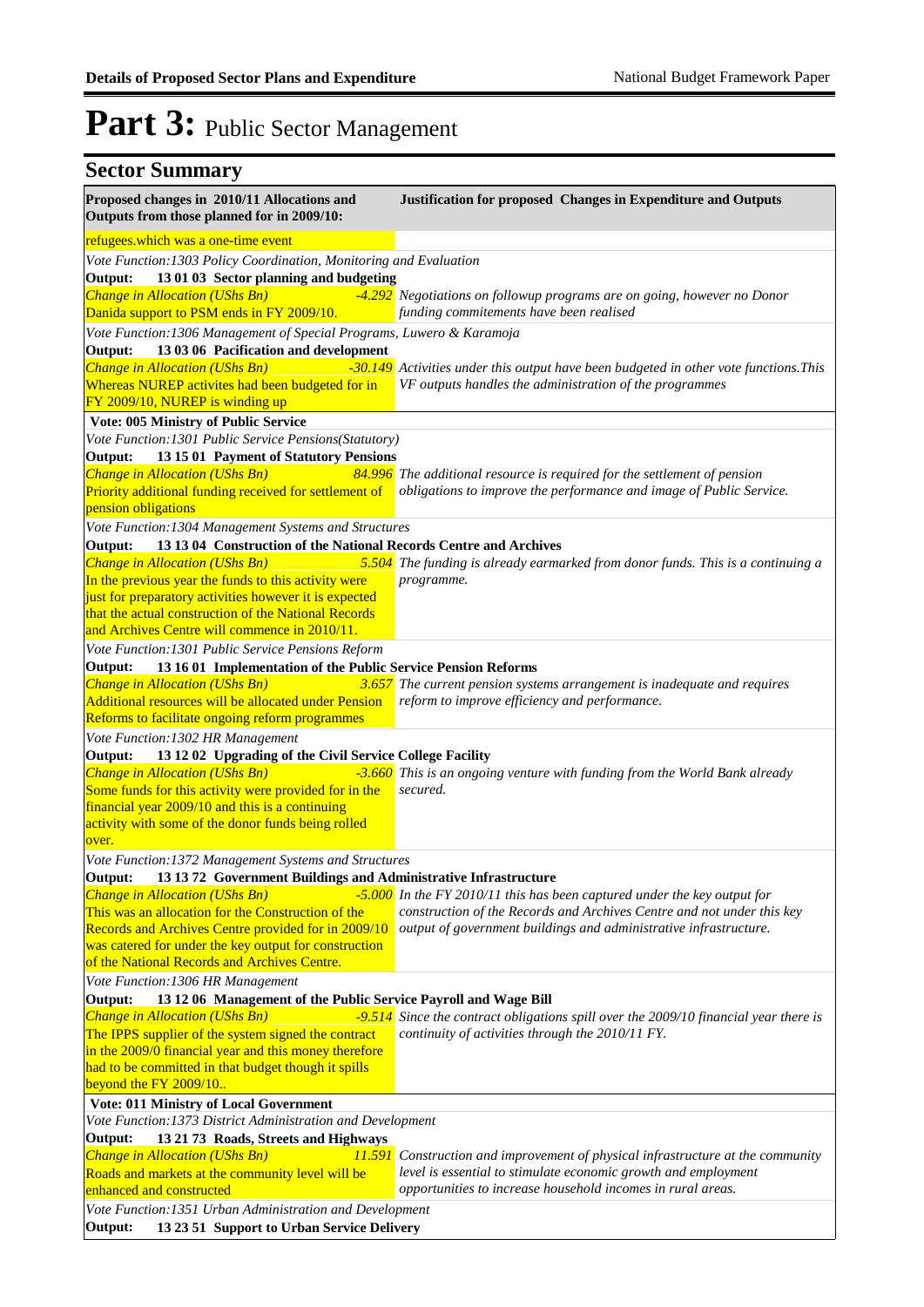| Proposed changes in 2010/11 Allocations and<br>Outputs from those planned for in 2009/10:                                                             | <b>Justification for proposed Changes in Expenditure and Outputs</b>                                                                                           |
|-------------------------------------------------------------------------------------------------------------------------------------------------------|----------------------------------------------------------------------------------------------------------------------------------------------------------------|
| Change in Allocation (UShs Bn)<br>An additional resource allocation is required for<br>accommodate the upgrading of 4 towns to<br>municipality status | 9.365 Upgrading of towns to municipality status will improve service delivery at<br>the District level and will enable them to act as regional growth centres. |
| Vote Function: 1301 District Administration and Development                                                                                           |                                                                                                                                                                |
| 13 21 01 Monitoring and Support Supervision of LGs.<br>Output:                                                                                        |                                                                                                                                                                |
| Change in Allocation (UShs Bn)                                                                                                                        | 8.203 The projected increase in output targets in the medium term are based on                                                                                 |
| The % of LGs to be covered by the activity is                                                                                                         | the projected increase in MTEF allocation to the Ministry.                                                                                                     |
| expected to fall by 10%.                                                                                                                              |                                                                                                                                                                |
| Vote Function: 1302 Local Council Development                                                                                                         |                                                                                                                                                                |
| 13 22 02 LG ordinances and bye-laws processed as and when submitted.<br>Output:                                                                       |                                                                                                                                                                |
| Change in Allocation (UShs Bn)                                                                                                                        |                                                                                                                                                                |
|                                                                                                                                                       | 4.000 The implementation and operationalisation of the Regional Tier will                                                                                      |
| Priority allocation to be received for the                                                                                                            | improve service delivery by bringing providers closer to the end users.                                                                                        |
| operationalisation of the Regional Tier                                                                                                               |                                                                                                                                                                |
| Vote Function: 1306 District Administration and Development                                                                                           |                                                                                                                                                                |
| 13 21 06 Community Infrastructure Improvement (CAIIP).<br>Output:                                                                                     |                                                                                                                                                                |
| Change in Allocation (UShs Bn)                                                                                                                        | 2.833 Implementation of CAIIP will enhance the quality and quantity of physical                                                                                |
| Procurement of consultancy services for                                                                                                               | infrastructure at the community level to facilitate socio-economic                                                                                             |
| infrastructure development under the CAIIP project                                                                                                    | development.                                                                                                                                                   |
| Vote Function: 1302 District Administration and Development                                                                                           |                                                                                                                                                                |
| 13 21 02 Joint Annual Review of Decentralization (JARD).<br>Output:                                                                                   |                                                                                                                                                                |
| Change in Allocation (UShs Bn)                                                                                                                        |                                                                                                                                                                |
|                                                                                                                                                       | 2.254 The projected decrease in consultations in the medium term are based on                                                                                  |
|                                                                                                                                                       | The level of Regional and National Jard consultations the projected withdraw in LoGSIP funding to the Ministry.                                                |
| will be reduced                                                                                                                                       |                                                                                                                                                                |
| Vote Function: 1371 Urban Administration and Development                                                                                              |                                                                                                                                                                |
| 13 23 71 Acquisition of Land by Government<br>Output:                                                                                                 |                                                                                                                                                                |
| Change in Allocation (UShs Bn)                                                                                                                        | 1.500 3 permanent markets will be constructed in urban Kampala to improve                                                                                      |
| land for three markets- Kalerwe, Busega and                                                                                                           | access for vendors and replace the current makeshift arrangements.                                                                                             |
| Wandegeya to be acquired                                                                                                                              |                                                                                                                                                                |
| Vote Function: 1302 Urban Administration and Development                                                                                              |                                                                                                                                                                |
| 13 23 02 Technical support and training of Urban Councils<br>Output:                                                                                  |                                                                                                                                                                |
| <b>Change in Allocation (UShs Bn)</b>                                                                                                                 | -1.100 Development partner funding withdrawal in FY2010/11 means that activity                                                                                 |
|                                                                                                                                                       | LG coverage will be reduced owing to the withdrawal under the output will decrease and will not be reallocated from other                                      |
| of LoGSIP funding by development partners                                                                                                             | outputs.                                                                                                                                                       |
|                                                                                                                                                       |                                                                                                                                                                |
| Vote Function: 1324 Policy, Planning and Support Services                                                                                             |                                                                                                                                                                |
| 13 49 24 LGs supported in the policy, planing and budgeting functions.<br>Output:                                                                     |                                                                                                                                                                |
| <b>Change in Allocation (UShs Bn)</b>                                                                                                                 | -1.159 The withdrawal of the LoGSIP funding by development partners means                                                                                      |
| The number of LGs assisted with ICT skills will be                                                                                                    | that less capacity building at the LG level can be carried out under current                                                                                   |
| reduced from 30 to 25 in FY2010/11 owing to                                                                                                           | GoU allocations.                                                                                                                                               |
| withdrawal of donor funding                                                                                                                           |                                                                                                                                                                |
| Vote Function: 1304 Local Government Inspection and Assessment                                                                                        |                                                                                                                                                                |
| 13 24 04 LG local revenue enhancement initiatives implemented.<br>Output:                                                                             |                                                                                                                                                                |
| Change in Allocation (UShs Bn)                                                                                                                        | -1.402 Output targets attributable to the efficacy of new revenue sources.                                                                                     |
| 5%                                                                                                                                                    |                                                                                                                                                                |
| Vote Function: 1303 District Administration and Development                                                                                           |                                                                                                                                                                |
| Output:                                                                                                                                               | 13 21 03 Partcipatory Development Management (PDM) processes and PMA/PFA strengthened.                                                                         |
| <b>Change in Allocation (UShs Bn)</b>                                                                                                                 | -1.444 The projected decrease in output targets in the medium term are based on                                                                                |
| The LG staff trained in PDM approaches will reduce                                                                                                    | the projected decrease in funding from the development partners.                                                                                               |
|                                                                                                                                                       |                                                                                                                                                                |
| by 400.                                                                                                                                               |                                                                                                                                                                |
| Vote Function: 1303 Local Government Inspection and Assessment                                                                                        |                                                                                                                                                                |
| 13 24 03 Annual National Assessment of LGs<br>Output:                                                                                                 |                                                                                                                                                                |
| Change in Allocation (UShs Bn)                                                                                                                        | -1.466 The creation of new LGs requires assessment as part of their capacity                                                                                   |
| Fewer LGs will be assessed in FY2010/11. Newly                                                                                                        | building process.                                                                                                                                              |
| created LGs will be prioritised with the limited                                                                                                      |                                                                                                                                                                |
| resources available following LoGSIP withdrawal                                                                                                       |                                                                                                                                                                |
| Vote Function: 1372 Urban Administration and Development                                                                                              |                                                                                                                                                                |
|                                                                                                                                                       |                                                                                                                                                                |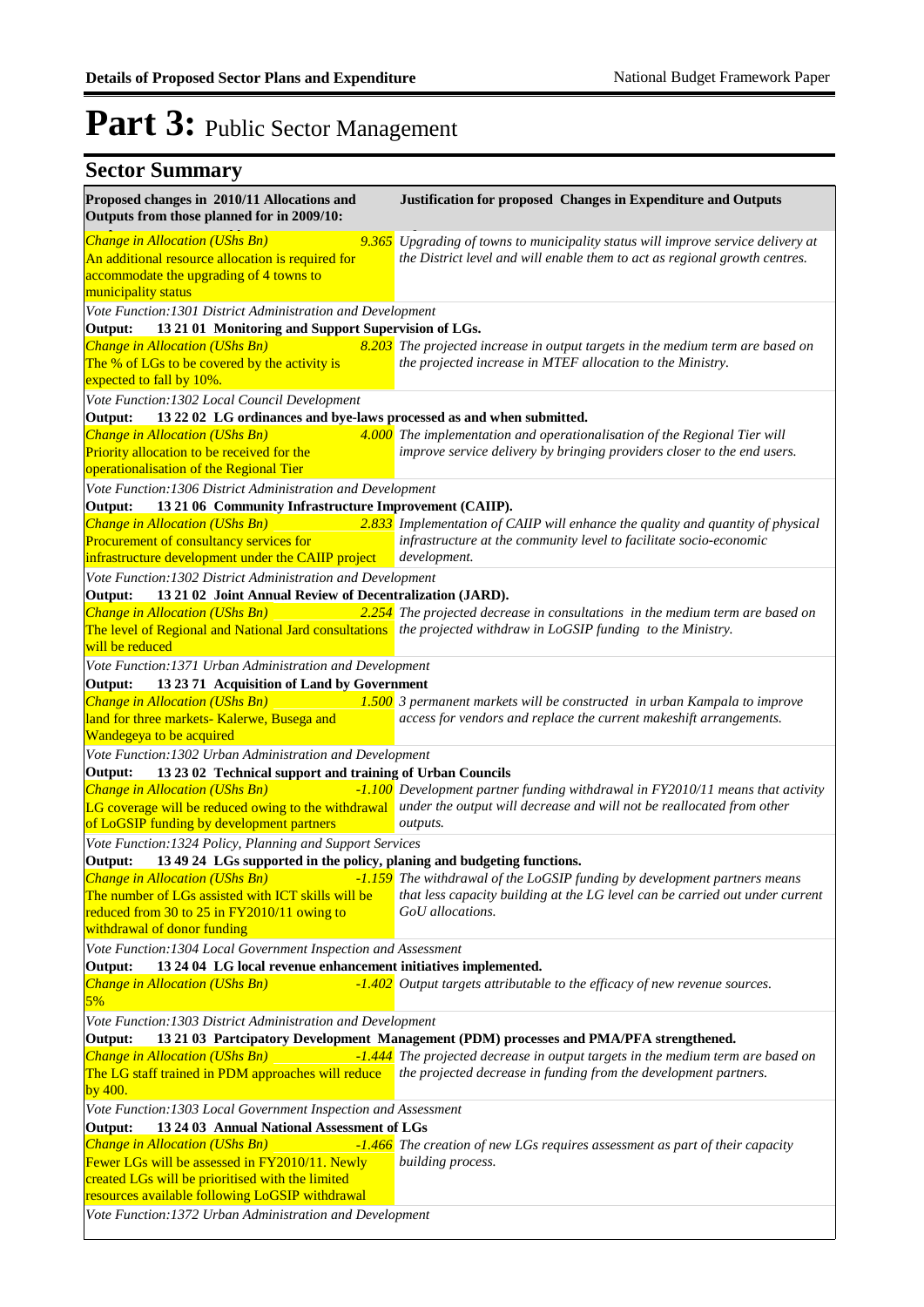| <b>Sector Summary</b>                                                                                            |                                                                                                                                 |
|------------------------------------------------------------------------------------------------------------------|---------------------------------------------------------------------------------------------------------------------------------|
| Proposed changes in 2010/11 Allocations and<br>Outputs from those planned for in 2009/10:                        | Justification for proposed Changes in Expenditure and Outputs                                                                   |
| 13 23 72 Government Buildings and Administrative Infrastructure<br>Output:                                       |                                                                                                                                 |
| Change in Allocation (UShs Bn)                                                                                   | -2.510 Mobilisation activities and construction will be scaled down in FY2010/11                                                |
| Naguru -Nakawa mobilisation of tenants and fencing                                                               | since work will have been completed.                                                                                            |
| of site completed in FY2009/10 therefore allocation<br>can be reduced in FY2010/11                               |                                                                                                                                 |
| Vote Function: 1305 District Administration and Development                                                      |                                                                                                                                 |
| Output:<br>13 21 05 Strengthening local service delivery and development                                         |                                                                                                                                 |
| Change in Allocation (UShs Bn)                                                                                   | -4.437 The projected increase in output targets in the medium term are based on                                                 |
| 100% of the activities will be implemented                                                                       | the projected increase in MTEF allocation to the Ministry.                                                                      |
| Vote Function: 1372 District Administration and Development                                                      |                                                                                                                                 |
| 13 21 72 Government Buildings and Administrative Infrastructure<br>Output:                                       |                                                                                                                                 |
| Change in Allocation (UShs Bn)                                                                                   | -5.278 Ongoing construction will be prioritised with the funding available and                                                  |
| Withdrawl of LoGSIP funding in FY2010/11 will<br>result in a scaling down of infrastructure                      | new construction will be delayed until next financial year                                                                      |
| Vote Function: 1304 District Administration and Development                                                      |                                                                                                                                 |
| 13 21 04 Technical support and training of LG officials.<br>Output:                                              |                                                                                                                                 |
| Change in Allocation (UShs Bn)                                                                                   | -6.613 The projected decrease in output targets in the medium term are based on                                                 |
|                                                                                                                  | No. of LG staff supported will reduce from 120 to 87 the projected decrease in funding from the development partners, under the |
|                                                                                                                  | <b>Basket funding</b>                                                                                                           |
| Vote Function: 1377 District Administration and Development                                                      |                                                                                                                                 |
| Output:<br>13 21 77 Purchase of Specialised Machinery & Equipment                                                |                                                                                                                                 |
| Change in Allocation (UShs Bn)                                                                                   | -12.323 No additional equipment is required by the VF in FY2010/11.                                                             |
| No equipment purchase is planned in FY2010/11                                                                    |                                                                                                                                 |
| since it was a one-off purchase in FY2009/10                                                                     |                                                                                                                                 |
| <b>Vote: 108 National Planning Authority</b>                                                                     |                                                                                                                                 |
| Vote Function: 1303 National Planning, Monitoring and Evaluation                                                 |                                                                                                                                 |
| 13 51 03 Strenghening Planning capacity at National and LG Levels<br>Output:                                     |                                                                                                                                 |
| Change in Allocation (UShs Bn)                                                                                   | -1.529 Not reported                                                                                                             |
| Vote: 500 501-850 Local Governments                                                                              |                                                                                                                                 |
| Vote Function: 1300 Local Government Planning Services<br>13 83 00 Multi-Sectoral Transfers to Local Governments |                                                                                                                                 |
| Output:<br>Change in Allocation (UShs Bn)                                                                        | 195.332 Not reported                                                                                                            |
|                                                                                                                  |                                                                                                                                 |
| Vote Function: 1300 Local Statutory Bodies                                                                       |                                                                                                                                 |
| Output:<br>13 82 00 Local Statutory Bodies<br>Change in Allocation (UShs Bn)                                     | -5.336 Not reported                                                                                                             |
|                                                                                                                  |                                                                                                                                 |
| Vote Function: 1300 District and Urban Administration                                                            |                                                                                                                                 |
| Output:<br>13 81 00 District and Urban Administration<br>Change in Allocation (UShs Bn)                          | -193.059 Not reported                                                                                                           |
|                                                                                                                  |                                                                                                                                 |

*\* Excluding Taxes and Arrears*

\_

### *S4: Sector Challenges for 2010/11 and the Medium Term*

*This section sets out key outputs in 2010/11 and the medium term which the sector has been unable to fund in its spending plans.*

Inadequate M&E for rational decision/policy making, planning budgeting and implementation; Inadequate budget allocation to implement the Pay Reform Policy, pension arrears and obligations; Existence of human and institutional capacity gaps in the central and local governments; Coordination and logistical challenges, and the lack of effective conflict resolution strategy.

**Table S4.1: Additional Output Funding Requests**

| <b>Additional Requirements for Funding and</b><br>Outputs in 2010/11 | <b>Justification of Requirement for Additional Outputs and Funding</b> |
|----------------------------------------------------------------------|------------------------------------------------------------------------|
| Vote Function: 1303 Policy Coordination, Monitoring and Evaluation   |                                                                        |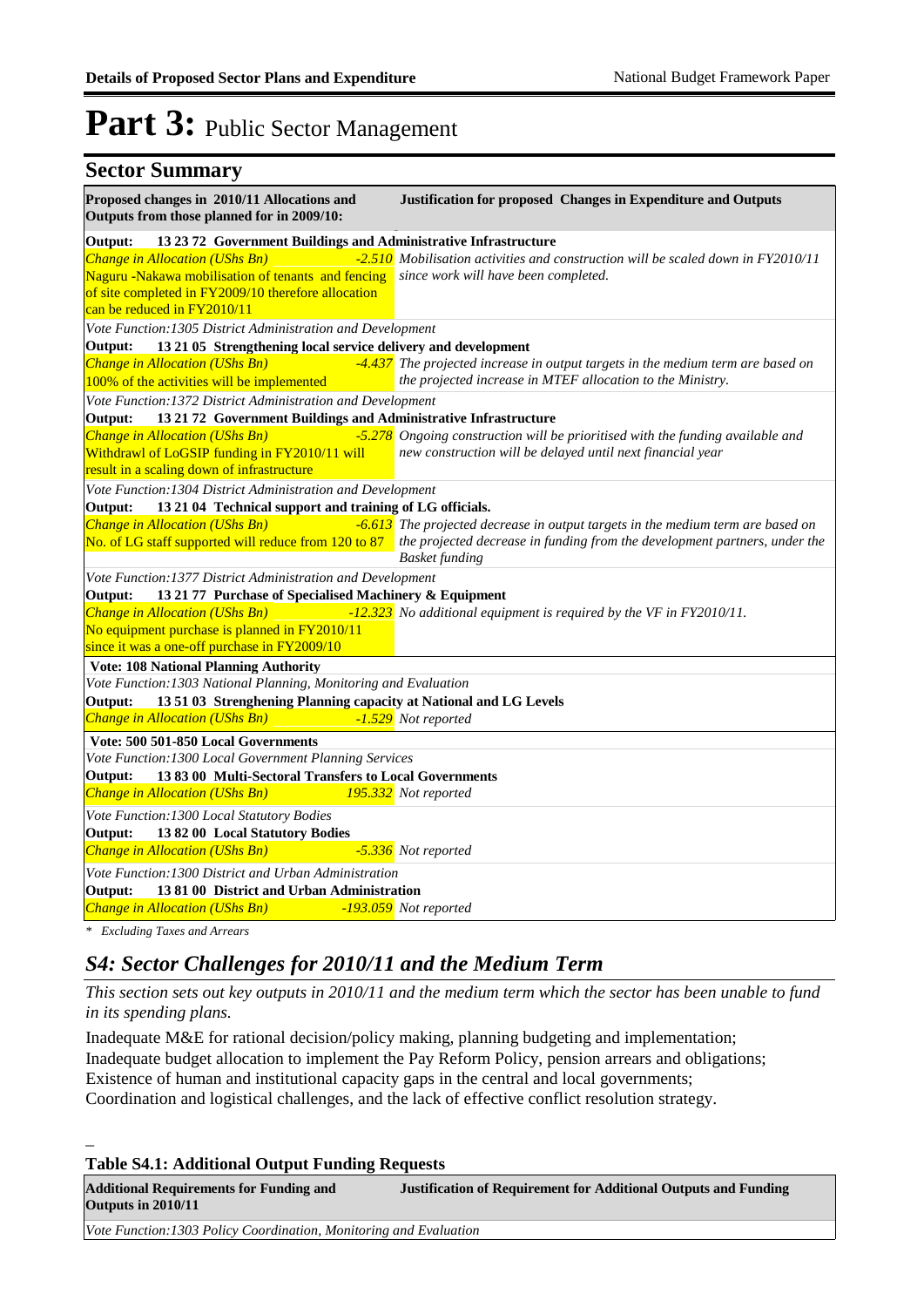| <b>Sector Summary</b>                                                                                                                                                                                                                                                                                     |                                                                                                                                                                                                                                                                                                                                                                                                                                                                                                                                                                                                                                                                                                                                                          |
|-----------------------------------------------------------------------------------------------------------------------------------------------------------------------------------------------------------------------------------------------------------------------------------------------------------|----------------------------------------------------------------------------------------------------------------------------------------------------------------------------------------------------------------------------------------------------------------------------------------------------------------------------------------------------------------------------------------------------------------------------------------------------------------------------------------------------------------------------------------------------------------------------------------------------------------------------------------------------------------------------------------------------------------------------------------------------------|
| <b>Additional Requirements for Funding and</b><br>Outputs in 2010/11                                                                                                                                                                                                                                      | <b>Justification of Requirement for Additional Outputs and Funding</b>                                                                                                                                                                                                                                                                                                                                                                                                                                                                                                                                                                                                                                                                                   |
| Output:<br>1301 03 Sector planning and budgeting<br><b>Funding Requirement (UShs Bn):</b><br><i>1.220</i><br>The CMEBP TWG and other TWGs of PSM, in<br>addition to the implementation of the PSM SIP and<br>the findings of the study on Strenghthening                                                  | Under the MTEF, the delivery of CMEBP TWG and other TWGs of PSM,<br>in addition to the implementation of the of PSM SIP and the findings of<br>the study on Strenghthening Coordination as VF outputs where not<br>adquately covered yet they are necessary in the achievement of the vote                                                                                                                                                                                                                                                                                                                                                                                                                                                               |
| Coordination in will commence in 2010/11. Hence<br>the additional funding                                                                                                                                                                                                                                 | objective, hence the need for additional funding which was not included in<br>the ceiling                                                                                                                                                                                                                                                                                                                                                                                                                                                                                                                                                                                                                                                                |
| Output:<br>1301 06 Functioning National Monitoring and Evaluation                                                                                                                                                                                                                                         |                                                                                                                                                                                                                                                                                                                                                                                                                                                                                                                                                                                                                                                                                                                                                          |
| <b>Funding Requirement (UShs Bn):</b><br>2.026<br>Implementation of the M&E Policy, Role out of the<br>Baraza innitiative and Techinical assistance<br>efficiency in the VF are the three main components.                                                                                                | Whereas the Implementation of the M&E Policy, Role out of the Baraza<br>innitiative and Techinical Assistance efficiency in the VF are the three<br>main components in delivering the output, these had note been provided<br>for under the Vote ceiling. It is estimated that to deliver the three, the VF<br>will recquire a Ushs.1bn increment                                                                                                                                                                                                                                                                                                                                                                                                        |
| Vote Function: 1301 Disaster Preparedness, Management and Refugees                                                                                                                                                                                                                                        |                                                                                                                                                                                                                                                                                                                                                                                                                                                                                                                                                                                                                                                                                                                                                          |
| 1302 01 Effective preparedness and response to disasters<br>Output:                                                                                                                                                                                                                                       |                                                                                                                                                                                                                                                                                                                                                                                                                                                                                                                                                                                                                                                                                                                                                          |
| <b>Funding Requirement (UShs Bn):</b><br>To cater for humanterian assistance, mine clearance<br>and operation of the National Emergency operation<br>center                                                                                                                                               | 10.157 There is need to setup a fund to cater for resettlement of people in land<br>slide prone areas humanterian assistance, mine clearance and operation of<br>the National Emergency operation center, and resettlement and restocking<br>programme                                                                                                                                                                                                                                                                                                                                                                                                                                                                                                   |
| Vote Function: 1304 Management of Special Programs, Luwero & Karamoja                                                                                                                                                                                                                                     |                                                                                                                                                                                                                                                                                                                                                                                                                                                                                                                                                                                                                                                                                                                                                          |
| 1303 04 Coordination of the implementation of LRDP<br>Output:<br><b>Funding Requirement (UShs Bn):</b><br>Full implementation of the LRDP (54.13 Bn) and<br>Support to Karamoja food security (50Bn)                                                                                                      | 104.134 The LRDP has entered the full implementation phase having been piloted;<br>this calls for more funding. The expansion top cover all the 29 LGs under<br>the programme. The piloting used 13 billion the first year to expand<br>therefore calls for the Ushs 54.13 Billion. Support to Karamoja Food<br>Security Action Plan as part of the innitiatives under the KIDDP (50Bn).                                                                                                                                                                                                                                                                                                                                                                 |
| Vote Function: 1301 Public Service Pensions(Statutory)                                                                                                                                                                                                                                                    |                                                                                                                                                                                                                                                                                                                                                                                                                                                                                                                                                                                                                                                                                                                                                          |
| Output:<br>1315 01 Payment of Statutory Pensions                                                                                                                                                                                                                                                          |                                                                                                                                                                                                                                                                                                                                                                                                                                                                                                                                                                                                                                                                                                                                                          |
| <b>Funding Requirement (UShs Bn):</b><br>139.614<br><b>There is a shortfall of 136.614 as payment to</b><br>statutory institutions; 1.4Bn for Payroll<br>Consumables; 0.8Bn for implementation of the<br>ROM/OOB Framework and 0.5 for implementation<br>of the Joint Inspection functions                | Pension obligation increases annually as retirement is continous. MoPS<br>will now be printing the payroll (IPPS) implementation<br>This was a recommendation from the cabinet and Permanent Secretary's<br>retreat.                                                                                                                                                                                                                                                                                                                                                                                                                                                                                                                                     |
| Vote Function: 1304 District Administration and Development                                                                                                                                                                                                                                               |                                                                                                                                                                                                                                                                                                                                                                                                                                                                                                                                                                                                                                                                                                                                                          |
| 1321 04 Technical support and training of LG officials.<br>Output:                                                                                                                                                                                                                                        |                                                                                                                                                                                                                                                                                                                                                                                                                                                                                                                                                                                                                                                                                                                                                          |
| <b>Funding Requirement (UShs Bn):</b><br>Boards and commissions of LGs trained; JARD<br>conducted; Training of staff in LGs supported;<br><b>Annual National Assessment conducted; Local</b><br>revenue enhancement initiatives implemented; LG<br>Planning and budgeting supported; and LED<br>supported | 26.070 Members of boards and commissions of the LGs critically contribute to the<br>achievements of the objectives in LGs. The District Service Commission,<br>The District Land Board and Public Accounts committee play an<br>instrumental role in LGs. The Joint Annual Review of Decentralisation,<br>Annual National Assessment of LGs, Local revenue enhancement<br>initiatives, LG Planning and budgeting, Local Economic Development and<br>training LG staff have in the past been supported under the LoGSIP basket<br>fund. With the withdrawal of Development Partners from funding of the<br>LoGSIP, these vital activities have no funding for further implementation,<br>hence additional support from the consolidated fund is required. |
| Output:<br>1321 05 Strengthening local service delivery and development                                                                                                                                                                                                                                   |                                                                                                                                                                                                                                                                                                                                                                                                                                                                                                                                                                                                                                                                                                                                                          |
| <b>Funding Requirement (UShs Bn):</b><br><b>33.700</b><br>Reduced levels of infrastructure development eg<br>Roads and classroom construction.                                                                                                                                                            | Service delivery by LGs contribute to attainment of NDP objectives. The<br>discretionary grant (LGMSD, formerly LGDP) to LGs has been constant<br>since FY 2005/06, at the tune of 64.3bn, despite upward changes in<br>population, number of districts and costs of service delivery. It is also<br>important to note that the Programme has in the past successfully provided<br>20% additional financial resources, based on defined criteria, as an<br>incentive mechanism for good performance. Adequate LDG allocations are<br>therefore necessary to meet the reward requirements for an increasing<br>number of good performing LGs.                                                                                                             |
| Vote Function: 1304 National Planning, Monitoring and Evaluation<br>1351 04 Coordination of Global, Regional and Cross- Sectoral national Initiatives<br>Output:                                                                                                                                          |                                                                                                                                                                                                                                                                                                                                                                                                                                                                                                                                                                                                                                                                                                                                                          |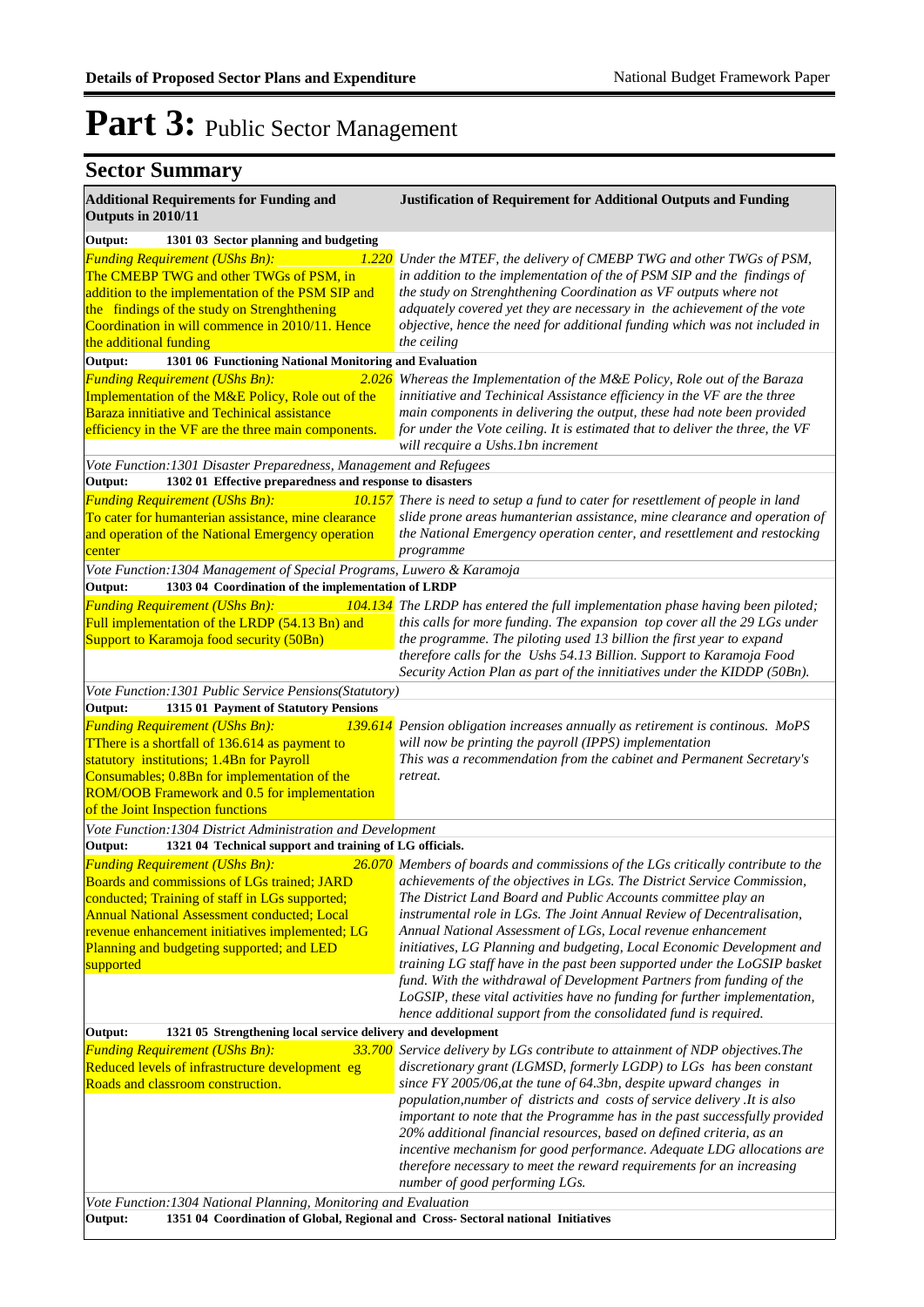### **Sector Summary**

| <b>Additional Requirements for Funding and</b><br>Outputs in 2010/11                                                                                                                    | <b>Justification of Requirement for Additional Outputs and Funding</b>                                                                                                             |
|-----------------------------------------------------------------------------------------------------------------------------------------------------------------------------------------|------------------------------------------------------------------------------------------------------------------------------------------------------------------------------------|
| <b>Funding Requirement (UShs Bn):</b><br><b>Salaries for APRM unit staff integrated into</b><br>mainstream NPA. To provide operational funds to<br>support activities of the APRM Unit. | 2.304 The integrated APRM Unit at NPA has a responsibility to monitor and<br>report on implementation of PoA of the Country Review Report. The PoA<br>was integrated into the NDP. |
| Vote Function: 1304 Coordination of Local Government Financing                                                                                                                          |                                                                                                                                                                                    |
| 1353 04 Equitable Distribution of Grants to LGs<br>Output:                                                                                                                              |                                                                                                                                                                                    |
| <b>Funding Requirement (UShs Bn):</b>                                                                                                                                                   | $0.685$ To improve on the allocation of financial resources to local governments;                                                                                                  |
| <b>Support the Implementation of FDS; Facilitate</b>                                                                                                                                    | To support the dialogue between sectors managing conditional grants; To                                                                                                            |
| negotiations on sector conditional grants and                                                                                                                                           | promote stakeholders participation in the planning budgeting and                                                                                                                   |
| disseminate the agreements; and Conduct review of                                                                                                                                       | implementation of Local Government programs for improved service                                                                                                                   |
| grants allocation formulae and carry out outreach                                                                                                                                       | delivery; To conduct outreach activities on Local revenues administration                                                                                                          |
| activities on Local revenues.                                                                                                                                                           | and Management; To undertake sensitization of political leaders on                                                                                                                 |
|                                                                                                                                                                                         | importance of Local revenues; and To support the operations of the LRECC                                                                                                           |

### *S5: Details of Key Vote Function Outputs Planned for 2009/10*

*This table below sets out the key outputs under every vote function achieved in the first half of 2009/10 and planned for 2010/11.*

#### **Table S5.1: Past and 2010/11 Planned Outputs from Sector Expenditures**

| Vote, Vote Function<br><b>Key Output</b>                                                      | <b>Approved Budget and</b><br><b>Planned outputs</b>                                                                                                                                                                                                                            | 2009/10 | <b>Spending and Outputs</b><br><b>Achieved by End Dec</b>                                                                                                                                                                   |       | 2010/11<br><b>Proposed Budget and</b><br><b>Planned Outputs</b>                            |       |
|-----------------------------------------------------------------------------------------------|---------------------------------------------------------------------------------------------------------------------------------------------------------------------------------------------------------------------------------------------------------------------------------|---------|-----------------------------------------------------------------------------------------------------------------------------------------------------------------------------------------------------------------------------|-------|--------------------------------------------------------------------------------------------|-------|
| Vote: 003 Office of the Prime Minister                                                        |                                                                                                                                                                                                                                                                                 |         |                                                                                                                                                                                                                             |       |                                                                                            |       |
| Vote Function: 1301 Policy Coordination, Monitoring and Evaluation                            |                                                                                                                                                                                                                                                                                 |         |                                                                                                                                                                                                                             |       |                                                                                            |       |
| Output: 130101<br>Government policy<br>implementation coordination Cabinet decisions tracking | <b>Institutional Coordination</b><br>Framework coordinated;<br>report; 12 PSM WG meetings<br>coordinated; Findings and<br>recommendations of PSM<br>sector studies implemented; 2<br>reports on the implementation<br>of PIRT actions; OPM 2010/11<br><b>MPS</b>                |         | <b>Institutional Coordination</b><br>Framework Coordinated;<br>Cabinet decisions tracking<br>report; 6 PSM WG meetings<br>coordinated; ; 2 reports on the<br>implementation of PIRT<br>actions; OPM 2010/11 MPS<br>Produced |       | 12 PSM WG meetings,<br><b>Coordinate PIRT and</b><br>implement them,, OPM<br>2011/2012 MPS |       |
| Output Cost: UShs Bn:                                                                         |                                                                                                                                                                                                                                                                                 | 0.645   | UShs Bn:                                                                                                                                                                                                                    | 0.181 | <b>UShs Bn:</b>                                                                            | 1.691 |
| Output: 130102<br>Government business in<br>Parliament coordinated                            | Bills, petitions, motions,<br>presented and passed;<br>Ministerial/Policy statements,<br>and Committee reports<br>presented and discussed.<br>Questions responded to.<br>Attendance Rota for all<br>sessions. Ministers reminded<br>their respective Parliamentary<br>business. |         | 12 Bills were passed, 20<br>Ministerial Statements made, 21<br>motions moved, 2 petitions<br>were presented, 27 oral<br>questions were responded to<br>and concluded 40 committee<br>reports.                               |       | <b>Timely passing of Bills and</b><br>discuss motions                                      |       |
| Output Cost: UShs Bn:                                                                         |                                                                                                                                                                                                                                                                                 | 0.650   | UShs Bn:                                                                                                                                                                                                                    | 0.181 | <b>UShs Bn:</b>                                                                            | 0.849 |
| Output: 130103<br>Sector planning and<br>budgeting                                            | PSM Sector BFP 2010/11:<br>Draft Sector Investment Plan;<br>PSM Joint Review report; Input<br>to the joint Assessment<br>Framework Process; PIC<br>department Work plan and<br>budget                                                                                           |         | Consultant to finalise the PSM<br>SIP has been recruited                                                                                                                                                                    |       | Finalise the SIP and implement                                                             |       |
| Output Cost: UShs Bn:                                                                         |                                                                                                                                                                                                                                                                                 | 5.469   | $UShs Bn$ :                                                                                                                                                                                                                 | N/A   | <b>UShs Bn:</b>                                                                            | 1.178 |
| Output Cost Excluding Donor UShs Bn:                                                          |                                                                                                                                                                                                                                                                                 | 0.481   | UShs Bn:                                                                                                                                                                                                                    | 0.170 | <b>UShs Bn:</b>                                                                            | 1.178 |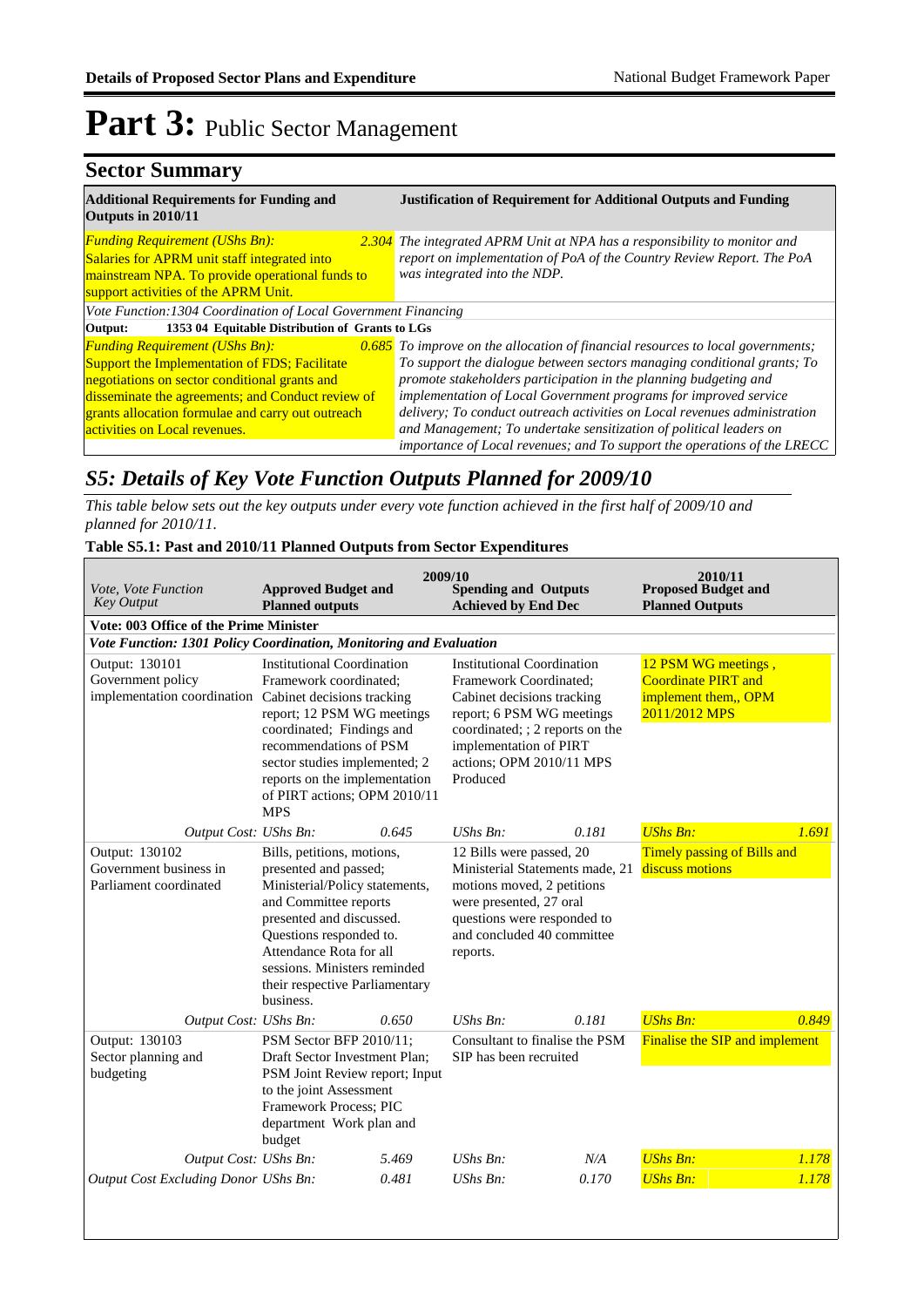|                                                                                                |                                                                                                                                                                                                                                                              | 2009/10         |                                                                                                                                                                                                                                                                          |              | 2010/11                                                                                                                                                                                                                                                    |                                                                                                                                                                                                          |  |
|------------------------------------------------------------------------------------------------|--------------------------------------------------------------------------------------------------------------------------------------------------------------------------------------------------------------------------------------------------------------|-----------------|--------------------------------------------------------------------------------------------------------------------------------------------------------------------------------------------------------------------------------------------------------------------------|--------------|------------------------------------------------------------------------------------------------------------------------------------------------------------------------------------------------------------------------------------------------------------|----------------------------------------------------------------------------------------------------------------------------------------------------------------------------------------------------------|--|
| Vote, Vote Function<br><b>Key Output</b>                                                       | <b>Approved Budget and</b><br><b>Planned outputs</b>                                                                                                                                                                                                         |                 | <b>Spending and Outputs</b><br><b>Achieved by End Dec</b>                                                                                                                                                                                                                |              | <b>Proposed Budget and</b><br><b>Planned Outputs</b>                                                                                                                                                                                                       |                                                                                                                                                                                                          |  |
| Output: 130104<br>National guidance                                                            | All districts leaders and<br>community leaders sensitized in<br>leadership skills. Regional<br>Secondary School symposium<br>held. Youths in Institutions of<br>Higher Learning given<br>leadership training.                                                |                 | 100 District leaders trained in<br>Masindi-Bujenje, Cadreship<br>Training held in Bushenyi<br>District, Leaders in 5 Districts<br>trained on leadership skills and<br>patriotism. Youths igiven<br>leadership training, 5947<br>Certificates procured and<br>awarded.    |              | <b>Conduct Leadership Training</b><br>for youths in colleges and<br><b>Tertiary Institutions, Train 1,500</b><br>leaders, Hold a regional Sec.<br>Schl project's Symposium,                                                                                |                                                                                                                                                                                                          |  |
| Output Cost: UShs Bn:                                                                          |                                                                                                                                                                                                                                                              | 0.885           | $UShs Bn$ :                                                                                                                                                                                                                                                              | 0.231        | <b>UShs Bn:</b>                                                                                                                                                                                                                                            | 0.735                                                                                                                                                                                                    |  |
| Output: 130105<br>Dissemination of Public<br>Information                                       | National and International<br>Events publicised, relevant<br>media laws amended. Quarterly<br>OPM bulletins. Media coverage<br>of the executive functions.<br>Quarterly OPM News letters;<br>Documentaries. Media briefing<br>on the operations of OPM held. |                 | Held 6 meetings with<br>proprietors, owners, editors and<br>the practitioners to improve<br>government media relations,<br>Publicized 8 International<br>Events, Youth Literacy and AU<br>Special Summit on Refuges, 23<br>press conferences held on<br>various subjects |              | <b>Implement the Access to</b><br>information actATIA                                                                                                                                                                                                      |                                                                                                                                                                                                          |  |
| Output Cost: UShs Bn:                                                                          |                                                                                                                                                                                                                                                              | 1.388           | UShs Bn:                                                                                                                                                                                                                                                                 | 0.495        | <b>UShs Bn:</b>                                                                                                                                                                                                                                            | 0.837                                                                                                                                                                                                    |  |
| Output: 130106<br><b>Functioning National</b><br>Monitoring and Evaluation                     | Minutes for the 12 National<br>M&E TWG meetings. National<br>M&E Policy developed. Review<br>report of the. Inspectorate<br>function of Government . APIR<br>report for FY2008/09.                                                                           |                 | Consultant procured to lead<br>National M&E Policy<br>development; 6 National<br>M&E TWG meetings held<br>Government Annual<br>Performance Report produced<br>and discussed Pilot to roll-out<br>of sub-county Barazas<br>completed.                                     |              | <b>National M&amp;E Policy;</b><br><b>Evaluation fund established;</b><br>Half yearly & AGPR; Annual<br>Performance Conference;<br><b>Impact evaluation of PRDP;</b><br><b>Roll-out of sub-county Barazas;</b>                                             |                                                                                                                                                                                                          |  |
|                                                                                                |                                                                                                                                                                                                                                                              |                 |                                                                                                                                                                                                                                                                          |              | On-line policy library;<br><b>Functional National M&amp;E</b><br>TWG; Vote level M&E<br><b>System for OPM</b>                                                                                                                                              |                                                                                                                                                                                                          |  |
| Output Cost: UShs Bn:<br>Output Cost Excluding Donor UShs Bn:                                  |                                                                                                                                                                                                                                                              | 3.116           | $UShs Bn$ :<br>UShs Bn:                                                                                                                                                                                                                                                  | N/A<br>0.085 | <b>UShs Bn:</b><br><b>UShs Bn:</b>                                                                                                                                                                                                                         | 0.558<br>0.558                                                                                                                                                                                           |  |
| Output: 130151                                                                                 | 0.325<br>12 Status reports for PAF<br>;Political assistance to the Hon<br>Information and aNational<br>guidance); Government Ugshs.<br>1bn as funding                                                                                                        |                 | <b>Produced Annual Government</b><br>Transfers to government units projects; One annual report<br>Performance Report,<br>Coordination of Government<br>Minister(Chief Whip and that of Business in Parliament Report                                                     |              |                                                                                                                                                                                                                                                            | 12 Status reports for PAF<br>projects; production of Semi-<br><b>Annual and annual Govt.</b><br>performance report ; Political<br>assistance to the Hon Minister;<br>Government Ugshs. 1bn as<br>funding |  |
| Output Cost: UShs Bn:                                                                          |                                                                                                                                                                                                                                                              | 1.229           | UShs Bn:                                                                                                                                                                                                                                                                 | 0.747        | <b>UShs Bn:</b>                                                                                                                                                                                                                                            | 1.229                                                                                                                                                                                                    |  |
| <b>Vote Function Cost</b><br>VF Cost Excluding Donor                                           | <b>UShs Bn:</b><br>UShs Bn                                                                                                                                                                                                                                   | 13.382<br>5.602 | <b>UShs Bn:</b><br><b>UShs Bn</b>                                                                                                                                                                                                                                        | N/A<br>2.090 | <b>UShs Bn:</b><br><b>UShs Bn</b>                                                                                                                                                                                                                          | 7.076<br>5.892                                                                                                                                                                                           |  |
| Vote Function: 1302 Disaster Preparedness, Management and Refugees                             |                                                                                                                                                                                                                                                              |                 |                                                                                                                                                                                                                                                                          |              |                                                                                                                                                                                                                                                            |                                                                                                                                                                                                          |  |
| Output: 130201<br>Effective preparedness and<br>response to disasters<br>Output Cost: UShs Bn: | Approved National Policy on<br>Disaster Preparedness and<br>Management; Early warning<br>mechanisms<br>operationalized; Develop early<br>warning systems developed and<br>mapped Resources.                                                                  | 1.980           | National Policy on Disaster<br>Preparedness and Managemen<br>draft is under duscusssiont,<br>Early warning mechanisms<br>operationalized for Elnino,<br>public awareness activities and<br>campaigns on disaster risk<br>reduction<br>$UShs Bn$ :                        | N/A          | <b>Finalize the National Policy for</b><br><b>Disaster Preparedness and</b><br><b>Implement. Develop National</b><br>and Local disaster preparedness<br>plans for all LGs. Capacity<br>building and strengthening at<br>national and LG<br><b>UShs Bn:</b> | 0.772                                                                                                                                                                                                    |  |
|                                                                                                |                                                                                                                                                                                                                                                              |                 |                                                                                                                                                                                                                                                                          |              |                                                                                                                                                                                                                                                            |                                                                                                                                                                                                          |  |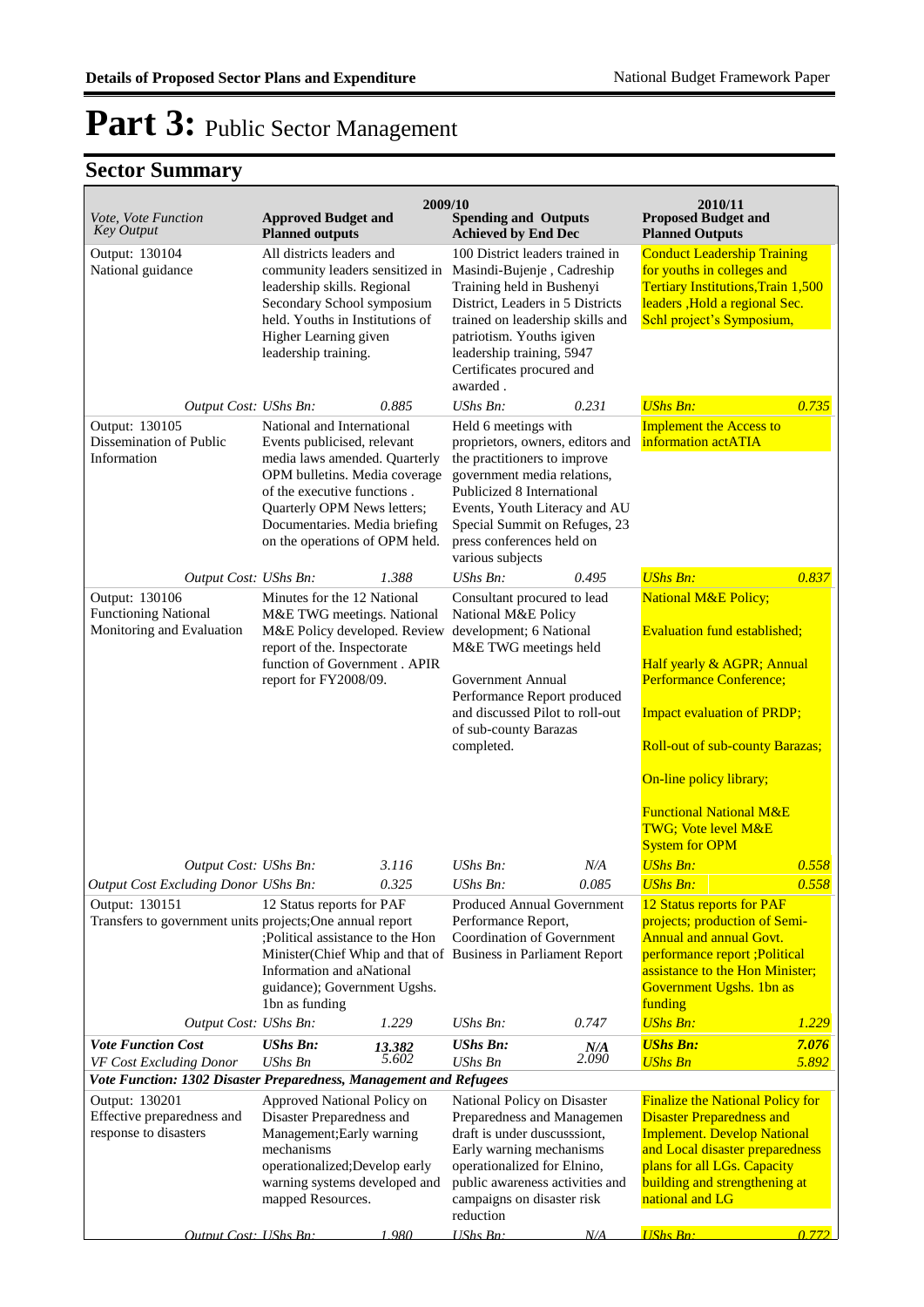| Vote, Vote Function                                                                   | <b>Approved Budget and</b>                                                                                                                                                                                                      |       | 2009/10<br><b>Spending and Outputs</b>                                                                                                                                                                         |       | 2010/11<br><b>Proposed Budget and</b>                                                                                                                                                                                               |        |
|---------------------------------------------------------------------------------------|---------------------------------------------------------------------------------------------------------------------------------------------------------------------------------------------------------------------------------|-------|----------------------------------------------------------------------------------------------------------------------------------------------------------------------------------------------------------------|-------|-------------------------------------------------------------------------------------------------------------------------------------------------------------------------------------------------------------------------------------|--------|
| <b>Key Output</b>                                                                     | <b>Planned outputs</b>                                                                                                                                                                                                          |       | <b>Achieved by End Dec</b>                                                                                                                                                                                     |       | <b>Planned Outputs</b>                                                                                                                                                                                                              |        |
| Output Cost Excluding Donor UShs Bn:                                                  |                                                                                                                                                                                                                                 | 1.469 | <b>UShs Bn:</b>                                                                                                                                                                                                | 0.652 | <b>UShs Bn:</b>                                                                                                                                                                                                                     | 0.772  |
| Output: 130202<br>The clearance of mined and<br>contaminated areas<br>coordinated     | The remaining mapped areas<br>deminedMine risk education<br>upscaled                                                                                                                                                            |       | De-mining of Agoro hills and<br>Ngomoromo in Kitgum district<br>on going, Mine risk education<br>covering is 772 villages in<br>Pader, Amuru and Kitgum                                                        |       | complete de-mining of Agoro<br>hills and Ngomoromo in<br>Kitgum district. Finalize the<br>process of approving the<br><b>National Policy for Disaster</b><br><b>Preparedness and Risk</b><br>Reduction                              |        |
| Output Cost: UShs Bn:                                                                 |                                                                                                                                                                                                                                 | 0.064 | <b>UShs Bn:</b>                                                                                                                                                                                                | 0.015 | <b>UShs Bn:</b>                                                                                                                                                                                                                     | 0.058  |
| Output: 130203<br>IDPs returned and resettled,<br>Refugees settled and<br>repatriated | AU Special Summit on<br>Refugees and IDPsAll<br>remaining IDPs returned and<br>resettledAll IDP camps<br>phased out and<br>closedRefugees<br>settled/repatriated12 monthly<br>monitoring and assessment<br>missions and reports |       | AU Special Summit on<br>Refugees and IDPs held, 90 %<br>IDPs returned and resettled<br>12,000 Refugees repatriated, 6<br>monthly monitoring and<br>assessment missions and reports                             |       | 12 monthly monitoring and<br>assessment missions and<br>reportsmade, 1. Finalize the<br>resettlement of IDPs<br>, mainstreaming of disaster risk<br>reduction activities into plans<br>and programmes of national and<br><b>LGs</b> |        |
| Output Cost: UShs Bn:                                                                 |                                                                                                                                                                                                                                 | 4.230 | $UShs Bn$ :                                                                                                                                                                                                    | N/A   | <b>UShs Bn:</b>                                                                                                                                                                                                                     | 0.448  |
| Output Cost Excluding Donor UShs Bn:                                                  |                                                                                                                                                                                                                                 | 3.397 | UShs Bn:                                                                                                                                                                                                       | 3.152 | <b>UShs Bn:</b>                                                                                                                                                                                                                     | 0.448  |
| Output: 130204<br>Relief to disaster victims                                          | 70% disaster victims provided<br>with relief aid Sustainable<br>development for communities.                                                                                                                                    |       | Relief food 44,092 bags of<br>maize and 11,060 bags of beans<br>food items were distributed to<br>52 LG that were affected by<br>famine and other disasters in the food security, Coordination and<br>country. |       | Support disaster victims across<br>the country with food and non-<br>food relief items, field<br>assessments on disasters and<br>monitoring of disaster risk<br>reduction interventions, two<br>joint assessment missions           |        |
| Output Cost: UShs Bn:                                                                 |                                                                                                                                                                                                                                 | 2.188 | $UShs Bn$ :                                                                                                                                                                                                    | 5.752 | <b>UShs Bn:</b>                                                                                                                                                                                                                     | 12.183 |
| Output: 130205<br>IDPs livelihoods improved                                           | 1500 IDP Households<br>supported with livelihood<br>projectsCommunity projects<br>supported in Lango, Teso and<br>Acholi regions                                                                                                |       | IDP Households supported with<br>livelihood projects, Community<br>projects supported in Lango,<br>Teso and Acholi regions                                                                                     |       | Support and coordinate the<br>return and resettlement of the<br>remaining IDPs, Facilitate<br>capacity building programmes<br>for national and LGs staff                                                                            |        |
| Output Cost: UShs Bn:                                                                 |                                                                                                                                                                                                                                 | 1.034 | UShs Bn:                                                                                                                                                                                                       | N/A   | <b>UShs Bn:</b>                                                                                                                                                                                                                     | 0.477  |
| Output Cost Excluding Donor UShs Bn:                                                  |                                                                                                                                                                                                                                 | 0.201 | $UShs Bn$ :                                                                                                                                                                                                    | 0.066 | <b>UShs Bn:</b>                                                                                                                                                                                                                     | 0.477  |
| Output: 130206<br>Refugees and host<br>community livelihoods<br>improved              | Baseline survey on quality of<br>social services, levels of<br>household income IGAs for<br>refugees and hosting<br>communities in the 13<br>districtsRemaining refugee<br>settlements gazetted                                 |       | Baseline survey on quality of<br>social services, levels of<br>household income, IGAs for<br>refugees and hosting<br>communities in the 13<br>districtsRemaining refugee<br>settlements gazette                |       | <b>Baseline survey on quality of</b><br>social services, levels of<br>household income IGAs for<br>refugees and hosting<br>communities in the 13<br>districtsRemaining refugee<br>settlements gazetted                              |        |
| Output Cost: UShs Bn:                                                                 |                                                                                                                                                                                                                                 | 0.083 | UShs Bn:                                                                                                                                                                                                       | 0.017 | <b>UShs Bn:</b>                                                                                                                                                                                                                     | 0.127  |
| Output: 130251<br>Grant of asylum and<br>repatriation refugees                        | Refugee Act<br>operationalizedSensitisation<br>and awareness campaign on the<br>new law                                                                                                                                         |       | No activity reported                                                                                                                                                                                           |       | <b>Operationalise the Refugee Act</b>                                                                                                                                                                                               |        |
| Output Cost: UShs Bn:                                                                 |                                                                                                                                                                                                                                 | 0.022 | UShs Bn:                                                                                                                                                                                                       | 0.006 | <b>UShs Bn:</b>                                                                                                                                                                                                                     | 0.058  |
| Output: 130275<br>Purchase of Motor Vehicles<br>and Other Transport<br>Equipment      | <b>Purchase of Vehicles</b>                                                                                                                                                                                                     |       | Procured of two trucks                                                                                                                                                                                         |       | Procure a truck, Expanding of<br>the office block for the<br><b>Directorate of Refugees</b><br>, mobilization from external<br>sources refugee work,.                                                                               |        |
| Output Cost: UShs Bn:                                                                 |                                                                                                                                                                                                                                 | 0.198 | UShs Bn:                                                                                                                                                                                                       | 0.061 | <b>UShs Bn:</b>                                                                                                                                                                                                                     | 0.183  |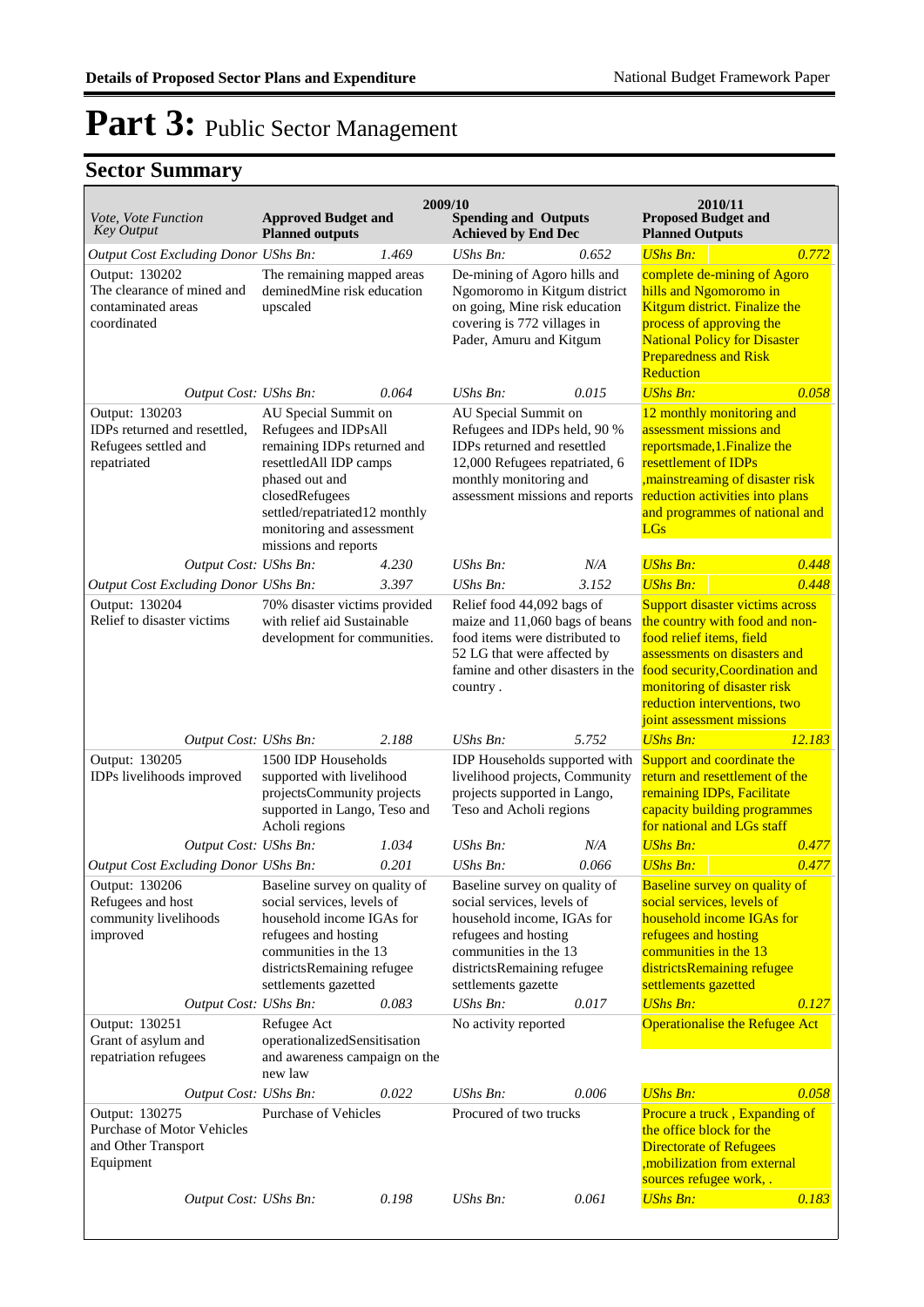|                                                                                                  |                                                                                                                                                                                                                                                                                        |                | 2009/10                                                                                                                                                                                                                                    |                        | 2010/11                                                                                                                                                                                                                                                                                                  |        |
|--------------------------------------------------------------------------------------------------|----------------------------------------------------------------------------------------------------------------------------------------------------------------------------------------------------------------------------------------------------------------------------------------|----------------|--------------------------------------------------------------------------------------------------------------------------------------------------------------------------------------------------------------------------------------------|------------------------|----------------------------------------------------------------------------------------------------------------------------------------------------------------------------------------------------------------------------------------------------------------------------------------------------------|--------|
| Vote, Vote Function<br><b>Key Output</b>                                                         | <b>Approved Budget and</b><br><b>Planned outputs</b>                                                                                                                                                                                                                                   |                | <b>Spending and Outputs</b><br><b>Achieved by End Dec</b>                                                                                                                                                                                  |                        | <b>Proposed Budget and</b><br><b>Planned Outputs</b>                                                                                                                                                                                                                                                     |        |
| <b>Vote Function Cost</b>                                                                        | <b>UShs Bn:</b>                                                                                                                                                                                                                                                                        | 9.799<br>7.621 | <b>UShs Bn:</b>                                                                                                                                                                                                                            | $\frac{N}{4}$<br>9.722 | <b>UShs Bn:</b>                                                                                                                                                                                                                                                                                          | 14.460 |
| VF Cost Excluding Donor<br>Vote Function: 1303 Management of Special Programs, Luwero & Karamoja | <b>UShs Bn</b>                                                                                                                                                                                                                                                                         |                | UShs Bn                                                                                                                                                                                                                                    |                        | <b>UShs Bn</b>                                                                                                                                                                                                                                                                                           | 14.460 |
| Output: 130301<br>Implementation of PRDP<br>coordinated and monitored                            | PMC ReportsPRDP<br>coordination meetings Result<br>matrix disseminated 5 (five)<br>Regional Data centers<br>established                                                                                                                                                                |                | Held 5 PRDP TWG and 4<br>KIDDP TWG meetings to<br>discuss the implementation of<br>PRDP, Completed the<br>baseline mapping for all PRDP<br>investments, 10 Hydra form<br>brick making machines<br>Procured 40 Housing Units<br>constructed |                        | Enhance the capacity for the<br><b>LGs GIS monitoring, Increase</b><br>the monitoring of the<br><b>PRDP, Launch the</b><br>ALREP/KALIP, Roll out e-<br>monitoring tools LGs,<br>Implementation of NUSAF 2,<br><b>Construction of dam</b><br>construction for Karamoja sub<br>region, Hold 2 PMC meetings |        |
| Output Cost: UShs Bn:                                                                            |                                                                                                                                                                                                                                                                                        | 15.365         | UShs Bn:                                                                                                                                                                                                                                   | N/A                    | <b>UShs Bn:</b>                                                                                                                                                                                                                                                                                          | 12.501 |
| Output Cost Excluding Donor UShs Bn:                                                             |                                                                                                                                                                                                                                                                                        | 7.365          | UShs Bn:                                                                                                                                                                                                                                   | 2.926                  | <b>UShs Bn:</b>                                                                                                                                                                                                                                                                                          | 12.501 |
| Output: 130302<br>Payment of gratuity and<br>coordination of war debts'<br>clearance             | Balance of war debts cleared by<br>MoJCA; 4,740 civilian veterans<br>paid one off-gratuity                                                                                                                                                                                             |                | 1185 civilian veterans paid one<br>off gratuity, 10 workshops for<br>civilian veterans conducted,<br>2000 iron sheets distributed, 2<br>Civilian veteran verification<br>report produced                                                   |                        | Pay civilian veterans one off<br>gratuity, hold workshops for<br>civilian veterans, Procure &<br>Distribute iron sheets<br>distributed, verify Civilian<br>veteran                                                                                                                                       |        |
| Output Cost: UShs Bn:                                                                            |                                                                                                                                                                                                                                                                                        | 10.100         | UShs Bn:                                                                                                                                                                                                                                   | 6.458                  | <b>UShs Bn:</b>                                                                                                                                                                                                                                                                                          | 10.100 |
| Output: 130304<br>Coordination of the<br>implementation of LRDP                                  | Plan in place and implemented<br>in 15 pilot districts and<br>implementation report prepared                                                                                                                                                                                           |                | Disbursements made to 15 LG,<br>60 sub counties, 240 parishes                                                                                                                                                                              |                        | Roll over the implementation of<br>LRDP to 36 LGs , water for<br>production , access to energy at<br>LG level, Equip HCIII and<br><b>HCIV</b> and construct staff<br>houses., Construct primary<br>school and secondary schools<br><b>Procurement of Hydra Form</b><br>machines                          |        |
| Output Cost: UShs Bn:                                                                            |                                                                                                                                                                                                                                                                                        | 10.111         | UShs Bn:                                                                                                                                                                                                                                   | 2.951                  | <b>UShs Bn:</b>                                                                                                                                                                                                                                                                                          | 10.112 |
| Output: 130305<br>Coordination of the<br>implementation of KIDDP                                 | Municipal water supply<br>improved; 3 cross border, 4<br>inter & 8 intra district meetings<br>held; NUREP projects in<br>Karamoja supervised; Regional<br>office in Moroto; 10 selected<br>sub counties in Karamoja<br>trained in the use of hydra form<br>machines KDA claimants paid |                | 4 KIDDP TWG meetings10<br>selected LGs trained in the use<br>of hydra form machines, 20<br>Housing Units in Naduget                                                                                                                        |                        | Launch the ALREP/KALIP<br>Programmes, Increase the<br>food security campaign                                                                                                                                                                                                                             |        |
| Output Cost: UShs Bn:                                                                            |                                                                                                                                                                                                                                                                                        | 5.413          | UShs Bn:                                                                                                                                                                                                                                   | 1.881                  | <b>UShs Bn:</b>                                                                                                                                                                                                                                                                                          | 5.413  |
| Output: 130306<br>Pacification and development undertaken, Approved NUSAF                        | 97 NUREP Projects<br>II in Place. Completed 9317<br>sub-projects under NUSAF 1.<br>40 Hydra Foam machines and<br>distributed to 29 districts.<br>Piloted Hydra Foam housing<br>project in Wera subcounty in<br>Amuria districts □ and trained<br>100 tech                              |                | NUREP Projects undertaken,<br>NUSAF II finalised. 10 Hydra<br>Foam machines and distributed<br>to 29 districts. Piloted Hydra<br>Foam housing project in<br>Naduget and trained youth<br>groups in the use of the technoly                 |                        | Implement the NUSAF II,<br>Expand the training in the Use<br>of hydra foam machines,<br>Increase the food security<br>campaign, Implement the<br>construction of dam<br>construction for Karamoja sub<br>region                                                                                          |        |
| Output Cost: UShs Bn:                                                                            |                                                                                                                                                                                                                                                                                        | 30.270         | UShs Bn:                                                                                                                                                                                                                                   | N/A                    | <b>UShs Bn:</b>                                                                                                                                                                                                                                                                                          | 0.121  |
| <b>Output Cost Excluding Donor UShs Bn:</b>                                                      |                                                                                                                                                                                                                                                                                        | 0.100          | <b>UShs Bn:</b>                                                                                                                                                                                                                            | 0.024                  | <b>UShs Bn:</b>                                                                                                                                                                                                                                                                                          | 0.121  |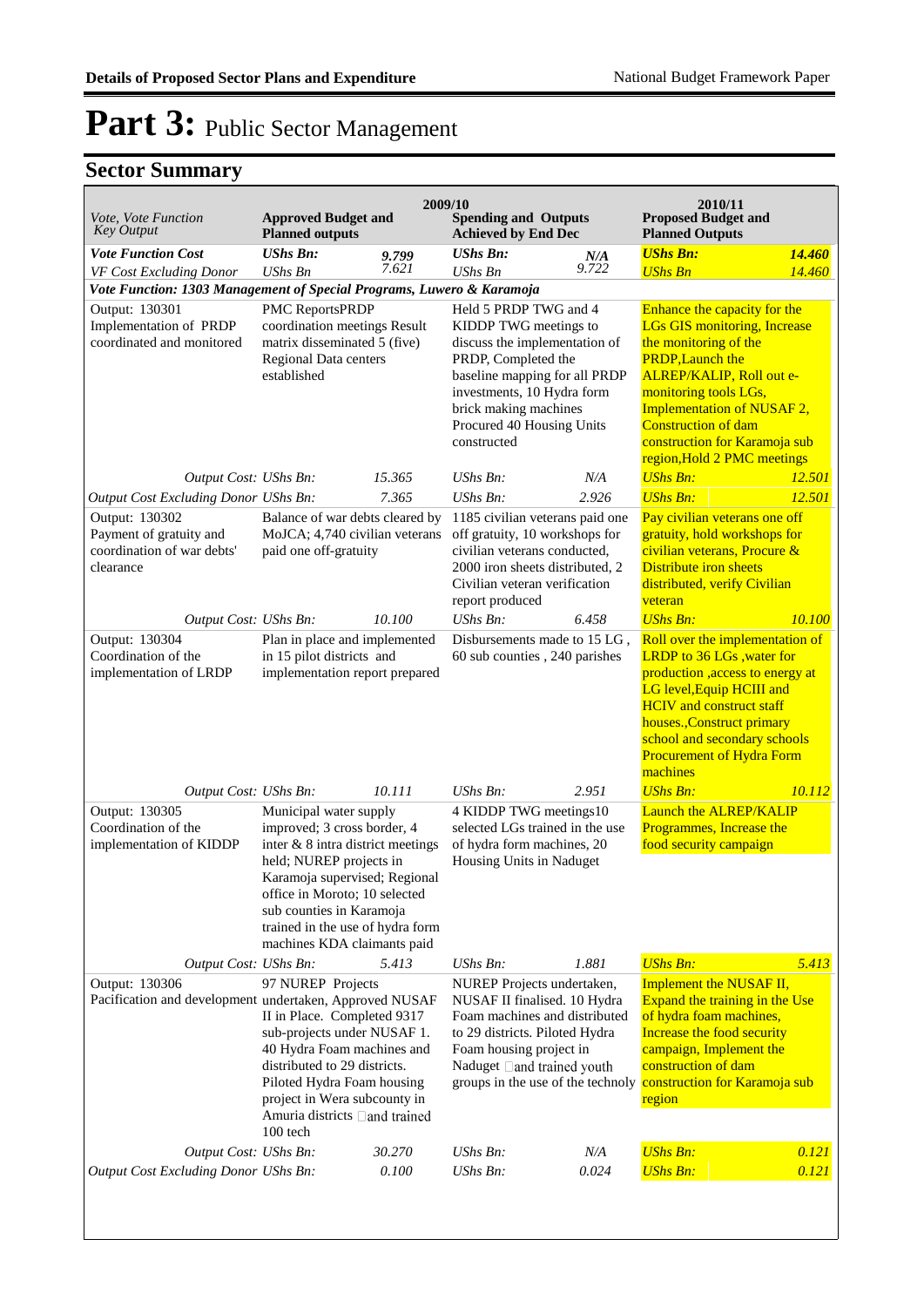| Vote, Vote Function                                                                     | <b>Approved Budget and</b>                                                                                                                                            | 2009/10                 | <b>Spending and Outputs</b>                                                                                                   |                                                         | 2010/11<br><b>Proposed Budget and</b>                                                                                                                                            |                  |
|-----------------------------------------------------------------------------------------|-----------------------------------------------------------------------------------------------------------------------------------------------------------------------|-------------------------|-------------------------------------------------------------------------------------------------------------------------------|---------------------------------------------------------|----------------------------------------------------------------------------------------------------------------------------------------------------------------------------------|------------------|
| <b>Key Output</b>                                                                       | <b>Planned outputs</b>                                                                                                                                                |                         | <b>Achieved by End Dec</b>                                                                                                    |                                                         | <b>Planned Outputs</b>                                                                                                                                                           |                  |
| Output: 130351<br><b>Transfers to Government</b><br>units                               |                                                                                                                                                                       | No information provided |                                                                                                                               | Subventions to relevant<br>insitutions made             | <b>MAYANK</b> regional activities<br>funded, Funding of the<br><b>Community Sub Projects</b><br>approved by the DEC's,                                                           |                  |
|                                                                                         |                                                                                                                                                                       |                         |                                                                                                                               | transfer of funds to the IGG for<br>the TAAC Component, |                                                                                                                                                                                  |                  |
| Output Cost: UShs Bn:                                                                   |                                                                                                                                                                       | 37.527                  | UShs Bn:                                                                                                                      | N/A                                                     | <b>UShs Bn:</b>                                                                                                                                                                  | 38.811           |
| Output Cost Excluding Donor UShs Bn:                                                    |                                                                                                                                                                       | 3.527                   | UShs Bn:                                                                                                                      | 1.333                                                   | <b>UShs Bn:</b>                                                                                                                                                                  | 38.811           |
| Output: 130375<br>Purchase of Motor Vehicles<br>and Other Transport<br>Equipment        | <b>Purchase of Tractors</b>                                                                                                                                           |                         | Tractors to enhance agriculture<br>procured, 2 Double cabin<br>pickup, small lorry and field van<br>procured                  |                                                         | Procure 30 tractors                                                                                                                                                              |                  |
| Output Cost: UShs Bn:                                                                   |                                                                                                                                                                       | 6.044                   | UShs Bn:                                                                                                                      | 2.001                                                   | <b>UShs Bn:</b>                                                                                                                                                                  | 3.007            |
| <b>Vote Function Cost</b><br>VF Cost Excluding Donor                                    | <b>UShs Bn:</b><br><b>UShs Bn</b>                                                                                                                                     | 119.230<br>47.060       | <b>UShs Bn:</b><br>UShs Bn                                                                                                    | $N\!/\!A$<br>18.637                                     | <b>UShs Bn:</b><br><b>UShs Bn</b>                                                                                                                                                | 88.265<br>46.931 |
| Vote Function: 1349 Administration and Support Services                                 |                                                                                                                                                                       |                         |                                                                                                                               |                                                         |                                                                                                                                                                                  |                  |
| Output: 134901<br>Ministerial and Top<br><b>Management Services</b>                     | 5 of top management meetings<br>held, meetings held, 24 HOD<br>meetings undertaken, 6 inter-<br>ministerial meetings held.                                            |                         | Top management meetings held,<br>meetings held, 8 HOD meetings<br>undertaken, Asset registers<br>maintained and new engraved; |                                                         | 12 of top management meetings<br>held, meetings held, 24 HOD<br>meetings undertaken, 6 inter-<br>ministerial meetings held.                                                      |                  |
|                                                                                         | Reviewing the means of safe                                                                                                                                           |                         | Conduct pay roll audit; review                                                                                                |                                                         | Engrave all new assets; Conduct                                                                                                                                                  |                  |
|                                                                                         | guarding assets; Conduct pay                                                                                                                                          |                         | payables for goods, services and                                                                                              |                                                         | pay roll audit; review payables                                                                                                                                                  |                  |
|                                                                                         | roll audit; review payables for<br>goods, services and rent.                                                                                                          |                         | rent.                                                                                                                         |                                                         | for goods, services and rent.                                                                                                                                                    |                  |
| Output Cost: UShs Bn:                                                                   |                                                                                                                                                                       | 0.203                   | UShs Bn:                                                                                                                      | 0.044                                                   | <b>UShs Bn:</b>                                                                                                                                                                  | 0.186            |
| Output: 134902<br>Policy Planning and<br><b>Budgeting</b>                               | 4 quarterly internal audit reports 2 Quaterly internal Audit                                                                                                          |                         | reports made                                                                                                                  |                                                         | 4 quarterly internal audit<br>reports, prepare vote Budget<br>framewok paper2012/13, Draft<br>budget estimates 2012/13, and<br><b>Ministarial policy statements</b><br>2010/2011 |                  |
| Output Cost: UShs Bn:                                                                   |                                                                                                                                                                       | 0.201                   | UShs Bn:                                                                                                                      | 0.043                                                   | <b>UShs Bn:</b>                                                                                                                                                                  | 0.197            |
| Output: 134903                                                                          | Value for money audit. Review<br>Ministerial Support Services IFMS system control. Review<br>budgeting, collction, receipting<br>and recording of Non-Tax<br>Revenue. |                         | Value for money audit<br>conducetd through routine<br>audits. IFMS system reviewed l.                                         |                                                         | Value for money audit. Review<br><b>IFMS</b> system control. Review<br>budgeting, collction, receipting<br>and recording of Non-Tax<br>Revenue.                                  |                  |
| Output Cost: UShs Bn:                                                                   |                                                                                                                                                                       | 1.003                   | <b>UShs Bn:</b>                                                                                                               | 0.313                                                   | <b>UShs Bn:</b>                                                                                                                                                                  | 0.442            |
| Output: 134951<br><b>UVAB</b> Coordinated                                               | No information provided                                                                                                                                               |                         | UVAB subventions paid for the<br>last two quarters                                                                            |                                                         | Pay UVAB subventions                                                                                                                                                             |                  |
| Output Cost: UShs Bn:                                                                   |                                                                                                                                                                       | 0.500                   | UShs Bn:                                                                                                                      | 0.288                                                   | <b>UShs Bn:</b>                                                                                                                                                                  | 0.500            |
| Output: 134975<br><b>Purchase of Motor Vehicles</b><br>and Other Transport<br>Equipment | <b>Purchase of Vehicles</b>                                                                                                                                           |                         | The procurement process for<br>two vehicles in final stages                                                                   |                                                         | <b>Procurement for two vehicles</b>                                                                                                                                              |                  |
| Output Cost: UShs Bn:                                                                   |                                                                                                                                                                       | 0.000                   | UShs Bn:                                                                                                                      | 0.000                                                   | <b>UShs Bn:</b>                                                                                                                                                                  | 0.500            |
| <b>Vote Function Cost</b>                                                               | <b>UShs Bn:</b>                                                                                                                                                       | 2.206                   | <b>UShs Bn:</b>                                                                                                               | 0.688                                                   | <b>UShs Bn:</b>                                                                                                                                                                  | 1.906            |
| <b>Cost of Vote Services:</b>                                                           | UShs Bn:                                                                                                                                                              | 144.317                 | UShs Bn:                                                                                                                      | N/A                                                     | <b>UShs Bn:</b>                                                                                                                                                                  | 111.707          |
| Vote Cost Excluding Donor                                                               | <b>UShs Bn</b>                                                                                                                                                        | 62.489                  | <b>UShs Bn</b>                                                                                                                | 31.136                                                  | <b>UShs Bn</b>                                                                                                                                                                   | 69.189           |
| Vote: 005 Ministry of Public Service<br><b>Vote Function: 1312 HR Management</b>        |                                                                                                                                                                       |                         |                                                                                                                               |                                                         |                                                                                                                                                                                  |                  |
| Output: 131202<br>Upgrading of the Civil                                                | Finalise the preparatory<br>activities for the establishment                                                                                                          |                         | Contract awared to conduct a<br>pre-feasibility study to identify                                                             |                                                         | <b>Undertake CSC Civil works</b>                                                                                                                                                 |                  |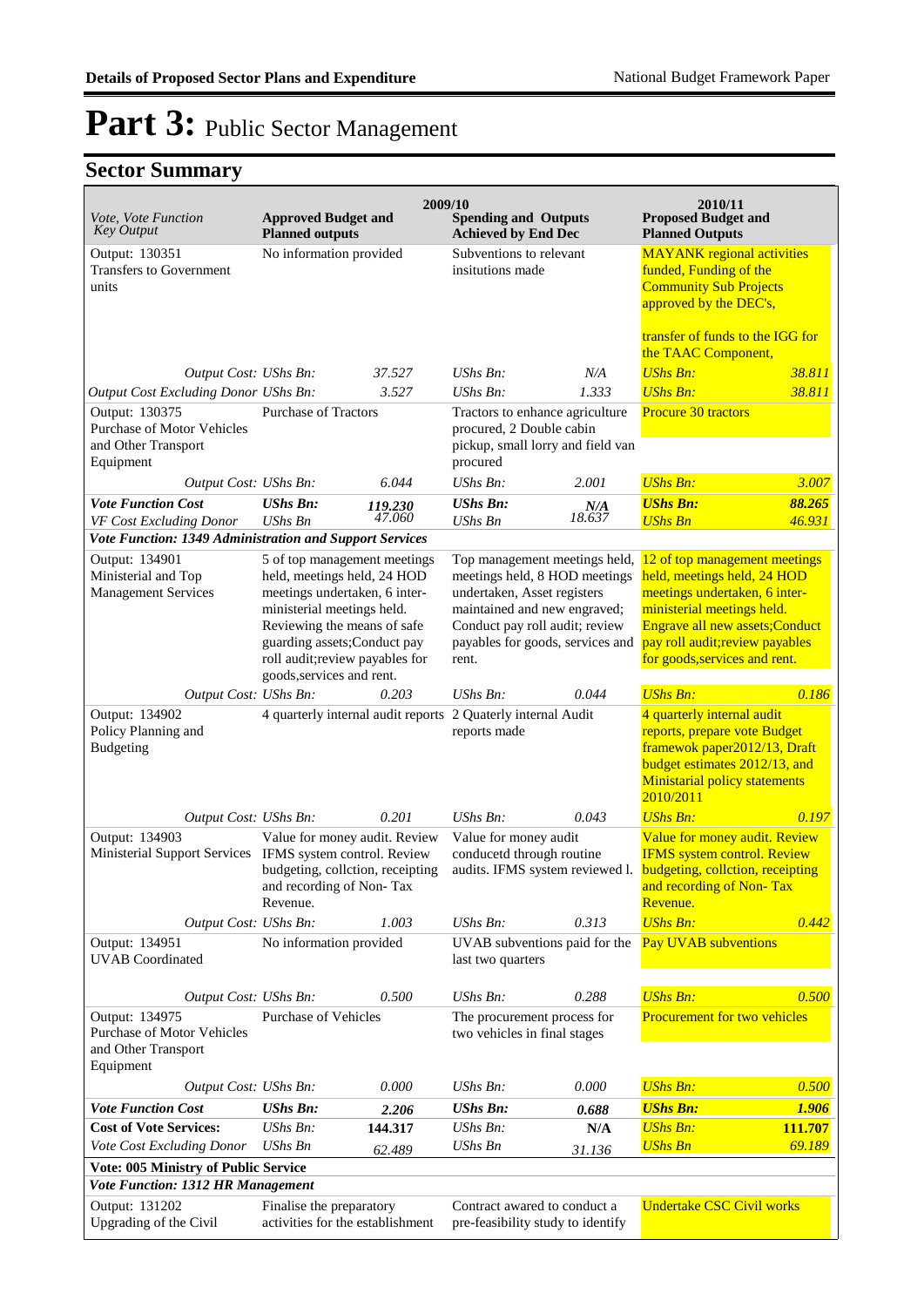|                                                                                                                        |                                                                                                                                                                                                                                                                                               |                 | 2009/10                                                                                                                                                                                                                                                                                                     |              | 2010/11                                                                                                                                                                                                                                                                                               |                |
|------------------------------------------------------------------------------------------------------------------------|-----------------------------------------------------------------------------------------------------------------------------------------------------------------------------------------------------------------------------------------------------------------------------------------------|-----------------|-------------------------------------------------------------------------------------------------------------------------------------------------------------------------------------------------------------------------------------------------------------------------------------------------------------|--------------|-------------------------------------------------------------------------------------------------------------------------------------------------------------------------------------------------------------------------------------------------------------------------------------------------------|----------------|
| Vote, Vote Function<br><b>Key Output</b>                                                                               | <b>Approved Budget and</b><br><b>Planned outputs</b>                                                                                                                                                                                                                                          |                 | <b>Spending and Outputs</b><br><b>Achieved by End Dec</b>                                                                                                                                                                                                                                                   |              | <b>Proposed Budget and</b><br><b>Planned Outputs</b>                                                                                                                                                                                                                                                  |                |
| Service College Facility                                                                                               | of the CSC.Develop and<br>submit a paper on the<br>transformation of the Public<br>service and Implement the<br>recommendations                                                                                                                                                               |                 | the location of the CSC; Civil<br>Service College advisor has<br>been hired; Contract for the<br>needs assessment; Inception<br>report to develop the operations<br>and implementation manual;                                                                                                              |              | <b>Develop CSC Business Plan</b>                                                                                                                                                                                                                                                                      |                |
| Output Cost: UShs Bn:                                                                                                  |                                                                                                                                                                                                                                                                                               | 5.280           | <b>UShs Bn:</b>                                                                                                                                                                                                                                                                                             | N/A          | <b>UShs Bn:</b>                                                                                                                                                                                                                                                                                       | 1.620          |
| Output Cost Excluding Donor UShs Bn:                                                                                   |                                                                                                                                                                                                                                                                                               | 0.170           | $UShs Bn$ :                                                                                                                                                                                                                                                                                                 | 0.078        | <b>UShs Bn:</b>                                                                                                                                                                                                                                                                                       | 1.620          |
| Output: 131203<br>MDAs and LGs Capacity<br>Building                                                                    | Field visits and technical<br>guidance offered to MDAs and<br>LGs. Undertake Sensitisation<br>on the negotiation machinery<br>and the new labour<br>laws.Develop Schemes of<br>Service for 04 selected cadres;                                                                                |                 | Scheme of service and<br>competence profile developed                                                                                                                                                                                                                                                       |              | Technical guidance and support<br>supervision provided to HR<br>practioners in MDAs and LGs.<br><b>Capacity Building undertaken</b><br>in MDAs and LGs.                                                                                                                                               |                |
|                                                                                                                        | Fisheries, Agricultural,<br>Veterinary, and Foreign Service.                                                                                                                                                                                                                                  |                 |                                                                                                                                                                                                                                                                                                             |              |                                                                                                                                                                                                                                                                                                       |                |
| Output Cost: UShs Bn:                                                                                                  |                                                                                                                                                                                                                                                                                               | 1.204           | UShs Bn:                                                                                                                                                                                                                                                                                                    | N/A          | <b>UShs Bn:</b>                                                                                                                                                                                                                                                                                       | 0.575          |
| Output Cost Excluding Donor UShs Bn:                                                                                   |                                                                                                                                                                                                                                                                                               | 0.358           | <b>UShs Bn:</b>                                                                                                                                                                                                                                                                                             | 0.143        | <b>UShs Bn:</b>                                                                                                                                                                                                                                                                                       | 0.575          |
| Output: 131204<br><b>Public Service Performance</b><br>management                                                      | The Code of conduct and work<br>ethics monitored. The Hard<br>to reach framework developed<br>and disseminated.Reward<br>and Recognition scheme<br>implementation<br>monitored. The human<br>resource function strengthened<br>in all MDAs and LGs.                                           |                 | Finalizing procurement of<br>consultant to support<br>finalization of HTR/HTS<br>Policy. Reward and recognition<br>scheme monitored and technical<br>guidance provided                                                                                                                                      |              | <b>Sanctions framework finalized</b><br>and enforced; Performance<br>agreements and targets<br>established in the health $\&$<br>education sectors & rolled out<br>for Accounting officers; HTR/S<br><b>Strategy implemented and</b><br>monitored; reward and<br>recognition scheme<br>implemented.   |                |
| Output Cost: UShs Bn:                                                                                                  |                                                                                                                                                                                                                                                                                               | 0.575           | UShs Bn:                                                                                                                                                                                                                                                                                                    | N/A          | <b>UShs Bn:</b>                                                                                                                                                                                                                                                                                       | 1.256          |
| Output Cost Excluding Donor UShs Bn:<br>Output: 131206<br>Management of the Public<br>Service Payroll and Wage<br>Bill | 0.120<br>Support and monitor the<br>implementation of the Straight<br>Through Processing (STP) of<br>salaries.Clean the Payroll of<br>the five Public Universities<br>namely; Makerere, Kyambogo,<br>MUBS, Gulu, and Mbarara.<br>Consolidate the implementation<br>of IPPS in 11 Pilot Sites. |                 | UShs Bn:<br>0.036<br>Phase 1 of IPPS was launched<br>and preparatory work; Payroll<br>cleaning exercise is on-going;<br>Implementation of the straight<br>through processing of salaries<br>undertaken and rolled out<br>further to government agencies<br>that obtain wages from the<br>consolidated fund. |              | 1.256<br><b>UShs Bn:</b><br>Phase 1 of IPPS completed;<br><b>IPPS</b> Phase 2 implemented;<br><b>Preparatory</b> ; Payroll cleaning<br>undertaken; ; Payroll inspection<br>undertaken and support<br>supervision provided;<br><b>Implementation of STP of</b><br>salaries supported and<br>monitored; |                |
| Output Cost: UShs Bn:                                                                                                  |                                                                                                                                                                                                                                                                                               | 12.479          | <b>UShs Bn:</b>                                                                                                                                                                                                                                                                                             | N/A          | <b>UShs Bn:</b>                                                                                                                                                                                                                                                                                       | 2.965          |
| Output Cost Excluding Donor UShs Bn:<br>Output: 131251<br>HR Systems and Processes                                     | 1.030<br>Support and Monitor the<br>Implementation of the Straight<br>(Public Service Commission) Through Processing (STP) of<br>Salaries Consolidate the<br>implementation of the<br>Integrated Personnel and<br>Payroll System (IPPS)                                                       |                 | <b>UShs Bn:</b>                                                                                                                                                                                                                                                                                             | 0.207        | <b>UShs Bn:</b><br>Support to be provided to STP                                                                                                                                                                                                                                                      | 2.965          |
| Output Cost: UShs Bn:                                                                                                  |                                                                                                                                                                                                                                                                                               | 0.500           | UShs Bn:                                                                                                                                                                                                                                                                                                    | N/A          | <b>UShs Bn:</b>                                                                                                                                                                                                                                                                                       | 0.068          |
| <b>Output Cost Excluding Donor UShs Bn:</b>                                                                            |                                                                                                                                                                                                                                                                                               | 0.000           | <b>UShs Bn:</b>                                                                                                                                                                                                                                                                                             | 0.000        | <b>UShs Bn:</b>                                                                                                                                                                                                                                                                                       | 0.068          |
| <b>Vote Function Cost</b><br>VF Cost Excluding Donor                                                                   | <b>UShs Bn:</b><br><b>UShs Bn</b>                                                                                                                                                                                                                                                             | 20.038<br>1.678 | <b>UShs Bn:</b><br>UShs Bn                                                                                                                                                                                                                                                                                  | N/A<br>0.463 | <b>UShs Bn:</b><br><b>UShs Bn</b>                                                                                                                                                                                                                                                                     | 6.483<br>2.138 |
| Vote Function: 1313 Management Systems and Structures<br>Output: 131301<br>Organizational Structures for               | 22 MDA structures                                                                                                                                                                                                                                                                             |                 | Printed and disseminated 500                                                                                                                                                                                                                                                                                |              | Organisational structures for 22                                                                                                                                                                                                                                                                      |                |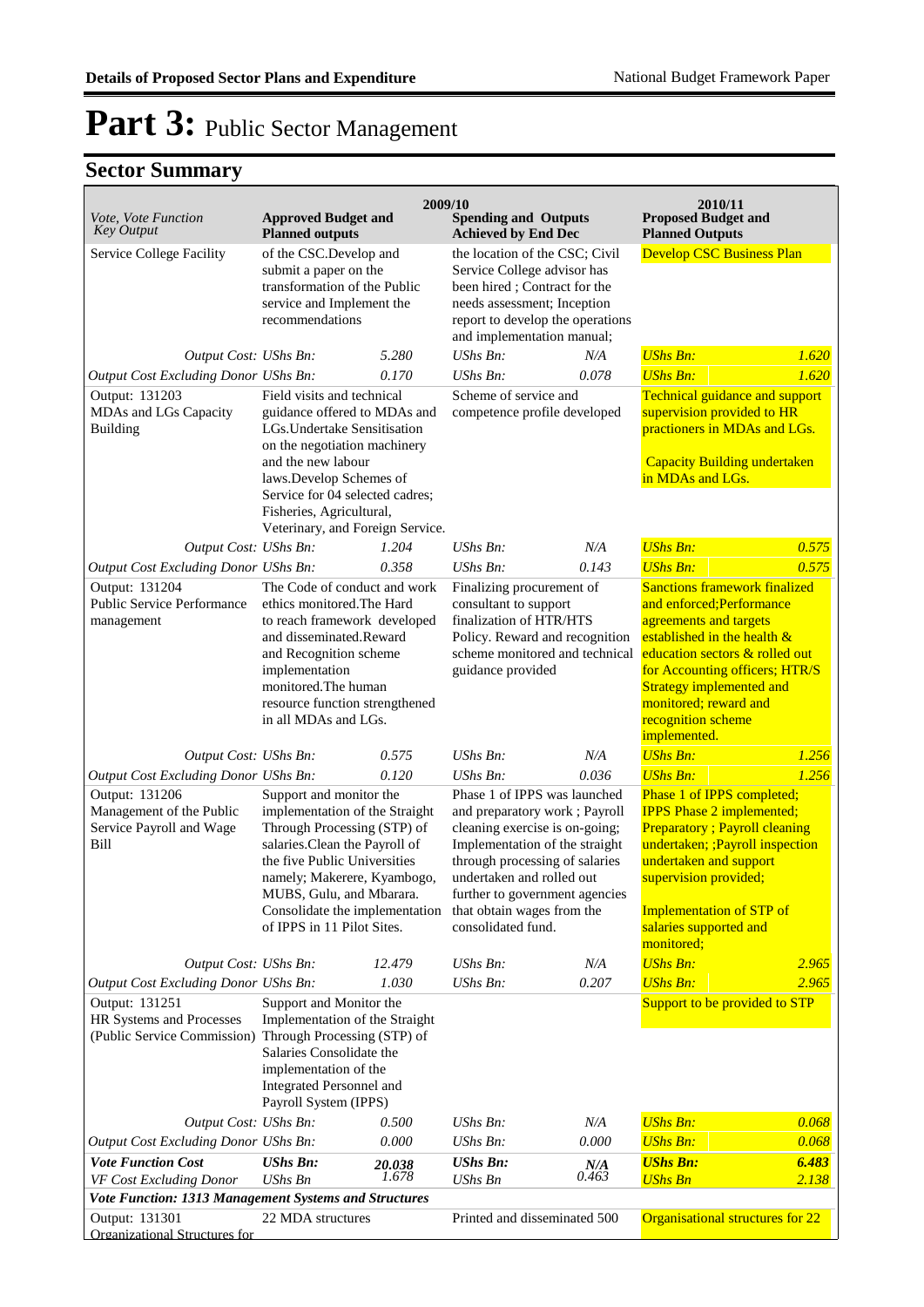| <i>Vote, Vote Function</i><br><b>Key Output</b>                                                    | <b>Approved Budget and</b><br><b>Planned outputs</b>                                                                                                                   |                | 2009/10<br><b>Spending and Outputs</b><br><b>Achieved by End Dec</b>                                                                                                                                                                    |              | 2010/11<br><b>Proposed Budget and</b><br><b>Planned Outputs</b>                                                                                                                                                                                   |                |
|----------------------------------------------------------------------------------------------------|------------------------------------------------------------------------------------------------------------------------------------------------------------------------|----------------|-----------------------------------------------------------------------------------------------------------------------------------------------------------------------------------------------------------------------------------------|--------------|---------------------------------------------------------------------------------------------------------------------------------------------------------------------------------------------------------------------------------------------------|----------------|
| MDAs developed and<br>reviewed                                                                     | rationalized12 Newly<br><b>Gazetted Local</b><br>Governmentstructures<br>customized.                                                                                   |                | copies of restructuring<br>guidelines to MDAs and LGs;<br>20 newly gazetted urban council<br>structures customized 15 MDAs<br>and 15 LGs provided with<br>technical support; Structures for<br>the Department of Product                |              | Ministries developed and<br>reviewed; Organisational<br>structuctures for 20 newly<br>gazetted LGs reviewed,<br>customised and adopted;<br><b>Positions of Heads of Health</b><br>Centre 4s and 3s reviewed.                                      |                |
| Output Cost: UShs Bn:                                                                              |                                                                                                                                                                        | 1.974          | $UShs Bn$ :                                                                                                                                                                                                                             | N/A          | <b>UShs Bn:</b>                                                                                                                                                                                                                                   | 1.015          |
| Output Cost Excluding Donor UShs Bn:                                                               |                                                                                                                                                                        | 0.226          | $UShs Bn$ :                                                                                                                                                                                                                             | 0.103        | <b>UShs Bn:</b>                                                                                                                                                                                                                                   | 1.015          |
| Output: 131302<br>Review of Dysfunctional<br>Systems in MDAs and LGs                               | Three (3) systems studied $&$<br>reviewed.                                                                                                                             |                | 2 systems studied and reviewed.                                                                                                                                                                                                         |              | 2 Dysfunctional and<br><b>Cumbersome Systems in MDAs</b><br>and LGs studied Reviewd and<br>Re-engineered; 2 Systems<br><b>Review Reports produced;</b>                                                                                            |                |
| Output Cost: UShs Bn:                                                                              |                                                                                                                                                                        | 0.157          | $UShs Bn$ :                                                                                                                                                                                                                             | N/A          | <b>UShs Bn:</b>                                                                                                                                                                                                                                   | 0.050          |
| Output Cost Excluding Donor UShs Bn:                                                               |                                                                                                                                                                        | 0.000          | $UShs Bn$ :                                                                                                                                                                                                                             | 0.000        | <b>UShs Bn:</b>                                                                                                                                                                                                                                   | 0.050          |
| Output: 131303<br>Analysis of Cost<br>Centres/Constituents in<br>MDAs and LGs                      | Three cost centres in MDAs<br>studiedand analyzed.                                                                                                                     |                | Three cost centres in MDAs<br>studied.                                                                                                                                                                                                  |              | 3 Wasteful Cost Centres in<br><b>MDAs and LGs studied,</b><br>analysed and recommendations<br>made;                                                                                                                                               |                |
| Output Cost: UShs Bn:                                                                              |                                                                                                                                                                        | 0.112          | $UShs Bn$ :                                                                                                                                                                                                                             | N/A          | <b>UShs Bn:</b>                                                                                                                                                                                                                                   | 0.045          |
| Output Cost Excluding Donor UShs Bn:                                                               |                                                                                                                                                                        | 0.000          | $UShs Bn$ :                                                                                                                                                                                                                             | 0.000        | <b>UShs Bn:</b>                                                                                                                                                                                                                                   | 0.045          |
| Output: 131304                                                                                     | Preliminary arrangements for<br>Construction of the National the construction of the National<br>Records Centre and Archives Records Centre and Archives<br>finalised. |                | Carried out negotiations with<br>the best evaluated Consultant<br>for design review, tender action<br>and supervision for the<br>Construction of the Proposed<br>National Records Centre and<br>Archives Building.                      |              | Design, review and initiating<br>tender action for the National<br><b>Records and Archives Centre</b><br>(NRAC) finalized.                                                                                                                        |                |
| Output Cost: UShs Bn:                                                                              |                                                                                                                                                                        | 0.186          | $UShs Bn$ :                                                                                                                                                                                                                             | 0.084        | <b>UShs Bn:</b>                                                                                                                                                                                                                                   | 5.690          |
| Output: 131305<br>Development and<br>Dissemination of Policies,<br><b>Standards and Procedures</b> | Roll out Records Retention and<br>DisposalSchedules in 03<br>MDAs and 7 LGs.                                                                                           |                | Rolled out records retention and<br>disposal schedules for 4 LGs.                                                                                                                                                                       |              | Records retention and disposal<br>schedules rolled out to 6 MDAs<br>and 14 LGs; Records staff<br>trained in the application of the<br>records centre and archives<br>manuals; Records<br>management systems introduced<br>to 6 newly created LGs. |                |
| Output Cost: UShs Bn:                                                                              |                                                                                                                                                                        | 0.041          | $UShs Bn$ :                                                                                                                                                                                                                             | N/A          | <b>UShs Bn:</b>                                                                                                                                                                                                                                   | 0.143          |
| Output Cost Excluding Donor UShs Bn:                                                               |                                                                                                                                                                        | 0.000          | UShs Bn:                                                                                                                                                                                                                                | 0.000        | <b>UShs Bn:</b>                                                                                                                                                                                                                                   | 0.143          |
| <b>Vote Function Cost</b><br>VF Cost Excluding Donor                                               | <b>UShs Bn:</b><br><b>UShs Bn</b>                                                                                                                                      | 7.470<br>0.412 | <b>UShs Bn:</b><br><b>UShs Bn</b>                                                                                                                                                                                                       | N/A<br>0.187 | <b>UShs Bn:</b><br><b>UShs Bn</b>                                                                                                                                                                                                                 | 6.943<br>0.588 |
| Vote Function: 1314 Public Service Inspection                                                      |                                                                                                                                                                        |                |                                                                                                                                                                                                                                         |              |                                                                                                                                                                                                                                                   |                |
| Output: 131401<br>Results - Oriented<br>Management systems<br>strengthened across MDAs<br>and LGs  | Implementation of the ROM<br>results framework strengthened<br>through<br>support supervision.                                                                         |                | ROM handbook reviewed,<br>balanced score card and a<br>comprehensive assessment tool<br>developed and draft<br>implementation framework for<br>ROM and OOB prepared.<br>Technical support for ROM<br>implementation provided to<br>LGs. |              | Framework for implementation<br>of ROM and OOB including<br><b>budget monitoring</b><br>implemented; Enhance capacity<br>of MDAs and LGs to implement<br>ROM and OOB.                                                                             |                |
| Output Cost: UShs Bn:                                                                              |                                                                                                                                                                        | 0.354          | $UShs Bn$ :                                                                                                                                                                                                                             | N/A          | <b>UShs Bn:</b>                                                                                                                                                                                                                                   | 0.055          |
| Output Cost Excluding Donor UShs Bn:                                                               |                                                                                                                                                                        | 0.159          | UShs Bn:                                                                                                                                                                                                                                | 0.071        | <b>UShs Bn:</b>                                                                                                                                                                                                                                   | 0.055          |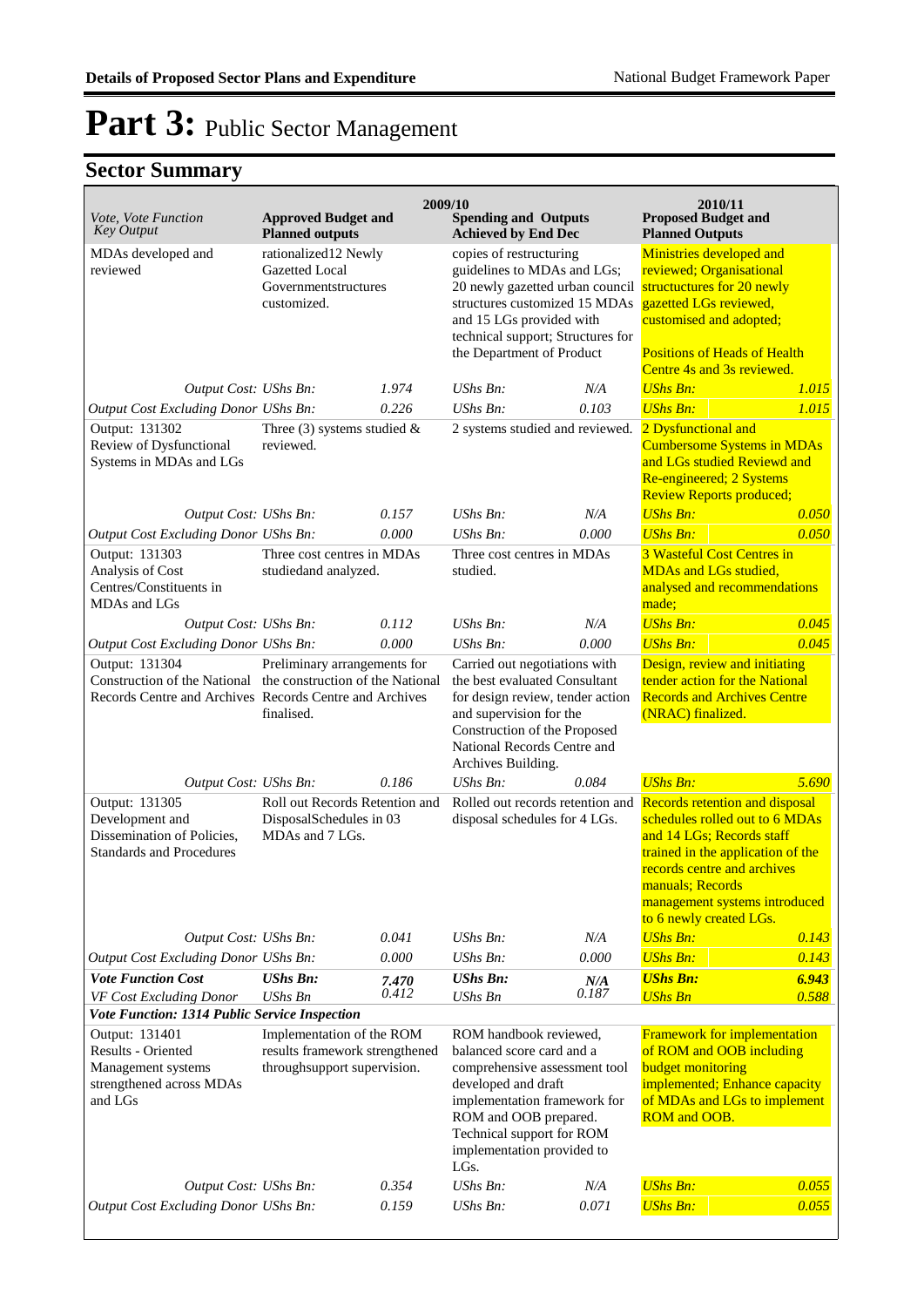| <i>Vote, Vote Function</i><br><b>Key Output</b>                                                          | <b>Approved Budget and</b><br><b>Planned outputs</b>                                                                                                                                                                                                                                                                                      |         | 2009/10<br><b>Spending and Outputs</b><br><b>Achieved by End Dec</b>                                                                                                                                                                          |         | 2010/11<br><b>Proposed Budget and</b><br><b>Planned Outputs</b>                                                                                                                                                                                                                         |         |
|----------------------------------------------------------------------------------------------------------|-------------------------------------------------------------------------------------------------------------------------------------------------------------------------------------------------------------------------------------------------------------------------------------------------------------------------------------------|---------|-----------------------------------------------------------------------------------------------------------------------------------------------------------------------------------------------------------------------------------------------|---------|-----------------------------------------------------------------------------------------------------------------------------------------------------------------------------------------------------------------------------------------------------------------------------------------|---------|
| Output: 131402<br><b>Service Delivery Standards</b><br>Developed, Disseminated<br>and Utilized           | National Service Delivery<br><b>Standards</b><br>developed.Sectors, MDAs<br>and LGs supported to develop,<br>document and disseminate<br>service delivery standards.                                                                                                                                                                      |         | Draft Guidelines for<br>development, documentation<br>and dissemination of service<br>delivery standards prepared.                                                                                                                            |         | <b>Support Sectors to develop,</b><br>document and disseminate<br>service delivery standards<br>against the findings of the<br><b>NSDS 2008.</b>                                                                                                                                        |         |
| Output Cost: UShs Bn:                                                                                    |                                                                                                                                                                                                                                                                                                                                           | 0.110   | UShs Bn:                                                                                                                                                                                                                                      | N/A     | <b>UShs Bn:</b>                                                                                                                                                                                                                                                                         | 0.032   |
| Output Cost Excluding Donor UShs Bn:                                                                     |                                                                                                                                                                                                                                                                                                                                           | 0.020   | UShs Bn:                                                                                                                                                                                                                                      | 0.007   | <b>UShs Bn:</b>                                                                                                                                                                                                                                                                         | 0.032   |
| Output: 131403<br>Compliance to service<br>delivery standards                                            | 12 MDAs and 25 LGs<br>inspected.Follow-up<br>inspections and technical<br>support supervision provided to<br>MDAs.                                                                                                                                                                                                                        |         | Joined up compliance<br>inspections carried out and<br>quarterly meetings for all<br>inspectorate agencies conducted<br>to harmonize the process and<br>subsequently ensure efficiency,<br>effectiveness and economy.                         |         | <b>Review of Central Government</b><br><b>Inspection and supervision</b><br>regimes of local governments<br>completed and roadmap for<br>implementation closely aligned<br>with the corresponding PSM<br>action prepared; Joined up<br>inspection of MDAs and LGs<br>undertaken.        |         |
| Output Cost: UShs Bn:                                                                                    |                                                                                                                                                                                                                                                                                                                                           | 0.075   | $UShs Bn$ :                                                                                                                                                                                                                                   | N/A     | <b>UShs Bn:</b>                                                                                                                                                                                                                                                                         | 0.240   |
| Output Cost Excluding Donor UShs Bn:                                                                     |                                                                                                                                                                                                                                                                                                                                           | 0.011   | UShs Bn:                                                                                                                                                                                                                                      | 0.004   | <b>UShs Bn:</b>                                                                                                                                                                                                                                                                         | 0.240   |
| Output: 131404<br>Demand for Service Delivery charters using the client<br>through Client Charters       | The implementation of client<br>Accountability Strengthened feedback mechanism monitored<br>in 03 MDAs and 03 LGs.                                                                                                                                                                                                                        |         | Development and<br>implementation of client<br>charters rolled out to additional<br>MDAs and LGs after the pilot<br>implementation and an<br>independent review of the<br>implementation of client<br>charters in MDAs and LGs<br>undertaken. |         | Clients empowered to demand<br>for efficient and effective<br>services by scaling up the<br>development, implementation<br>and dissemination of client<br>charters in MDAs and LGs and<br>institutionalizing a mechanism<br>for obtaining feedback from<br>clients on service delivery. |         |
| Output Cost: UShs Bn:                                                                                    |                                                                                                                                                                                                                                                                                                                                           | 0.121   | UShs Bn:                                                                                                                                                                                                                                      | N/A     | <b>UShs Bn:</b>                                                                                                                                                                                                                                                                         | 0.435   |
| Output Cost Excluding Donor UShs Bn:                                                                     |                                                                                                                                                                                                                                                                                                                                           | 0.000   | UShs Bn:                                                                                                                                                                                                                                      | 0.000   | <b>UShs Bn:</b>                                                                                                                                                                                                                                                                         | 0.435   |
| Output: 131405<br>Dissemination of the<br>National Service Delivery<br>Survey results                    | The National Service Delivery<br>Survey (2008) Report finalised<br>and disseminated                                                                                                                                                                                                                                                       |         | Regional workshops to<br>disseminate findings of the<br>NSDS 2008 held.                                                                                                                                                                       |         | This key output which was a<br>one off was taken care of in the<br>2009/10 budget.                                                                                                                                                                                                      |         |
| Output Cost: UShs Bn:                                                                                    |                                                                                                                                                                                                                                                                                                                                           | 0.300   | UShs Bn:                                                                                                                                                                                                                                      | N/A     | <b>UShs Bn:</b>                                                                                                                                                                                                                                                                         | 0.000   |
| Output Cost Excluding Donor UShs Bn:                                                                     |                                                                                                                                                                                                                                                                                                                                           | 0.000   | UShs Bn:                                                                                                                                                                                                                                      | 0.000   | <b>UShs Bn:</b>                                                                                                                                                                                                                                                                         | 0.000   |
| <b>Vote Function Cost</b>                                                                                | <b>UShs Bn:</b>                                                                                                                                                                                                                                                                                                                           | 0.960   | <b>UShs Bn:</b>                                                                                                                                                                                                                               | N/A     | <b>UShs Bn:</b>                                                                                                                                                                                                                                                                         | 0.762   |
| VF Cost Excluding Donor                                                                                  | <b>UShs Bn</b>                                                                                                                                                                                                                                                                                                                            | 0.190   | <b>UShs Bn</b>                                                                                                                                                                                                                                | 0.082   | <b>UShs Bn</b>                                                                                                                                                                                                                                                                          | 0.662   |
| Output: 131501<br>Payment of Statutory<br>Pensions                                                       | Vote Function: 1315 Public Service Pensions(Statutory)<br>Pension requirement for the FY<br>2009/2010 amounting to 152.2<br>bn paid. The projected<br>pension arrears as at June 30th<br>2008 stands at UGX Shs 130<br>bn. However, this may not be<br>possible since only 12 billion<br>has been provided for the<br>payment of Arrears. |         | A total of 46,000 pensioners<br>were paid monthly pension as at<br>December 2009. A request for<br>supplementary funding for<br>clearance of outstanding arrears<br>was made.                                                                 |         | Monthly pension paid<br>(Tradional, Teachers, Veterans,<br>widows and Claimants)<br><b>Outstanding Arrears Paid</b>                                                                                                                                                                     |         |
| Output Cost: UShs Bn:                                                                                    |                                                                                                                                                                                                                                                                                                                                           | 103.390 | UShs Bn:                                                                                                                                                                                                                                      | 101.995 | <b>UShs Bn:</b>                                                                                                                                                                                                                                                                         | 188.386 |
| <b>Vote Function Cost</b>                                                                                | <b>UShs Bn:</b>                                                                                                                                                                                                                                                                                                                           | 115.390 | <b>UShs Bn:</b>                                                                                                                                                                                                                               | 101.995 | <b>UShs Bn:</b>                                                                                                                                                                                                                                                                         | 188.386 |
| Vote Function: 1316 Public Service Pensions Reform                                                       |                                                                                                                                                                                                                                                                                                                                           |         |                                                                                                                                                                                                                                               |         |                                                                                                                                                                                                                                                                                         |         |
| Output: 131601<br>Implementation of the Public projectcomponent of the<br><b>Service Pension Reforms</b> | Support activities to the<br>pension reforms. Making the<br>public knowledgeableabout<br>the pension reforms. Public                                                                                                                                                                                                                      |         | Pending submissions fro<br>payment of terminal benefits<br>processed and accessed on<br>pension payroll. 46,000<br>pensioners were paid monthly                                                                                               |         | <b>Pension arrears cleared &amp; PIMS</b><br>integrated into IPPS; implement<br>recommendations of the<br>ongoing pension<br>audit;Severance packages to                                                                                                                                |         |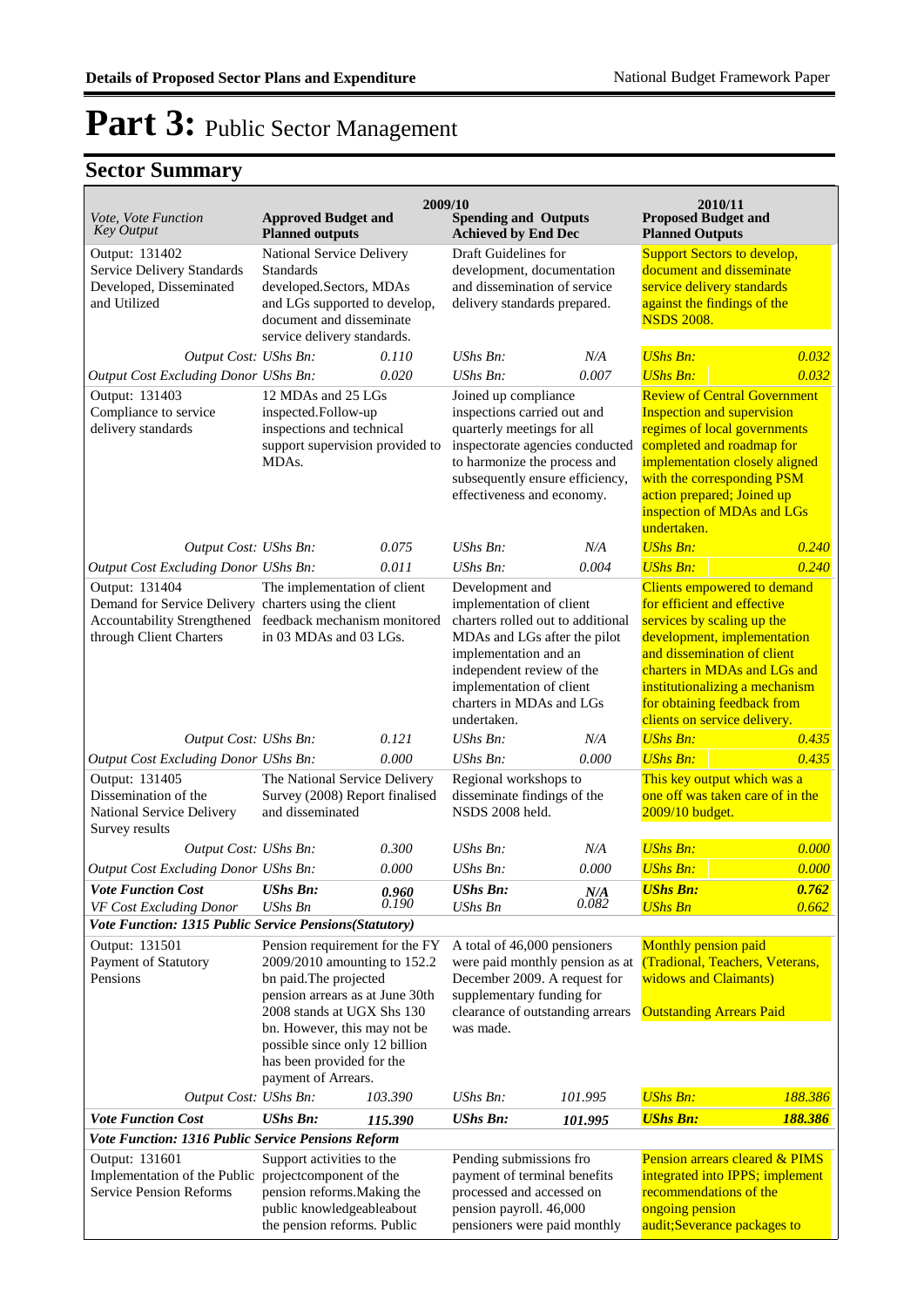| Vote, Vote Function<br><b>Key Output</b>                                 | <b>Approved Budget and</b><br><b>Planned outputs</b>                                                                                                                                                                   | 2009/10                                                                               |                                                                                                                                                                                                                                                          | <b>Spending and Outputs</b><br><b>Achieved by End Dec</b> |                                                                                                                                                                                                                                                                                |                                                                                                                                      |  |
|--------------------------------------------------------------------------|------------------------------------------------------------------------------------------------------------------------------------------------------------------------------------------------------------------------|---------------------------------------------------------------------------------------|----------------------------------------------------------------------------------------------------------------------------------------------------------------------------------------------------------------------------------------------------------|-----------------------------------------------------------|--------------------------------------------------------------------------------------------------------------------------------------------------------------------------------------------------------------------------------------------------------------------------------|--------------------------------------------------------------------------------------------------------------------------------------|--|
|                                                                          |                                                                                                                                                                                                                        | <b>Service Pension Reforms</b><br>implemented.Pension<br>management systems reviewed. |                                                                                                                                                                                                                                                          | pension as at December 2009.                              |                                                                                                                                                                                                                                                                                | <b>NAADS</b> staff paid; technical<br>support to MDAs/LGs on the<br>pension reform provided;<br>pensions payroll updated and<br>run; |  |
| Output Cost: UShs Bn:                                                    |                                                                                                                                                                                                                        | 4.547                                                                                 | $UShs Bn$ :                                                                                                                                                                                                                                              | N/A                                                       | <b>UShs Bn:</b>                                                                                                                                                                                                                                                                | 8.204                                                                                                                                |  |
| Output Cost Excluding Donor UShs Bn:                                     |                                                                                                                                                                                                                        | 4.227                                                                                 | $UShs Bn$ :                                                                                                                                                                                                                                              | 0.093                                                     | <b>UShs Bn:</b>                                                                                                                                                                                                                                                                | 8.204                                                                                                                                |  |
| <b>Vote Function Cost</b><br>VF Cost Excluding Donor                     | <b>UShs Bn:</b><br>UShs Bn                                                                                                                                                                                             | 4.547<br>4.227                                                                        | <b>UShs Bn:</b><br>UShs $\it{Bn}$                                                                                                                                                                                                                        | N/A<br>0.093                                              | <b>UShs Bn:</b><br><b>UShs Bn</b>                                                                                                                                                                                                                                              | 8.204<br>8.004                                                                                                                       |  |
| Vote Function: 1349 Policy, Planning and Support Services                |                                                                                                                                                                                                                        |                                                                                       |                                                                                                                                                                                                                                                          |                                                           |                                                                                                                                                                                                                                                                                |                                                                                                                                      |  |
| Output: 134911<br>Provision of Office<br><b>Equipment and Facilities</b> | Office equipment and facilities<br>provided.General support<br>services provided.                                                                                                                                      |                                                                                       | Office equipment and facilities<br>provided.                                                                                                                                                                                                             |                                                           | Office equipment and facilities<br>provided; Office ambience and<br>cleaning service; Purchase and<br>maintanance of office<br>equipment; Maintanance and<br>fuelling of vehicles                                                                                              |                                                                                                                                      |  |
| Output Cost: UShs Bn:                                                    |                                                                                                                                                                                                                        | 3.957                                                                                 | $UShs Bn$ :                                                                                                                                                                                                                                              | N/A                                                       | <b>UShs Bn:</b>                                                                                                                                                                                                                                                                | 2.987                                                                                                                                |  |
| Output Cost Excluding Donor UShs Bn:                                     |                                                                                                                                                                                                                        | 2.558                                                                                 | UShs Bn:                                                                                                                                                                                                                                                 | 1.201                                                     | <b>UShs Bn:</b>                                                                                                                                                                                                                                                                | 2.987                                                                                                                                |  |
| Output: 134912<br>Production of Workplans<br>and Budgets                 | The MoPS BFP, Workplan and<br>Budget for FY 2009/10<br>prepared on time.Ministerial<br>Policy Statement prepared on<br>time. MoPS Staff guided on<br>policy and planning<br>issues.Relevant Policy<br>Advice provided. |                                                                                       | Annual workplan and the first<br>and second quarterly workplans<br>and reports submitted to<br>MoFPED. PSRP workplan and<br>budgets finalized and approved<br>by development partners.<br>Guided MoPS staff and LGs on<br>budgeting and planning issues. |                                                           | <b>Workplans, Budgets and</b><br><b>Ministerial Policy Statement</b><br>developed; Relevant policy<br>advice given;General support &<br>sensitization on planning,<br>budgeting and policy functions;<br>Harmonization of the various<br>planning and budgeting<br>frameworks. |                                                                                                                                      |  |
| Output Cost: UShs Bn:                                                    |                                                                                                                                                                                                                        | 0.861                                                                                 | $UShs Bn$ :                                                                                                                                                                                                                                              | N/A                                                       | <b>UShs Bn:</b>                                                                                                                                                                                                                                                                | 0.672                                                                                                                                |  |
| Output Cost Excluding Donor UShs Bn:                                     |                                                                                                                                                                                                                        | 0.006                                                                                 | $UShs Bn$ :                                                                                                                                                                                                                                              | 0.001                                                     | <b>UShs Bn:</b>                                                                                                                                                                                                                                                                | 0.672                                                                                                                                |  |
| Output: 134913<br><b>Financial Management</b>                            | The Internal audit function and<br>related activities strengthened<br>and undertaken.                                                                                                                                  |                                                                                       | Internal audit functions carried<br>out.                                                                                                                                                                                                                 |                                                           | <b>Final Accounts for the Ministry</b><br>prepared and the relevant<br>financial advice given.<br><b>Internal Audit function and</b>                                                                                                                                           |                                                                                                                                      |  |
|                                                                          |                                                                                                                                                                                                                        |                                                                                       |                                                                                                                                                                                                                                                          |                                                           | activities strengthened                                                                                                                                                                                                                                                        |                                                                                                                                      |  |
| Output Cost: UShs Bn:                                                    |                                                                                                                                                                                                                        | 0.164                                                                                 | $UShs Bn$ :                                                                                                                                                                                                                                              | N/A                                                       | <b>UShs Bn:</b>                                                                                                                                                                                                                                                                | 0.175                                                                                                                                |  |
| Output Cost Excluding Donor UShs Bn:                                     |                                                                                                                                                                                                                        | 0.060                                                                                 | UShs Bn:                                                                                                                                                                                                                                                 | 0.025                                                     | <b>UShs Bn:</b>                                                                                                                                                                                                                                                                | 0.175                                                                                                                                |  |
| Output: 134914<br>Management of Resouce<br>Centre and Registries         | The Minstry Resource Centre<br>transformed and modernised.                                                                                                                                                             |                                                                                       | Resource Centre and registries<br>managed.                                                                                                                                                                                                               |                                                           | Specialised equipment, books<br>and periodicals for the Resource<br>Centre procured; Resource<br><b>Centre Operattional guidelines</b><br>drafted; staff trained in usage of<br>new Audio Visual aids and<br>equipment.                                                        |                                                                                                                                      |  |
| Output Cost: UShs Bn:                                                    |                                                                                                                                                                                                                        | 0.080                                                                                 | UShs Bn:                                                                                                                                                                                                                                                 | $N\!/\!A$                                                 | <b>UShs Bn:</b>                                                                                                                                                                                                                                                                | 0.110                                                                                                                                |  |
| Output Cost Excluding Donor UShs Bn:                                     |                                                                                                                                                                                                                        | 0.035                                                                                 | UShs Bn:                                                                                                                                                                                                                                                 | 0.004                                                     | <b>UShs Bn:</b>                                                                                                                                                                                                                                                                | 0.110                                                                                                                                |  |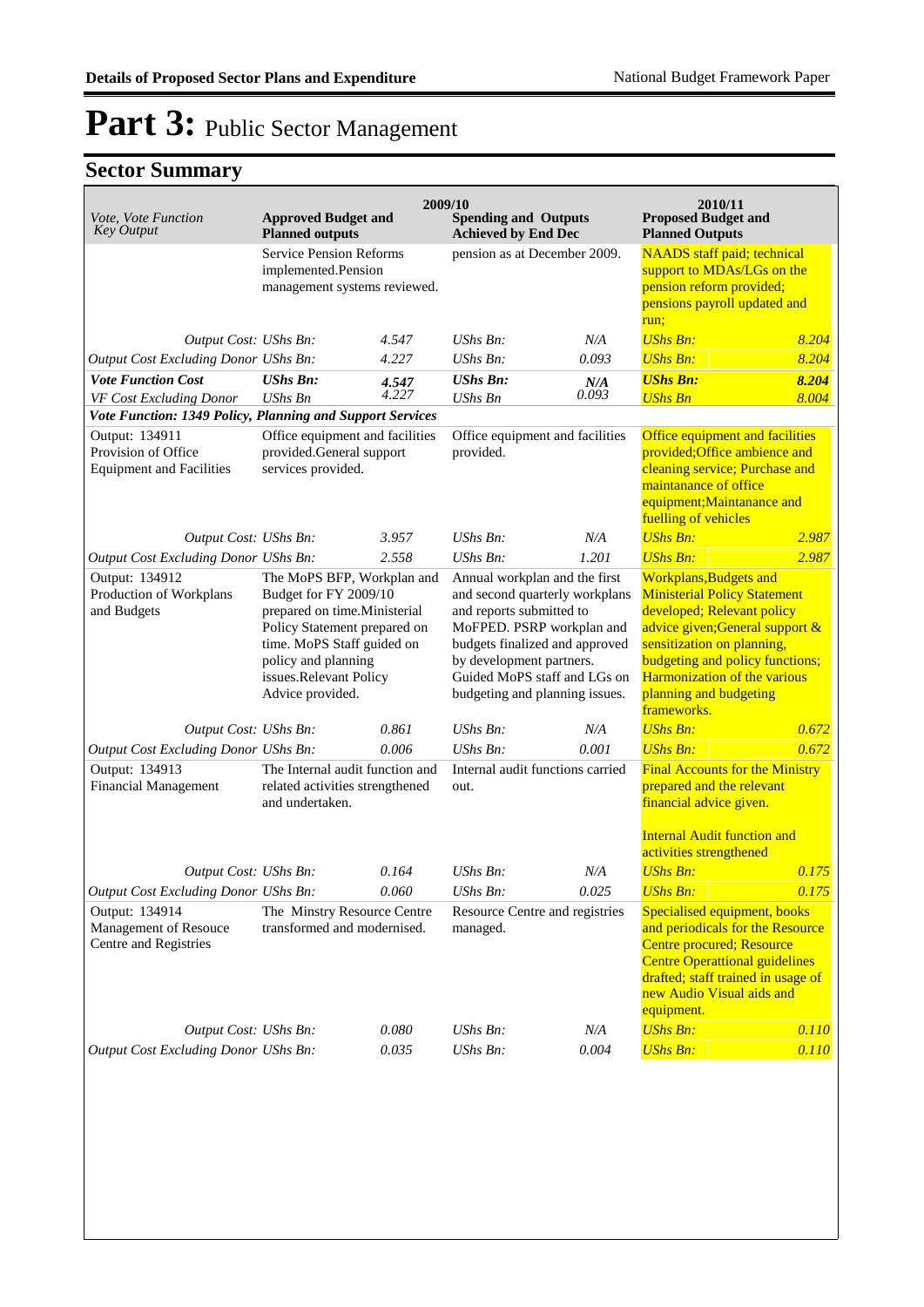|                                                                                                   |                                                                                                                                                                                                                                                                                        |                                                                                                                                                                                                                                                                                                                                                                                               | 2009/10<br>2010/11                                                                                                                                                               |                                                                                                                                                                                                                                                                                                                     |                                                                                                                                                                                                                                                                                                      |                  |  |  |  |  |  |
|---------------------------------------------------------------------------------------------------|----------------------------------------------------------------------------------------------------------------------------------------------------------------------------------------------------------------------------------------------------------------------------------------|-----------------------------------------------------------------------------------------------------------------------------------------------------------------------------------------------------------------------------------------------------------------------------------------------------------------------------------------------------------------------------------------------|----------------------------------------------------------------------------------------------------------------------------------------------------------------------------------|---------------------------------------------------------------------------------------------------------------------------------------------------------------------------------------------------------------------------------------------------------------------------------------------------------------------|------------------------------------------------------------------------------------------------------------------------------------------------------------------------------------------------------------------------------------------------------------------------------------------------------|------------------|--|--|--|--|--|
| Vote, Vote Function<br><b>Key Output</b>                                                          | <b>Approved Budget and</b><br><b>Planned outputs</b>                                                                                                                                                                                                                                   |                                                                                                                                                                                                                                                                                                                                                                                               | <b>Spending and Outputs</b><br><b>Achieved by End Dec</b>                                                                                                                        |                                                                                                                                                                                                                                                                                                                     | <b>Proposed Budget and</b><br><b>Planned Outputs</b>                                                                                                                                                                                                                                                 |                  |  |  |  |  |  |
| Output: 134915<br>Implementation of the IEC<br>Strategy                                           | Coverage                                                                                                                                                                                                                                                                               | Carrying out an IEC<br>MoPS toll free hot line installed<br>assessment.Number of Press<br>and subscribed for 12 months<br><b>Integrated services Digital</b><br>Undertaken.Develop an IEC<br>networks (ISDN) line installed<br>Policy.Develop and print a<br>at MoPS.<br>magazine on the successes of<br>the PSRP 3rd Phase.Develop<br>and run a documentary on the<br>PSRP 3rd Phase.An ISDN |                                                                                                                                                                                  | 8 Press Conferences held at<br><b>MoPS</b> ; 4 Radio Programs; 4 TV<br><b>Programs; 4 Print Press</b><br><b>Adverts</b> ; 3 Adverts in Strategic<br><b>Magazines; Staff Skill Profiling;</b><br><b>Business Continuity Plan for</b><br>MoPS drafted; out outreach<br>sessions to 10 MDAs and 12<br>LGs carried out. |                                                                                                                                                                                                                                                                                                      |                  |  |  |  |  |  |
|                                                                                                   | line installed at MoPS                                                                                                                                                                                                                                                                 |                                                                                                                                                                                                                                                                                                                                                                                               |                                                                                                                                                                                  |                                                                                                                                                                                                                                                                                                                     |                                                                                                                                                                                                                                                                                                      |                  |  |  |  |  |  |
| Output Cost: UShs Bn:                                                                             |                                                                                                                                                                                                                                                                                        | 1.312                                                                                                                                                                                                                                                                                                                                                                                         | UShs Bn:                                                                                                                                                                         | N/A                                                                                                                                                                                                                                                                                                                 | <b>UShs Bn:</b>                                                                                                                                                                                                                                                                                      | 0.379            |  |  |  |  |  |
| Output Cost Excluding Donor UShs Bn:                                                              |                                                                                                                                                                                                                                                                                        | 0.182                                                                                                                                                                                                                                                                                                                                                                                         | UShs Bn:                                                                                                                                                                         | 0.083                                                                                                                                                                                                                                                                                                               | <b>UShs Bn:</b>                                                                                                                                                                                                                                                                                      | 0.379            |  |  |  |  |  |
| Output: 134916<br>PSRP Monitoring and<br><b>Evaluation Framework</b><br>developed and implemented | M&E Capacity in the Ministry<br>of Public Service strengthened.<br>PSRP Performance data<br>collected and compiled.<br>PSRP 3rd phase Evaluated.                                                                                                                                       |                                                                                                                                                                                                                                                                                                                                                                                               | Quartely Reports produced<br>M&E readiness intervention<br>undertaken M&E of PSRP<br>undertaken                                                                                  |                                                                                                                                                                                                                                                                                                                     | M&E framework revised to<br>include indicators for all MoPS<br>activities as well as<br>demonstration of their link to<br>the National Development Plan;<br><b>Strengthening Management</b><br><b>Information System (MIS) for</b><br>M&E through review of tools,<br>training to improve reporting; |                  |  |  |  |  |  |
| Output Cost: UShs Bn:                                                                             |                                                                                                                                                                                                                                                                                        | 0.958                                                                                                                                                                                                                                                                                                                                                                                         | $UShs Bn$ :                                                                                                                                                                      | N/A                                                                                                                                                                                                                                                                                                                 | <b>UShs Bn:</b>                                                                                                                                                                                                                                                                                      | 0.420            |  |  |  |  |  |
| <b>Output Cost Excluding Donor UShs Bn:</b>                                                       |                                                                                                                                                                                                                                                                                        | 0.030                                                                                                                                                                                                                                                                                                                                                                                         | UShs Bn:                                                                                                                                                                         | 0.011                                                                                                                                                                                                                                                                                                               | <b>UShs Bn:</b>                                                                                                                                                                                                                                                                                      | 0.420            |  |  |  |  |  |
| Output: 134952<br>Policy Development<br>(Cabinet Secretariat)                                     | Financial and technical support<br>to the Cabinet Secretariat in the<br>Policy development provided.                                                                                                                                                                                   |                                                                                                                                                                                                                                                                                                                                                                                               |                                                                                                                                                                                  |                                                                                                                                                                                                                                                                                                                     |                                                                                                                                                                                                                                                                                                      |                  |  |  |  |  |  |
| Output Cost: UShs Bn:                                                                             |                                                                                                                                                                                                                                                                                        | 0.250                                                                                                                                                                                                                                                                                                                                                                                         | UShs Bn:                                                                                                                                                                         | N/A                                                                                                                                                                                                                                                                                                                 | <b>UShs Bn:</b>                                                                                                                                                                                                                                                                                      | 0.000            |  |  |  |  |  |
| Output Cost Excluding Donor UShs Bn:                                                              |                                                                                                                                                                                                                                                                                        | 0.000                                                                                                                                                                                                                                                                                                                                                                                         | UShs Bn:                                                                                                                                                                         | 0.000                                                                                                                                                                                                                                                                                                               | <b>UShs Bn:</b>                                                                                                                                                                                                                                                                                      | 0.000            |  |  |  |  |  |
| Output: 134953<br>Membership to international Organisations activities.<br>Organization (xxxxxxx) | Participation in International<br>Payment of membership fees to                                                                                                                                                                                                                        |                                                                                                                                                                                                                                                                                                                                                                                               | 50% of international<br>organisation subscriptions paid                                                                                                                          |                                                                                                                                                                                                                                                                                                                     |                                                                                                                                                                                                                                                                                                      |                  |  |  |  |  |  |
|                                                                                                   | International Organisations.                                                                                                                                                                                                                                                           |                                                                                                                                                                                                                                                                                                                                                                                               |                                                                                                                                                                                  |                                                                                                                                                                                                                                                                                                                     |                                                                                                                                                                                                                                                                                                      |                  |  |  |  |  |  |
| Output Cost: UShs Bn:                                                                             |                                                                                                                                                                                                                                                                                        | 0.157                                                                                                                                                                                                                                                                                                                                                                                         | UShs Bn:                                                                                                                                                                         | 0.072                                                                                                                                                                                                                                                                                                               | <b>UShs Bn:</b>                                                                                                                                                                                                                                                                                      | 0.000            |  |  |  |  |  |
| <b>Vote Function Cost</b>                                                                         | <b>UShs Bn:</b>                                                                                                                                                                                                                                                                        | 8.570                                                                                                                                                                                                                                                                                                                                                                                         | <b>UShs Bn:</b>                                                                                                                                                                  | N/A                                                                                                                                                                                                                                                                                                                 | <b>UShs Bn:</b>                                                                                                                                                                                                                                                                                      | 4.743            |  |  |  |  |  |
| VF Cost Excluding Donor<br><b>Cost of Vote Services:</b>                                          | UShs Bn<br>UShs Bn:                                                                                                                                                                                                                                                                    | 3.687<br>144.775                                                                                                                                                                                                                                                                                                                                                                              | UShs Bn<br>UShs Bn:                                                                                                                                                              | 1.485<br>N/A                                                                                                                                                                                                                                                                                                        | <b>UShs Bn</b><br><b>UShs Bn:</b>                                                                                                                                                                                                                                                                    | 3.256<br>215.521 |  |  |  |  |  |
| Vote Cost Excluding Donor                                                                         | UShs Bn                                                                                                                                                                                                                                                                                |                                                                                                                                                                                                                                                                                                                                                                                               | <b>UShs Bn</b>                                                                                                                                                                   |                                                                                                                                                                                                                                                                                                                     | <b>UShs Bn</b>                                                                                                                                                                                                                                                                                       | 203.034          |  |  |  |  |  |
| <b>Vote: 011 Ministry of Local Government</b>                                                     |                                                                                                                                                                                                                                                                                        | 125.585                                                                                                                                                                                                                                                                                                                                                                                       |                                                                                                                                                                                  | 104.306                                                                                                                                                                                                                                                                                                             |                                                                                                                                                                                                                                                                                                      |                  |  |  |  |  |  |
|                                                                                                   |                                                                                                                                                                                                                                                                                        |                                                                                                                                                                                                                                                                                                                                                                                               |                                                                                                                                                                                  |                                                                                                                                                                                                                                                                                                                     |                                                                                                                                                                                                                                                                                                      |                  |  |  |  |  |  |
| Output: 132101<br>Monitoring and Support<br>Supervision of LGs.                                   | Vote Function: 1321 District Administration and Development<br>Support supervision, mentoring<br>and monitoring of LG<br>administration staff and<br>statutory bodies; field visits<br>by MPs on the Sessional<br>Committee on Public Service<br>and Local Governments<br>facilitated. |                                                                                                                                                                                                                                                                                                                                                                                               | 2 field visits conducted to 10<br>LGs to provide routine technical<br>support supervision; field visits<br>conducted to 10 LGs to<br>undertake staff verification<br>excercises. |                                                                                                                                                                                                                                                                                                                     | Routine technical support visits<br>to 15 Districts undertaken;<br><b>Monitoring visits to 15 Districts</b><br>undertaken; mentooring visits to<br>10 Districts undertaken on a<br>demand-driven basis.                                                                                              |                  |  |  |  |  |  |
| Output Cost: UShs Bn:                                                                             |                                                                                                                                                                                                                                                                                        | 3.430                                                                                                                                                                                                                                                                                                                                                                                         | UShs Bn:                                                                                                                                                                         | N/A                                                                                                                                                                                                                                                                                                                 | <b>UShs Bn:</b>                                                                                                                                                                                                                                                                                      | 11.633           |  |  |  |  |  |
| <b>Output Cost Excluding Donor UShs Bn:</b>                                                       |                                                                                                                                                                                                                                                                                        | 0.099                                                                                                                                                                                                                                                                                                                                                                                         | UShs Bn:                                                                                                                                                                         | 0.036                                                                                                                                                                                                                                                                                                               | <b>UShs Bn:</b>                                                                                                                                                                                                                                                                                      | 11.633           |  |  |  |  |  |
|                                                                                                   |                                                                                                                                                                                                                                                                                        |                                                                                                                                                                                                                                                                                                                                                                                               |                                                                                                                                                                                  |                                                                                                                                                                                                                                                                                                                     |                                                                                                                                                                                                                                                                                                      |                  |  |  |  |  |  |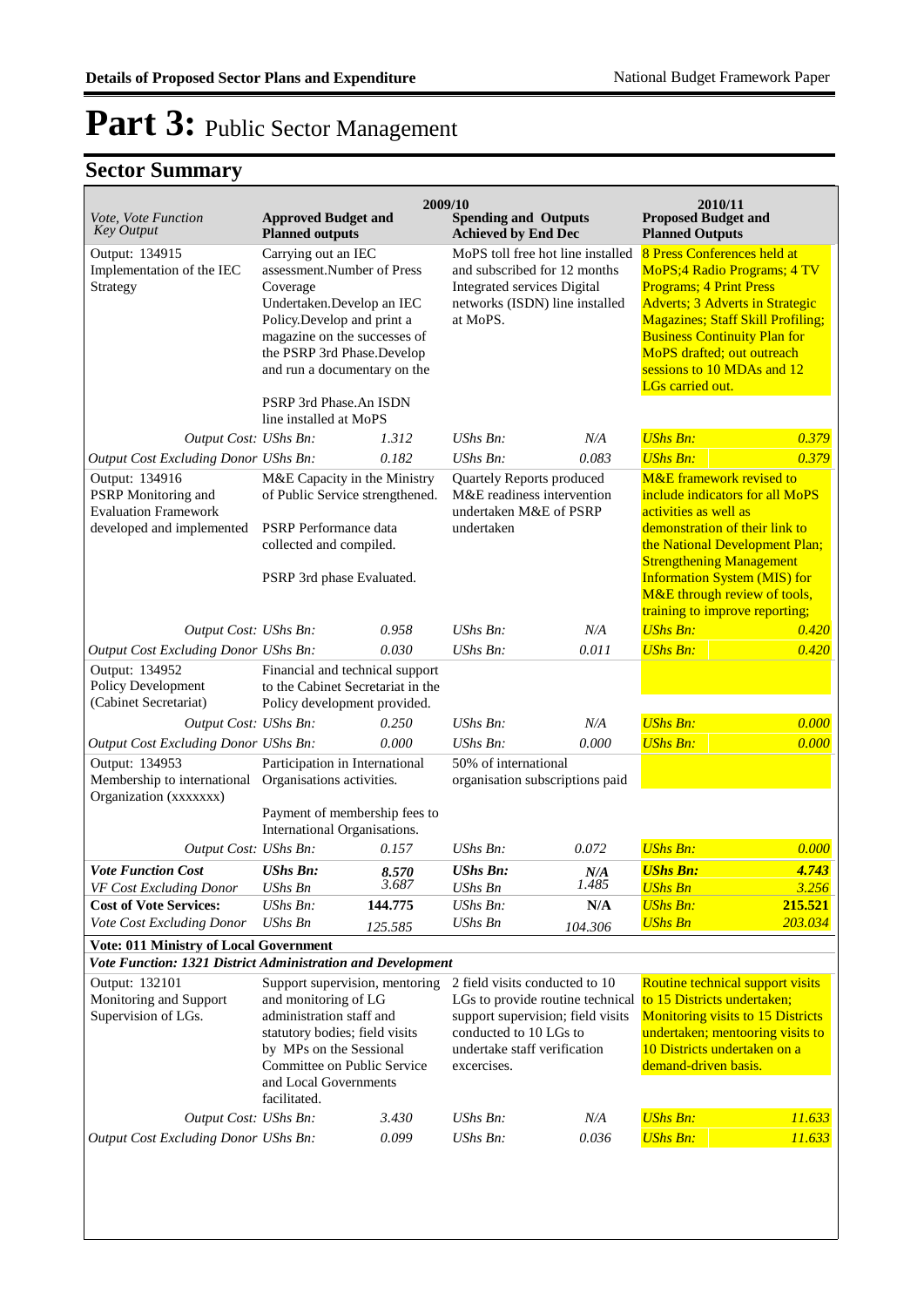| Vote, Vote Function<br><b>Key Output</b>                                                                 | <b>Approved Budget and</b><br><b>Planned outputs</b>                                                                                                                                                                                                          | 2009/10 | <b>Spending and Outputs</b><br><b>Achieved by End Dec</b>                                                                                                                                                                          |       | 2010/11<br><b>Proposed Budget and</b><br><b>Planned Outputs</b>                                                                                                                                             |        |
|----------------------------------------------------------------------------------------------------------|---------------------------------------------------------------------------------------------------------------------------------------------------------------------------------------------------------------------------------------------------------------|---------|------------------------------------------------------------------------------------------------------------------------------------------------------------------------------------------------------------------------------------|-------|-------------------------------------------------------------------------------------------------------------------------------------------------------------------------------------------------------------|--------|
| Output: 132102<br>Joint Annual Review of<br>Decentralization (JARD).                                     | The JARD 2009 Forum<br>conducted; The implementation<br>of Undertakings agreed upon<br>during the JARD 2009 followed<br>up on.                                                                                                                                |         | JARD 2009 was conducted over JARD 2010 conducted.<br>the period 9th-10th December<br>2009.                                                                                                                                         |       |                                                                                                                                                                                                             |        |
| Output Cost: UShs Bn:                                                                                    |                                                                                                                                                                                                                                                               | 1.686   | UShs Bn:                                                                                                                                                                                                                           | N/A   | <b>UShs Bn:</b>                                                                                                                                                                                             | 3.940  |
| Output Cost Excluding Donor UShs Bn:                                                                     |                                                                                                                                                                                                                                                               | 0.020   | $UShs Bn$ :                                                                                                                                                                                                                        | 0.007 | <b>UShs Bn:</b>                                                                                                                                                                                             | 3.940  |
| Output: 132103<br>Partcipatory Development<br>Management (PDM)<br>processes and PMA/PFA<br>strengthened. | Guidelines for the new<br>NSCGmodalities printed; 5<br>regional promotional workshops<br>conducted; 4 short term courses<br>conducted; 12 technical field<br>trips conducted. Capacity of<br>political and technical<br>leadership to implement PDM<br>built. |         | A draft ECO-PIMM manual<br>was developed;                                                                                                                                                                                          |       | <b>Dissemination of the ECO-</b><br>PIMM manual to LGs.                                                                                                                                                     |        |
| Output Cost: UShs Bn:                                                                                    |                                                                                                                                                                                                                                                               | 1.674   | $UShs Bn$ :                                                                                                                                                                                                                        | N/A   | <b>UShs Bn:</b>                                                                                                                                                                                             | 0.230  |
| Output Cost Excluding Donor UShs Bn:                                                                     |                                                                                                                                                                                                                                                               | 0.230   | UShs Bn:                                                                                                                                                                                                                           | 0.054 | <b>UShs Bn:</b>                                                                                                                                                                                             | 0.230  |
| Output: 132104<br>Technical support and<br>training of LG officials.                                     | -An estimated 350 newly<br>appointed LG staff inducted;<br>LGs supported to recruit critical<br>staff; LGs supported to<br>implement the new structures<br>of their production sectors.                                                                       |         | An induction workshop for 79<br>CAOs was conducted; in<br>addition, 32 new members of<br>DSCs were inducted.                                                                                                                       |       | <b>Induction course for 87 DCAOs</b><br>conducted; induction course for<br>40 newly recruited members of<br><b>DSCs</b> conducted; support to<br>about 30 Districts to recruit<br>critical staff conducted. |        |
| Output Cost: UShs Bn:                                                                                    |                                                                                                                                                                                                                                                               | 6.821   | UShs Bn:                                                                                                                                                                                                                           | N/A   | <b>UShs Bn:</b>                                                                                                                                                                                             | 0.208  |
| Output Cost Excluding Donor UShs Bn:                                                                     |                                                                                                                                                                                                                                                               | 0.158   | UShs Bn:                                                                                                                                                                                                                           | 0.053 | <b>UShs Bn:</b>                                                                                                                                                                                             | 0.208  |
| Output: 132105<br>Strengthening local service<br>delivery and development                                | 93 HLGs trained in CDD Grant<br>management.                                                                                                                                                                                                                   |         | Under the DLSP, support was<br>provided to 15,600 poor<br>households and 312 farmer<br>groups; quarterly planning and<br>annual review meetings were<br>held in all the 13 programme<br>districts.                                 |       | No information reported                                                                                                                                                                                     |        |
| Output Cost: UShs Bn:                                                                                    |                                                                                                                                                                                                                                                               | 15.679  | UShs Bn:                                                                                                                                                                                                                           | N/A   | <b>UShs Bn:</b>                                                                                                                                                                                             | 11.242 |
| Output Cost Excluding Donor UShs Bn:                                                                     |                                                                                                                                                                                                                                                               | 1.060   | UShs Bn:                                                                                                                                                                                                                           | 0.246 | <b>UShs Bn:</b>                                                                                                                                                                                             | 11.242 |
| Output: 132106<br>Community Infrastructure<br>Improvement (CAIIP).                                       | 28 LGs in northern Uganda<br>supported to prepare standard<br>plans for Sub-county offices<br>and facilitated to commence<br>the<br>constructtion process.                                                                                                    |         | No information reported                                                                                                                                                                                                            |       | <b>Programme facilitation;</b><br>community mobilization;<br>gender, HIV/AIDS training;<br>training equipments for Sub-<br>counties procured.                                                               |        |
| Output Cost: UShs Bn:                                                                                    |                                                                                                                                                                                                                                                               | 4.334   | UShs Bn:                                                                                                                                                                                                                           | N/A   | <b>UShs Bn:</b>                                                                                                                                                                                             | 7.167  |
| Output Cost Excluding Donor UShs Bn:                                                                     |                                                                                                                                                                                                                                                               | 0.210   | $UShs Bn$ :                                                                                                                                                                                                                        | 0.064 | <b>UShs Bn:</b>                                                                                                                                                                                             | 7.167  |
| Output: 132172<br>Government Buildings and<br>Administrative Infrastructure Sub-counties.                | Rural markets constructed in 78                                                                                                                                                                                                                               |         | Under the DLSP, procurement<br>processes and mobilization is<br>under way in 13 districts for 31<br>bore holes, 45 hand dug wells, 1<br>valley tank, 32 protected<br>springs, 5 motorized shallow<br>wells, 1 gravity flow scheme. |       | 77 markets rehabilitated or<br>constructed.                                                                                                                                                                 |        |
| Output Cost: UShs Bn:                                                                                    |                                                                                                                                                                                                                                                               | 21.039  | UShs Bn:                                                                                                                                                                                                                           | N/A   | <b>UShs Bn:</b>                                                                                                                                                                                             | 15.761 |
| <b>Output Cost Excluding Donor UShs Bn:</b>                                                              |                                                                                                                                                                                                                                                               | 0.000   | UShs Bn:                                                                                                                                                                                                                           | 0.000 | <b>UShs Bn:</b>                                                                                                                                                                                             | 15.761 |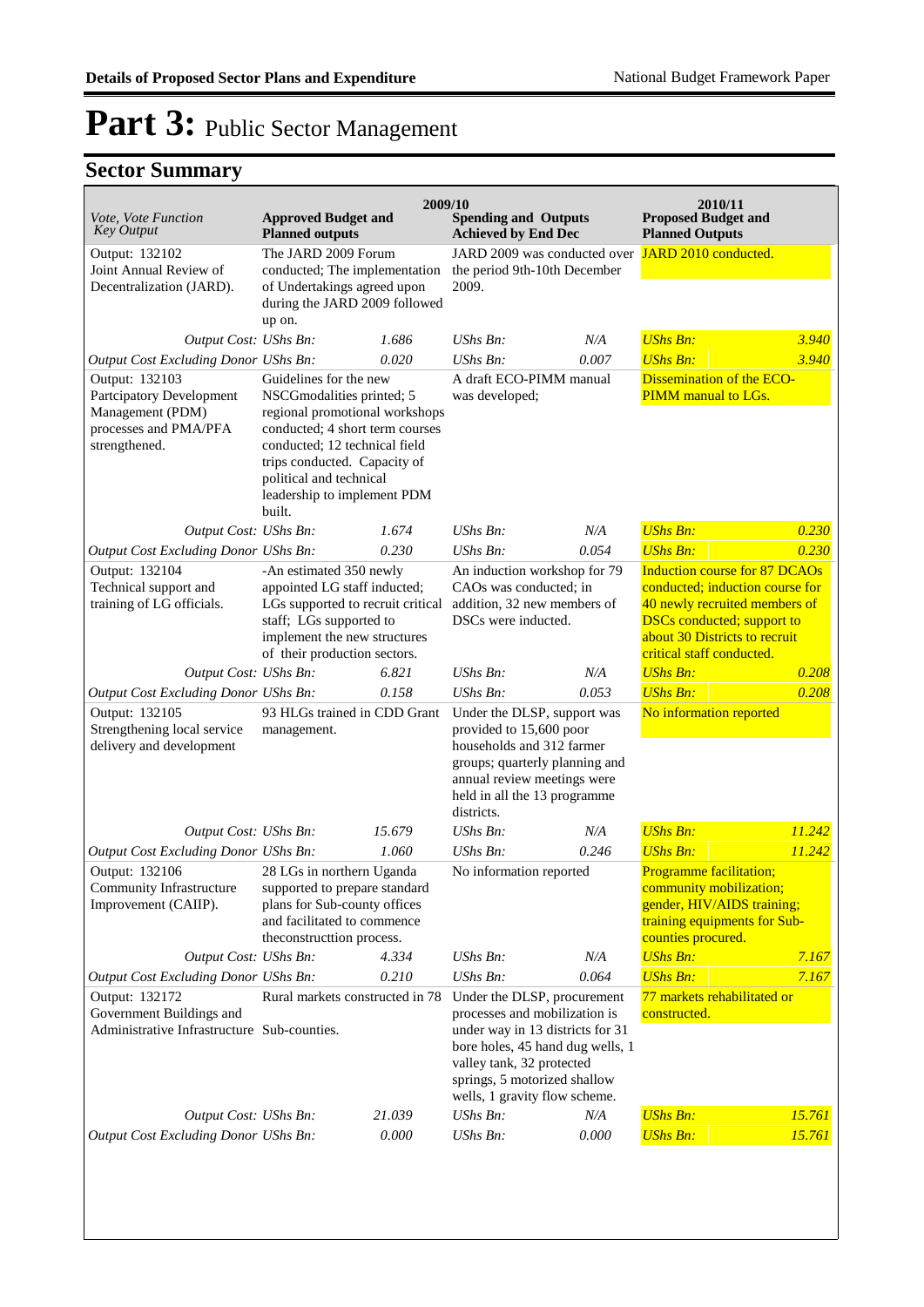| <i>Vote, Vote Function</i><br><b>Key Output</b>                                             | <b>Approved Budget and</b><br><b>Planned outputs</b>                                                                                               |                            | 2009/10<br><b>Spending and Outputs</b><br><b>Achieved by End Dec</b>                            |                                                                                                                                                                                            | 2010/11<br><b>Proposed Budget and</b><br><b>Planned Outputs</b>                                                          |                                                                                              |
|---------------------------------------------------------------------------------------------|----------------------------------------------------------------------------------------------------------------------------------------------------|----------------------------|-------------------------------------------------------------------------------------------------|--------------------------------------------------------------------------------------------------------------------------------------------------------------------------------------------|--------------------------------------------------------------------------------------------------------------------------|----------------------------------------------------------------------------------------------|
| Output: 132173<br>Roads, Streets and Highways of community access and                       | feeder roads.                                                                                                                                      | Rehabilitation of 2080 kms |                                                                                                 | Under the DLSP, Road User<br>Committees were formed in all<br>the programme districts; and<br>procurement processes were<br>initiated for construction of<br>rural community access roads. |                                                                                                                          | -2,400 kms of community<br>access roads rehabilitated. -<br>520 kms of district feeder roads |
| Output Cost: UShs Bn:                                                                       |                                                                                                                                                    | 28.996                     | UShs Bn:                                                                                        | N/A                                                                                                                                                                                        | <b>UShs Bn:</b>                                                                                                          | 40.587                                                                                       |
| Output Cost Excluding Donor UShs Bn:                                                        |                                                                                                                                                    | 0.000                      | UShs Bn:                                                                                        | 0.000                                                                                                                                                                                      | <b>UShs Bn:</b>                                                                                                          | 40.587                                                                                       |
| Output: 132179<br>Acquisition of Other Capital<br>Assets                                    | Small scale agro-<br>processingequipment<br>procured and installed.                                                                                |                            | Under the DLSP, Water User<br>Committees were established in<br>all the 13 programme districts. |                                                                                                                                                                                            | An assortment of 78 agro-<br>processing equipments procured.                                                             |                                                                                              |
| Output Cost: UShs Bn:                                                                       |                                                                                                                                                    | 0.000                      | UShs Bn:                                                                                        | 0.000                                                                                                                                                                                      | <b>UShs Bn:</b>                                                                                                          | 0.099                                                                                        |
| <b>Vote Function Cost</b><br>VF Cost Excluding Donor                                        | <b>UShs Bn:</b><br><b>UShs Bn</b>                                                                                                                  | 101.527<br>6.787           | <b>UShs Bn:</b><br><b>UShs Bn</b>                                                               | N/A<br>0.459                                                                                                                                                                               | <b>UShs Bn:</b><br><b>UShs Bn</b>                                                                                        | 90.867<br>2.387                                                                              |
| Vote Function: 1322 Local Council Development                                               |                                                                                                                                                    |                            |                                                                                                 |                                                                                                                                                                                            |                                                                                                                          |                                                                                              |
| Output: 132201<br><b>Local Government</b><br>Councilors trained.                            | 340 LGs councillors trained,<br>Performance of elected LG<br>leadersstrengthenned; LC                                                              |                            | -Local Councilors from 5 LGs<br>were trained. - Motor cycles<br>were procured for all Sub-      |                                                                                                                                                                                            | -LC Courts officials trained. -<br><b>New LG Councillors oriented.</b>                                                   |                                                                                              |
|                                                                                             | Courts officials trained, equiped<br>and their operations monitored;<br>policy guidelines on the<br>performance of political leaders<br>developed. |                            | county Chairpersons around the<br>country.                                                      |                                                                                                                                                                                            | -Bicycles for all LC 1 and 11's<br>around the country procured.                                                          |                                                                                              |
| Output Cost: UShs Bn:                                                                       |                                                                                                                                                    | 0.996                      | UShs Bn:                                                                                        | N/A                                                                                                                                                                                        | <b>UShs Bn:</b>                                                                                                          | 0.182                                                                                        |
| Output Cost Excluding Donor UShs Bn:                                                        |                                                                                                                                                    | 0.132                      | $UShs Bn$ :                                                                                     | 0.052                                                                                                                                                                                      | <b>UShs Bn:</b>                                                                                                          | 0.182                                                                                        |
| Output: 132202<br>LG ordinances and bye-laws<br>processed as and when<br>submitted.         | -100% of ordinances and by-<br>lawssubmitted by LGs<br>processed; development and<br>implementation of the civic<br>education strategy for LGs.    |                            | 9 Ordinances and bye laws<br>submitted by LGs were<br>processed.                                |                                                                                                                                                                                            | <b>Ordinances and bye-laws</b><br>processed as and they are<br>submitted by LGs. Regional<br>Tier to be operationalised. |                                                                                              |
| Output Cost: UShs Bn:                                                                       |                                                                                                                                                    | 0.053                      | UShs Bn:                                                                                        | 0.020                                                                                                                                                                                      | <b>UShs Bn:</b>                                                                                                          | 4.053                                                                                        |
| Output: 132203<br>Conflicts between appointed<br>and elected officials in LGs<br>resolved.  | on the relationship between<br>civil servants and political<br>leaders in LGs printed and<br>disseminated.                                         |                            | -20 conficts resolved; guidelines 14 conflicts were resolved.                                   |                                                                                                                                                                                            | Conflicts between appointed<br>and elected officials in LGs<br>resolved as and when they occur.                          |                                                                                              |
| Output Cost: UShs Bn:                                                                       |                                                                                                                                                    | 0.253                      | UShs Bn:                                                                                        | N/A                                                                                                                                                                                        | <b>UShs Bn:</b>                                                                                                          | 0.080                                                                                        |
| Output Cost Excluding Donor UShs Bn:                                                        |                                                                                                                                                    | 0.080                      | UShs Bn:                                                                                        | 0.029                                                                                                                                                                                      | <b>UShs Bn:</b>                                                                                                          | 0.080                                                                                        |
| Output: 132204<br>HIV/AIDS activities in LGs<br>coordinated.                                | 80 LGs followed-up on<br>HIV/AIDsprogress; 40<br>sensitization meetings held on<br>HIV/AIDs.                                                       |                            | HIV/AIDS Focal Point Persons<br>from 5 LGs were supported.                                      |                                                                                                                                                                                            | <b>HIV/AIDS</b> initiatives in LGs<br>coordinated and supported.                                                         |                                                                                              |
| Output Cost: UShs Bn:                                                                       |                                                                                                                                                    | 0.026                      | UShs Bn:                                                                                        | 0.010                                                                                                                                                                                      | <b>UShs Bn:</b>                                                                                                          | 0.026                                                                                        |
| Output: 132205<br>LGs supported to implement strengthened.<br>LED and the CDD<br>approaches | CDD and LED activities in LGs                                                                                                                      |                            |                                                                                                 |                                                                                                                                                                                            |                                                                                                                          |                                                                                              |
| Output Cost: UShs Bn:                                                                       |                                                                                                                                                    | 0.518                      | UShs Bn:                                                                                        | N/A                                                                                                                                                                                        | <b>UShs Bn:</b>                                                                                                          | 0.000                                                                                        |
| <b>Output Cost Excluding Donor UShs Bn:</b>                                                 |                                                                                                                                                    | 0.000                      | UShs Bn:                                                                                        | 0.000                                                                                                                                                                                      | <b>UShs Bn:</b>                                                                                                          | 0.000                                                                                        |
| Output: 132206<br>Service Management<br>Committees supported.                               | Training of local service<br>management committees.                                                                                                |                            |                                                                                                 |                                                                                                                                                                                            |                                                                                                                          |                                                                                              |
| Output Cost: UShs Bn:                                                                       |                                                                                                                                                    | 0.345                      | UShs Bn:                                                                                        | N/A                                                                                                                                                                                        | <b>UShs Bn:</b>                                                                                                          | 0.000                                                                                        |
| <b>Output Cost Excluding Donor UShs Bn:</b>                                                 |                                                                                                                                                    | 0.000                      | UShs Bn:                                                                                        | 0.000                                                                                                                                                                                      | <b>UShs Bn:</b>                                                                                                          | 0.000                                                                                        |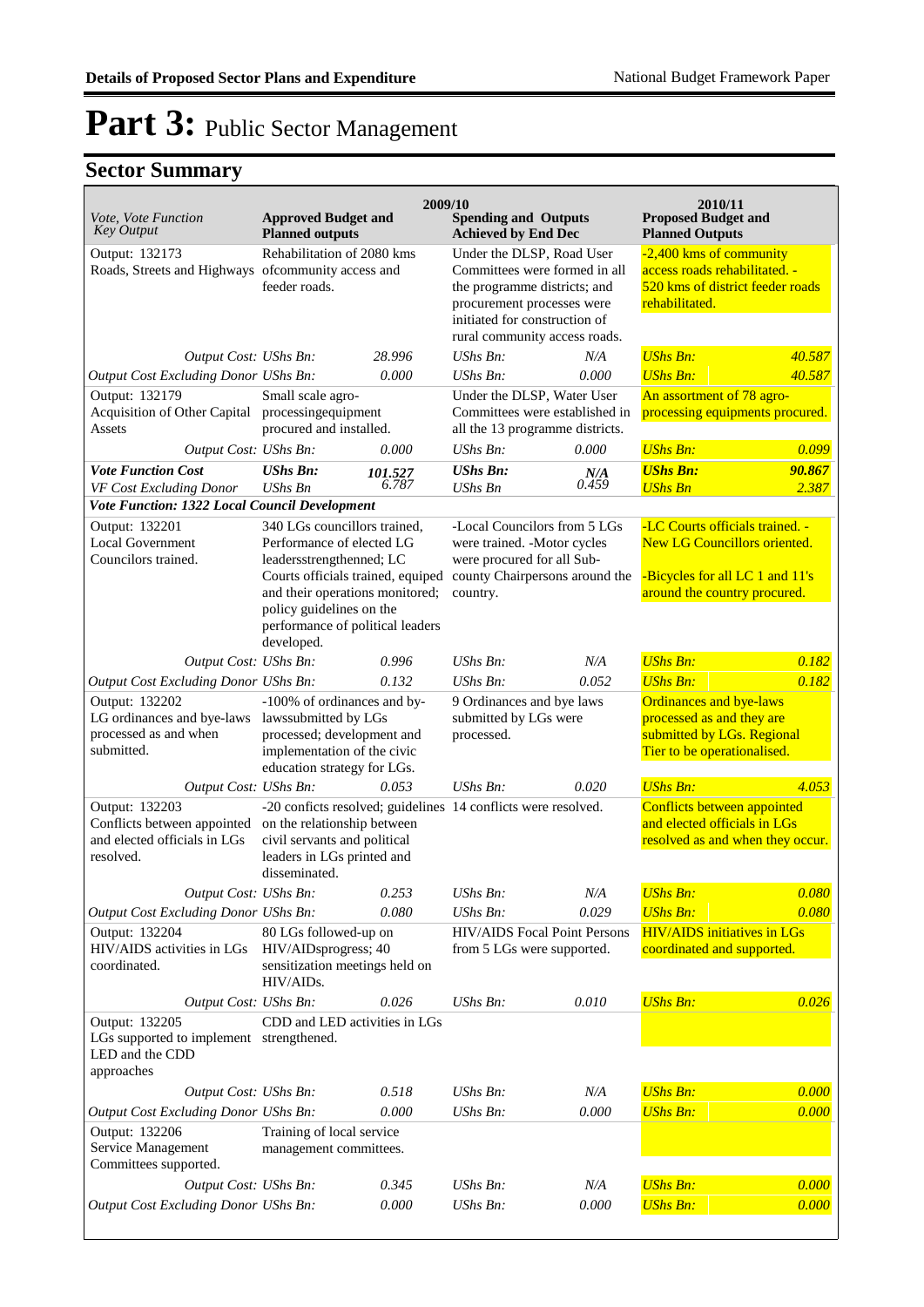| Vote, Vote Function                                                                 | <b>Approved Budget and</b>                                       | 2009/10        |                                                           | 2010/11<br><b>Proposed Budget and</b> |                                                                         |                              |
|-------------------------------------------------------------------------------------|------------------------------------------------------------------|----------------|-----------------------------------------------------------|---------------------------------------|-------------------------------------------------------------------------|------------------------------|
| <b>Key Output</b>                                                                   | <b>Planned outputs</b>                                           |                | <b>Spending and Outputs</b><br><b>Achieved by End Dec</b> |                                       | <b>Planned Outputs</b>                                                  |                              |
| <b>Vote Function Cost</b>                                                           | <b>UShs Bn:</b>                                                  | 2.191<br>0.291 | <b>UShs Bn:</b>                                           | N/A<br>0.110                          | <b>UShs Bn:</b>                                                         | 4.341                        |
| VF Cost Excluding Donor<br>Vote Function: 1323 Urban Administration and Development | <b>UShs Bn</b>                                                   |                | <b>UShs Bn</b>                                            |                                       | <b>UShs Bn</b>                                                          | 4.341                        |
| Output: 132301                                                                      | Selected Urban councils                                          |                | Monitoring and support                                    |                                       | Continued monitoring and                                                |                              |
| Monitoring and support to                                                           | supported to implement                                           |                |                                                           | supervision conducted in 5% of        |                                                                         | support supervision of Urban |
| service delivery by Urban                                                           | approvd structure plans 8 rural                                  |                | Urban Councils.                                           |                                       | Councils.                                                               |                              |
| Councils.                                                                           | growth centres and Town<br>boards identified and supported       |                |                                                           |                                       |                                                                         |                              |
|                                                                                     | 6 newly created councils                                         |                |                                                           |                                       |                                                                         |                              |
|                                                                                     | supported to develop structure                                   |                |                                                           |                                       |                                                                         |                              |
|                                                                                     | plans.                                                           |                |                                                           |                                       |                                                                         |                              |
| Output Cost: UShs Bn:                                                               |                                                                  | 0.680<br>0.105 | $UShs Bn$ :<br>UShs Bn:                                   | N/A<br>0.038                          | <b>UShs Bn:</b><br><b>UShs Bn:</b>                                      | 0.105<br>0.105               |
| Output Cost Excluding Donor UShs Bn:<br>Output: 132302                              | Orientation and training of                                      |                | Trained staff of 6 newly created                          |                                       | Contuned technical support and                                          |                              |
| Technical support and                                                               | members of newly created                                         |                | Town Councils.                                            |                                       | training of Urban Council staff.                                        |                              |
| training of Urban Councils                                                          | Town Boards. Urban Councils                                      |                |                                                           |                                       |                                                                         |                              |
|                                                                                     | structures supported to respond<br>to service delivery needs.    |                |                                                           |                                       |                                                                         |                              |
| Output Cost: UShs Bn:                                                               |                                                                  | 1.297          | $UShs Bn$ :                                               | N/A                                   | <b>UShs Bn:</b>                                                         | 0.197                        |
| Output Cost Excluding Donor UShs Bn:                                                |                                                                  | 0.147          | UShs Bn:                                                  | 0.049                                 | <b>UShs Bn:</b>                                                         | 0.197                        |
| Output: 132351                                                                      | 4 garbage trucks procured;                                       |                |                                                           |                                       | Procurement of 10 garbage                                               |                              |
| Support to Urban Service<br>Delivery                                                | 640km of roads in selected<br>Urban Councils done.               |                |                                                           |                                       | trucks; support to 5 Town<br><b>Councils and 5 Municipalities</b>       |                              |
|                                                                                     |                                                                  |                |                                                           |                                       | to develop structure plans.                                             |                              |
| Output Cost: UShs Bn:                                                               |                                                                  | 11.645         | UShs Bn:                                                  | N/A                                   | <b>UShs Bn:</b>                                                         | 21.010                       |
| Output Cost Excluding Donor UShs Bn:                                                |                                                                  | 0.200          | UShs Bn:                                                  | 0.000                                 | <b>UShs Bn:</b>                                                         | 21.010                       |
| <b>Vote Function Cost</b>                                                           | <b>UShs Bn:</b>                                                  | 16.632         | <b>UShs Bn:</b>                                           | N/A                                   | <b>UShs Bn:</b>                                                         | 23.212                       |
| VF Cost Excluding Donor                                                             | <b>UShs Bn</b>                                                   | 3.462          | <b>UShs Bn</b>                                            | 0.087                                 | <b>UShs Bn</b>                                                          | 2.402                        |
| Vote Function: 1324 Local Government Inspection and Assessment<br>Output: 132401    | 80 LGs covered by routine                                        |                |                                                           |                                       |                                                                         |                              |
| Inspection and monitoring of inspection.Number of LGs                               |                                                                  |                | Inspection visits to 13<br>Municipalities.                |                                       | <b>Inspection and monitoring visits</b><br>to KCC and its Divisions, 13 |                              |
| LGs                                                                                 | monitored on PAF                                                 |                |                                                           |                                       | <b>Municipalities and 40 Town</b>                                       |                              |
|                                                                                     |                                                                  |                |                                                           |                                       | councils.                                                               |                              |
| Output Cost: UShs Bn:                                                               |                                                                  | 0.376          | UShs Bn:                                                  | 0.145                                 | <b>UShs Bn:</b>                                                         | 0.396                        |
| Output: 132402                                                                      | LGs supported in                                                 |                | Training and back up support/                             |                                       | <b>Training of financial</b><br>management cadre in 13                  |                              |
| Financial Management and<br>Accoutability in LGs                                    | production of final accounts;<br>provision of support for        |                | training conducted in 13<br>municipalities.               |                                       | Municipalities, and 80 Town                                             |                              |
| Strengthenned.                                                                      | proffessional training of LG                                     |                |                                                           |                                       | Councils.                                                               |                              |
|                                                                                     | accounts and internal audit                                      |                |                                                           |                                       |                                                                         |                              |
|                                                                                     | staff; training of LG political<br>leaders in budget and financi |                |                                                           |                                       |                                                                         |                              |
| Output Cost: UShs Bn:                                                               |                                                                  | 0.283          | UShs Bn:                                                  | 0.097                                 | <b>UShs Bn:</b>                                                         | 0.282                        |
| Output: 132403                                                                      | Development of a new                                             |                | Conducted national assessment                             |                                       | -Review of the assemmant tool                                           |                              |
| Annual National Assessment assessment tool Development of                           |                                                                  |                | in KCC and its Divisions, 13                              |                                       | to be Urban specific; Conduct                                           |                              |
| of LGs                                                                              | a new performance assessment<br>tool and manual; conduct of the  |                | municipalities and 144 Town<br>Councils.                  |                                       | national assessment in KCC and<br>its Divisions, 18 Municipalities      |                              |
|                                                                                     | 2009 national assessment of                                      |                |                                                           |                                       | and 144 Town Councils.                                                  |                              |
|                                                                                     | LGs; provision of targeted                                       |                |                                                           |                                       |                                                                         |                              |
|                                                                                     | support to weak performing<br>LGs.                               |                |                                                           |                                       |                                                                         |                              |
| Output Cost: UShs Bn:                                                               |                                                                  | 1.726          | UShs Bn:                                                  | N/A                                   | <b>UShs Bn:</b>                                                         | 0.260                        |
| <b>Output Cost Excluding Donor UShs Bn:</b>                                         |                                                                  | 0.126          | UShs Bn:                                                  | 0.047                                 | <b>UShs Bn:</b>                                                         | 0.260                        |
|                                                                                     |                                                                  |                |                                                           |                                       |                                                                         |                              |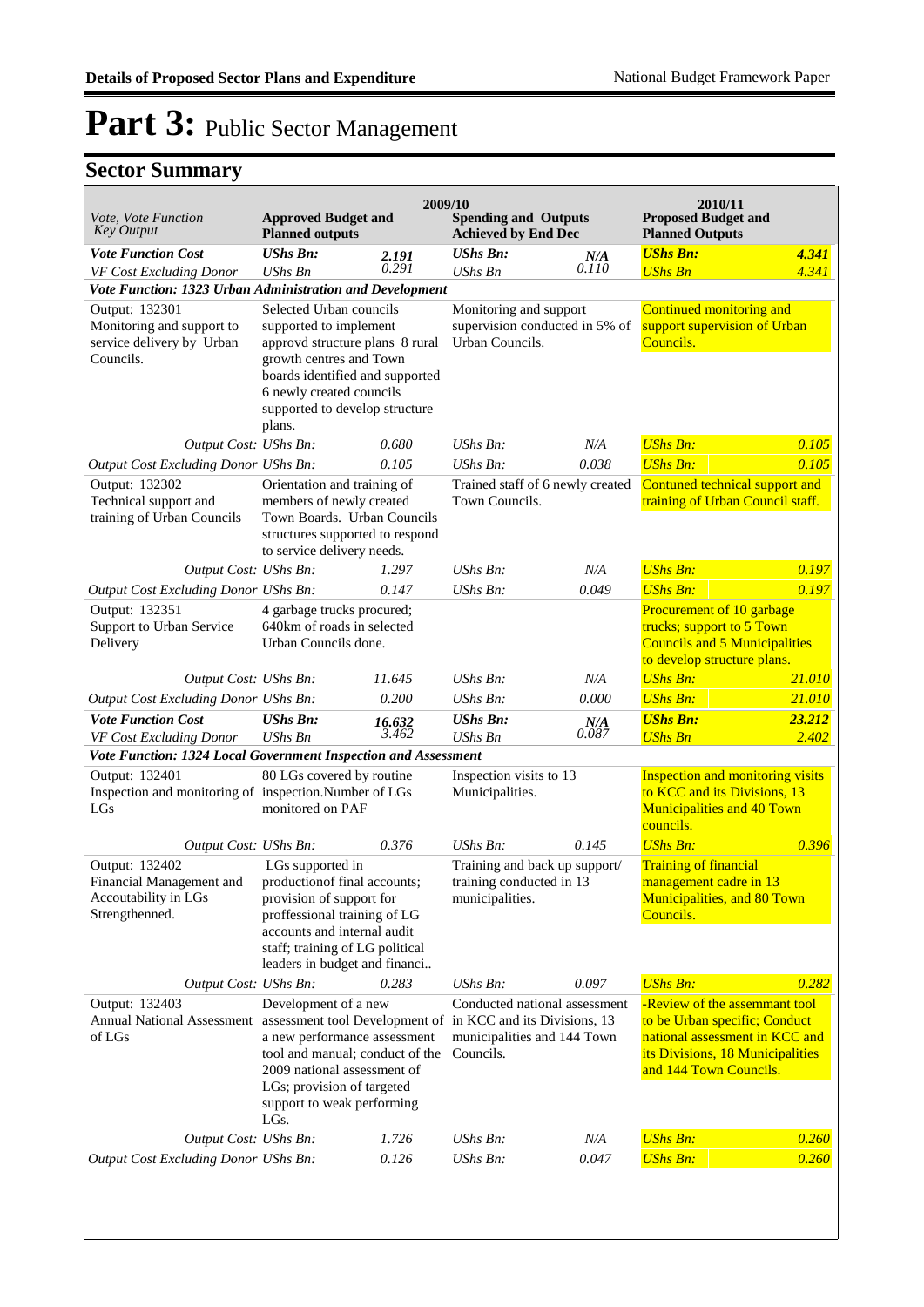| Vote, Vote Function<br><b>Key Output</b>                                              | <b>Approved Budget and</b><br><b>Planned outputs</b>                                                                                                                                                                                                                 | 2009/10                                                                                                                   | <b>Spending and Outputs</b><br><b>Achieved by End Dec</b>                                                                                                                                                                                                           |                                                                       | 2010/11<br><b>Proposed Budget and</b><br><b>Planned Outputs</b>                                                                                                                                                                                                                                                                    |                                                                 |
|---------------------------------------------------------------------------------------|----------------------------------------------------------------------------------------------------------------------------------------------------------------------------------------------------------------------------------------------------------------------|---------------------------------------------------------------------------------------------------------------------------|---------------------------------------------------------------------------------------------------------------------------------------------------------------------------------------------------------------------------------------------------------------------|-----------------------------------------------------------------------|------------------------------------------------------------------------------------------------------------------------------------------------------------------------------------------------------------------------------------------------------------------------------------------------------------------------------------|-----------------------------------------------------------------|
| Output: 132404<br>LG local revenue<br>enhancement initiatives<br>implemented.         |                                                                                                                                                                                                                                                                      | Sensitisation of LGs on the<br>property rating handbook;<br>support to LGs suppoted in the<br>mplementation of new taxes. |                                                                                                                                                                                                                                                                     | Conducted 6 regional<br>workshops covering all the<br>Urban Councils. |                                                                                                                                                                                                                                                                                                                                    | Conduct 6 Regional workshops;<br>trainings with stakeholders in |
|                                                                                       |                                                                                                                                                                                                                                                                      |                                                                                                                           |                                                                                                                                                                                                                                                                     |                                                                       | Document the good practices to<br>work as show cases for all the<br><b>Urban Councils to follow</b>                                                                                                                                                                                                                                |                                                                 |
| Output Cost: UShs Bn:                                                                 |                                                                                                                                                                                                                                                                      | 1.573                                                                                                                     | UShs Bn:                                                                                                                                                                                                                                                            | N/A                                                                   | <b>UShs Bn:</b>                                                                                                                                                                                                                                                                                                                    | 0.171                                                           |
| Output Cost Excluding Donor UShs Bn:                                                  |                                                                                                                                                                                                                                                                      | 0.173                                                                                                                     | UShs Bn:                                                                                                                                                                                                                                                            | 0.068                                                                 | <b>UShs Bn:</b>                                                                                                                                                                                                                                                                                                                    | 0.171                                                           |
| <b>Vote Function Cost</b><br>VF Cost Excluding Donor                                  | <b>UShs Bn:</b><br><b>UShs Bn</b>                                                                                                                                                                                                                                    | 3.958<br>0.958                                                                                                            | <b>UShs Bn:</b><br><b>UShs Bn</b>                                                                                                                                                                                                                                   | N/A<br>0.356                                                          | <b>UShs Bn:</b><br><b>UShs Bn</b>                                                                                                                                                                                                                                                                                                  | 1.109<br>1.109                                                  |
| Vote Function: 1349 Policy, Planning and Support Services                             |                                                                                                                                                                                                                                                                      |                                                                                                                           |                                                                                                                                                                                                                                                                     |                                                                       |                                                                                                                                                                                                                                                                                                                                    |                                                                 |
| Output: 134921<br>Policy, planning and<br>monitoring services                         | Ministry's Annual budgets for<br>FY2010/11 are prepared.<br>Ministry's Annual<br>Performance plan<br>2010/11prepared, Financial,<br>accounting and other oparating<br>controls reviewed<br>andappraised for compliance<br>with exeisting policies and                |                                                                                                                           | Following the receipt of the<br>Budget Call Circular,<br>preparation of the FY 2010/11<br>detailed annual budgets and sub- FY 2011/12 is prepared;<br>sector Budget Framework Paper<br>was embarked upon. The BFP<br>contains annual work plans for<br>the FY 2010. |                                                                       | Ministry's annual budgets for<br>FY 2011/12 prepared;<br>Ministry's performance plan for<br>Ministry's performance report<br>for FY 2010/11 produced.                                                                                                                                                                              |                                                                 |
| Output Cost: UShs Bn:                                                                 |                                                                                                                                                                                                                                                                      | 0.915                                                                                                                     | UShs Bn:                                                                                                                                                                                                                                                            | N/A                                                                   | <b>UShs Bn:</b>                                                                                                                                                                                                                                                                                                                    | 0.348                                                           |
| Output Cost Excluding Donor UShs Bn:                                                  |                                                                                                                                                                                                                                                                      | 0.454                                                                                                                     | UShs Bn:                                                                                                                                                                                                                                                            | 0.196                                                                 | <b>UShs Bn:</b>                                                                                                                                                                                                                                                                                                                    | 0.348                                                           |
| Output: 134922<br><b>Ministry Support Services</b><br>(Finance and Administration)    | 50 Ministry staff trained. 15<br>staffrecruited                                                                                                                                                                                                                      |                                                                                                                           |                                                                                                                                                                                                                                                                     |                                                                       | Ministry's human resource<br>recruited, efficiently managed<br>and capacity enhanced.                                                                                                                                                                                                                                              |                                                                 |
| Output Cost: UShs Bn:                                                                 |                                                                                                                                                                                                                                                                      | 2.445                                                                                                                     | UShs Bn:                                                                                                                                                                                                                                                            | N/A                                                                   | <b>UShs Bn:</b>                                                                                                                                                                                                                                                                                                                    | 1.461                                                           |
| Output Cost Excluding Donor UShs Bn:                                                  |                                                                                                                                                                                                                                                                      | 0.969                                                                                                                     | $UShs Bn$ :                                                                                                                                                                                                                                                         | 0.386                                                                 | <b>UShs Bn:</b>                                                                                                                                                                                                                                                                                                                    | 1.461                                                           |
| Output: 134924<br>LGs supported in the policy,<br>planing and budgeting<br>functions. | 50 LGs supported in use of<br>MISsystems; ICT Policy<br>framework developed for LGs<br>30 LGs supported on the<br>application of HPPG; 20 LGs<br>supported on policy formulation<br>and analysis LG Public private<br>partnershippolicy                              |                                                                                                                           | -Rollout of LoGICS to 12<br>Districts; update of LoGFIAS<br>database for FY 2004/05-<br>2007/08; ICT workshops for<br>MoLG and LG staff; workshop<br>on LoGICS/other sectoral MIS<br>data sharing; monitored and                                                    |                                                                       | 30 LGs supported in policy<br>formulation and analysis;<br>monitoring and provision of<br>back-up support to LGs in their<br>planning and budgeting<br>processes; support to LGs in<br><b>ICT</b> related initiatives.                                                                                                             |                                                                 |
|                                                                                       | disseminated to 15 LGs                                                                                                                                                                                                                                               |                                                                                                                           | evaluated development plan<br>implementation in 12 LGs.                                                                                                                                                                                                             |                                                                       |                                                                                                                                                                                                                                                                                                                                    |                                                                 |
| Output Cost: UShs Bn:                                                                 |                                                                                                                                                                                                                                                                      | 1.627                                                                                                                     | UShs Bn:                                                                                                                                                                                                                                                            | N/A                                                                   | <b>UShs Bn:</b>                                                                                                                                                                                                                                                                                                                    | 0.468                                                           |
| Output Cost Excluding Donor UShs Bn:                                                  |                                                                                                                                                                                                                                                                      | 0.704                                                                                                                     | UShs Bn:                                                                                                                                                                                                                                                            | 0.286                                                                 | <b>UShs Bn:</b>                                                                                                                                                                                                                                                                                                                    | 0.468                                                           |
| <b>Vote Function Cost</b><br>VF Cost Excluding Donor                                  | <b>UShs Bn:</b><br><b>UShs Bn</b>                                                                                                                                                                                                                                    | 4.987<br>2.127                                                                                                            | <b>UShs Bn:</b><br><b>UShs Bn</b>                                                                                                                                                                                                                                   | N/A<br>0.868                                                          | <b>UShs Bn:</b><br><b>UShs Bn</b>                                                                                                                                                                                                                                                                                                  | 2.277<br>2.277                                                  |
| <b>Cost of Vote Services:</b>                                                         | UShs Bn:                                                                                                                                                                                                                                                             | 124.185                                                                                                                   | $UShs Bn$ :                                                                                                                                                                                                                                                         | N/A                                                                   | <b>UShs Bn:</b>                                                                                                                                                                                                                                                                                                                    | 121.805                                                         |
| Vote Cost Excluding Donor                                                             | UShs Bn                                                                                                                                                                                                                                                              | 13.625                                                                                                                    | <b>UShs Bn</b>                                                                                                                                                                                                                                                      | 1.881                                                                 | <b>UShs Bn</b>                                                                                                                                                                                                                                                                                                                     | 12.515                                                          |
| <b>Vote: 021 East African Community</b>                                               |                                                                                                                                                                                                                                                                      |                                                                                                                           |                                                                                                                                                                                                                                                                     |                                                                       |                                                                                                                                                                                                                                                                                                                                    |                                                                 |
| Vote Function: 1331 Coordination of the East African Community Affairs                |                                                                                                                                                                                                                                                                      |                                                                                                                           |                                                                                                                                                                                                                                                                     |                                                                       |                                                                                                                                                                                                                                                                                                                                    |                                                                 |
| Output: 133101<br>Harmonisation of EAC<br>policies & programmes                       | Four protocols harmonised, A<br>ratified S&P Protocol; Fiscal<br>and monetary policies<br>harmonised; Financial and FDI<br>statistics harmonised; 2 Studties<br>done on CET, tax sytems, MU,<br>ROO and valuation Parts of the<br>daft EAC CM protocol agreed<br>on. |                                                                                                                           | Four Protocol harmonised;<br>S&SP Protocol ratified; studies<br>on Fiscal and Monetary Policies<br>harmonised; two studies carried<br>out on CET; 4 Draft Protocols<br>developed; 5 thematic areas in<br>Defence harmonised; 1 Draft<br>Bil developed.l             |                                                                       | -Tax harmonisation for<br>implementation of fully fledged<br><b>Customs Union - Common</b><br><b>Market Protocol ratified and</b><br>implemented --Finalisation of<br><b>Foreign Policy Coordiantion;</b><br><b>Cooperation in Defernce; Anti</b><br><b>Corruption; Peace &amp; Security</b><br><b>Protocols - Finalisation of</b> |                                                                 |
| Output Cost: UShs Bn:                                                                 |                                                                                                                                                                                                                                                                      | 0.167                                                                                                                     | UShs Bn:                                                                                                                                                                                                                                                            | 0.050                                                                 | <b>UShs Bn:</b>                                                                                                                                                                                                                                                                                                                    | 0.167                                                           |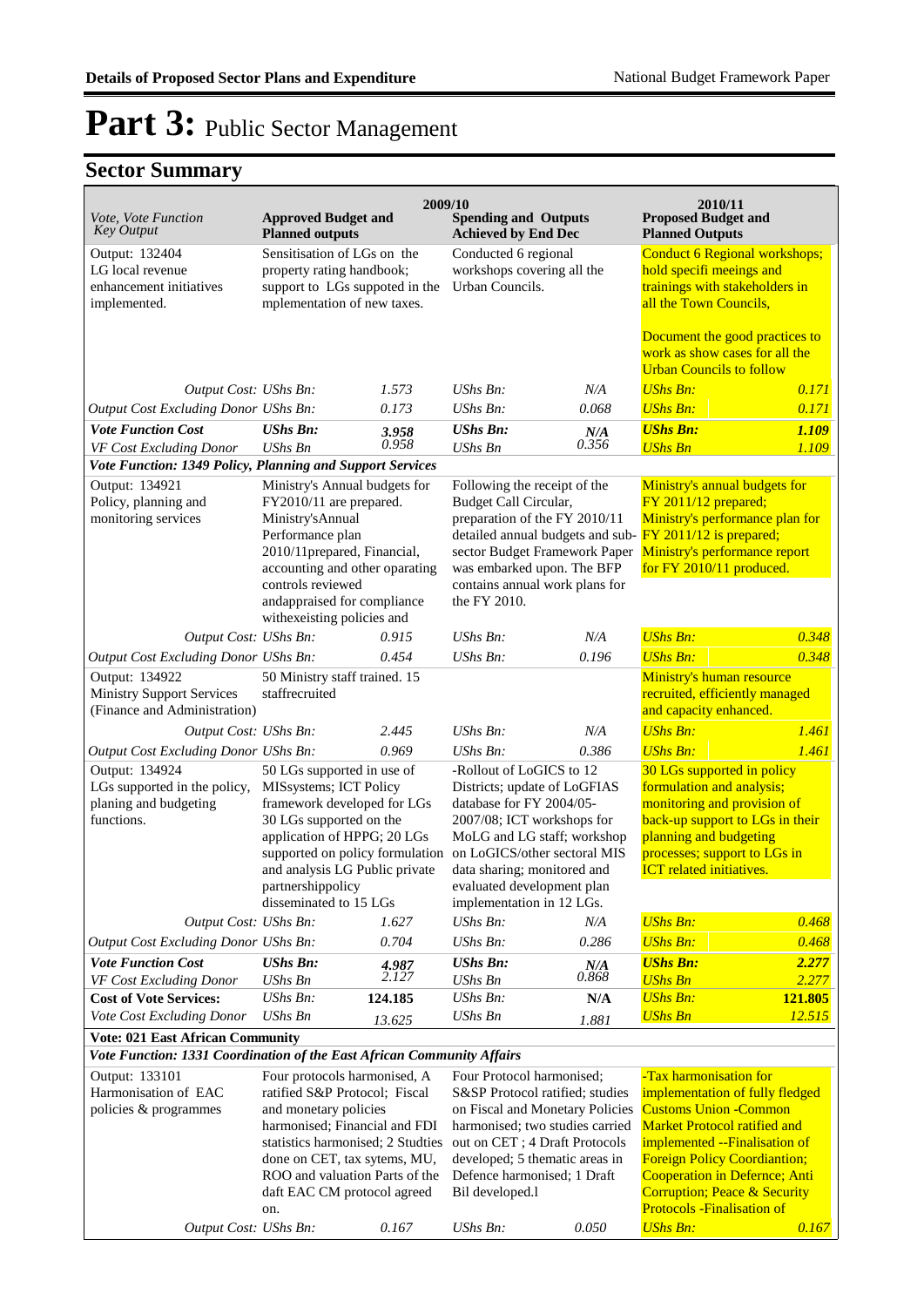| Vote, Vote Function<br><b>Key Output</b>                                                                                                  | <b>Approved Budget and</b><br><b>Planned outputs</b>                                                                                                                                                                                   |                                                                                                                                                                                                     | 2009/10<br><b>Spending and Outputs</b><br><b>Achieved by End Dec</b>                                                                                                                                                              |                                                                                          | 2010/11<br><b>Proposed Budget and</b><br><b>Planned Outputs</b>                                                                                                                                              |        |
|-------------------------------------------------------------------------------------------------------------------------------------------|----------------------------------------------------------------------------------------------------------------------------------------------------------------------------------------------------------------------------------------|-----------------------------------------------------------------------------------------------------------------------------------------------------------------------------------------------------|-----------------------------------------------------------------------------------------------------------------------------------------------------------------------------------------------------------------------------------|------------------------------------------------------------------------------------------|--------------------------------------------------------------------------------------------------------------------------------------------------------------------------------------------------------------|--------|
| Output: 133102<br><b>EAC-EC</b> Economic<br>Partnership Agreement<br>coordination, monitoring and decisions harmonised $\&$<br>evaluation | <b>EAC-EC EPA</b>                                                                                                                                                                                                                      | agreementsharmonised, EAC-<br>EC EPA production andsocial<br>implemented; 15 dedicated<br>sessions 10 review meetings<br>attended 5 studies done 5<br>negotiations attended2<br>trainings conducted |                                                                                                                                                                                                                                   | Consultative and preparatory<br>meetings held on review of<br>EAC-EC-EPA legal framework | <b>EAC-EC-EPA legal frameworks</b><br>reviewd                                                                                                                                                                |        |
| Output Cost: UShs Bn:                                                                                                                     |                                                                                                                                                                                                                                        | 0.157                                                                                                                                                                                               | UShs Bn:                                                                                                                                                                                                                          | 0.052                                                                                    | <b>UShs Bn:</b>                                                                                                                                                                                              | 0.157  |
| Output: 133103<br>EAC policies $&$ programmes joint monitoring of the<br>coordination, monitoring &<br>evaluation                         | 18 meetings; A report on the<br>implementation of the EAC<br>tourism marketing plan<br>andstrategy; Reduced Its<br>NTBs identified and eliminated                                                                                      |                                                                                                                                                                                                     | 800 copies of the Compedium<br>of Protocols & Acts produced<br>and distributed. Consultative<br>and preparatory meetings on<br>communication of EALA<br>decisions held; Consultative<br>work on EACJ comments<br>generation held. |                                                                                          | 1,200 copies of the Compedium<br>of Protocols & Acts produced.<br><b>Mechanism of communicating</b><br><b>EALA</b> decions finalised.<br><b>Comments on EACJ generated</b><br>& submiited to EAC Secretariat |        |
| Output Cost: UShs Bn:                                                                                                                     |                                                                                                                                                                                                                                        | 0.191                                                                                                                                                                                               | UShs Bn:                                                                                                                                                                                                                          | 0.062                                                                                    | <b>UShs Bn:</b>                                                                                                                                                                                              | 0.191  |
| Output: 133104<br>Public awareness on EAC<br>regional integration                                                                         | 45 districts sensitised;<br>Awareness on the on the EAC<br>integration process created<br>country wide; 10 workshops,<br>seminars held on EAC CM; 20<br>consultative meetings,<br>workshops held.                                      |                                                                                                                                                                                                     | 40 districts; 40 schoolls<br>sensitised. 10,000 leaflets<br>produced and distributed to<br>various stakeholders. 15 news<br>paper supplements. 20 radio<br>talk shows.                                                            |                                                                                          | 45 disticts, 50 schools<br>sensitised; 10,000 leaflets<br>produced & distributed to<br>various key stakeholders; 20<br>news paper supplements made.<br>20 radio talk shows held.                             |        |
| Output Cost: UShs Bn:                                                                                                                     |                                                                                                                                                                                                                                        | 0.528                                                                                                                                                                                               | $UShs Bn$ :                                                                                                                                                                                                                       | 0.192                                                                                    | <b>UShs Bn:</b>                                                                                                                                                                                              | 0.527  |
| Output: 133105<br>EAC, SADC, COMESA<br>policies & programmes<br>coordination, monitoring &<br>evaluation                                  | Two EAC, SADC, COMESA<br>meetings attended and 10<br>decisions implemented; 10<br>consultative meetings held 20<br>dedicated sessions, 15 review<br>meetings attended, 5 studies<br>carried out                                        |                                                                                                                                                                                                     | Consultative and preparatory<br>meetings on upgrading of EAC-<br>SADC-COMESA MoU into a<br>Protocol and review of legal<br>text and harmonisation held.                                                                           |                                                                                          | EAC, SADC, COMESA MoU<br>upgrated into a Protocol. EAC,<br><b>SADC, COMESA legal text</b><br>reviewed & harmonised                                                                                           |        |
| Output Cost: UShs Bn:                                                                                                                     |                                                                                                                                                                                                                                        | 0.159                                                                                                                                                                                               | UShs Bn:                                                                                                                                                                                                                          | 0.053                                                                                    | <b>UShs Bn:</b>                                                                                                                                                                                              | 0.159  |
| <b>Vote Function Cost</b>                                                                                                                 | <b>UShs Bn:</b>                                                                                                                                                                                                                        | 1.204                                                                                                                                                                                               | <b>UShs Bn:</b>                                                                                                                                                                                                                   | 0.409                                                                                    | <b>UShs Bn:</b>                                                                                                                                                                                              | 1.203  |
| Vote Function: 1332 East African Community Secretariat Services                                                                           |                                                                                                                                                                                                                                        |                                                                                                                                                                                                     |                                                                                                                                                                                                                                   |                                                                                          |                                                                                                                                                                                                              |        |
| Output: 133251<br>Payment of Uganda's<br>contribution to the EAC<br>Secretariat                                                           | Payment of Ug Shs 10.957<br>billion to the EAC Secretariat                                                                                                                                                                             |                                                                                                                                                                                                     | Ug Shs 10.957 billion remitted<br>to the EAC Secretariat.                                                                                                                                                                         |                                                                                          | Remit Ug Shs 10.957 billion to<br>the EAC Secretariat                                                                                                                                                        |        |
| Output Cost: UShs Bn:                                                                                                                     |                                                                                                                                                                                                                                        | 10.957                                                                                                                                                                                              | UShs Bn:                                                                                                                                                                                                                          | 10.531                                                                                   | <b>UShs Bn:</b>                                                                                                                                                                                              | 10.957 |
| <b>Vote Function Cost</b>                                                                                                                 | <b>UShs Bn:</b>                                                                                                                                                                                                                        | 10.957                                                                                                                                                                                              | <b>UShs Bn:</b>                                                                                                                                                                                                                   | 10.531                                                                                   | <b>UShs Bn:</b>                                                                                                                                                                                              | 10.957 |
| Vote Function: 1349 Policy, Planning and Support Services                                                                                 |                                                                                                                                                                                                                                        |                                                                                                                                                                                                     |                                                                                                                                                                                                                                   |                                                                                          |                                                                                                                                                                                                              |        |
| Output: 134931<br>Policies, consultation,<br>planning, monitoring &<br>evaluation services<br>implementation<br>Output Cost: UShs Bn:     | Registry functional. BFP, MPS<br>andfinal accounts made in<br>time.Contact committee<br>meetings held; 21 remaining<br>posts for the wholeMinistry<br>filled, office facilities<br>andequipment maintained,<br>office rentpaid in time |                                                                                                                                                                                                     | BFP, MPS and final accounts<br>made & submitted in time. 5<br>contact committees held.                                                                                                                                            |                                                                                          | Operationalisation of the<br>resource centre and archives,<br><b>BFP, MPS and final accounts</b><br>made in time. Contracts<br>committee meetings held,<br>internal audit reports produced<br>in time        |        |
|                                                                                                                                           |                                                                                                                                                                                                                                        | 0.219                                                                                                                                                                                               | UShs Bn:                                                                                                                                                                                                                          | 0.093                                                                                    | <b>UShs Bn:</b>                                                                                                                                                                                              | 0.234  |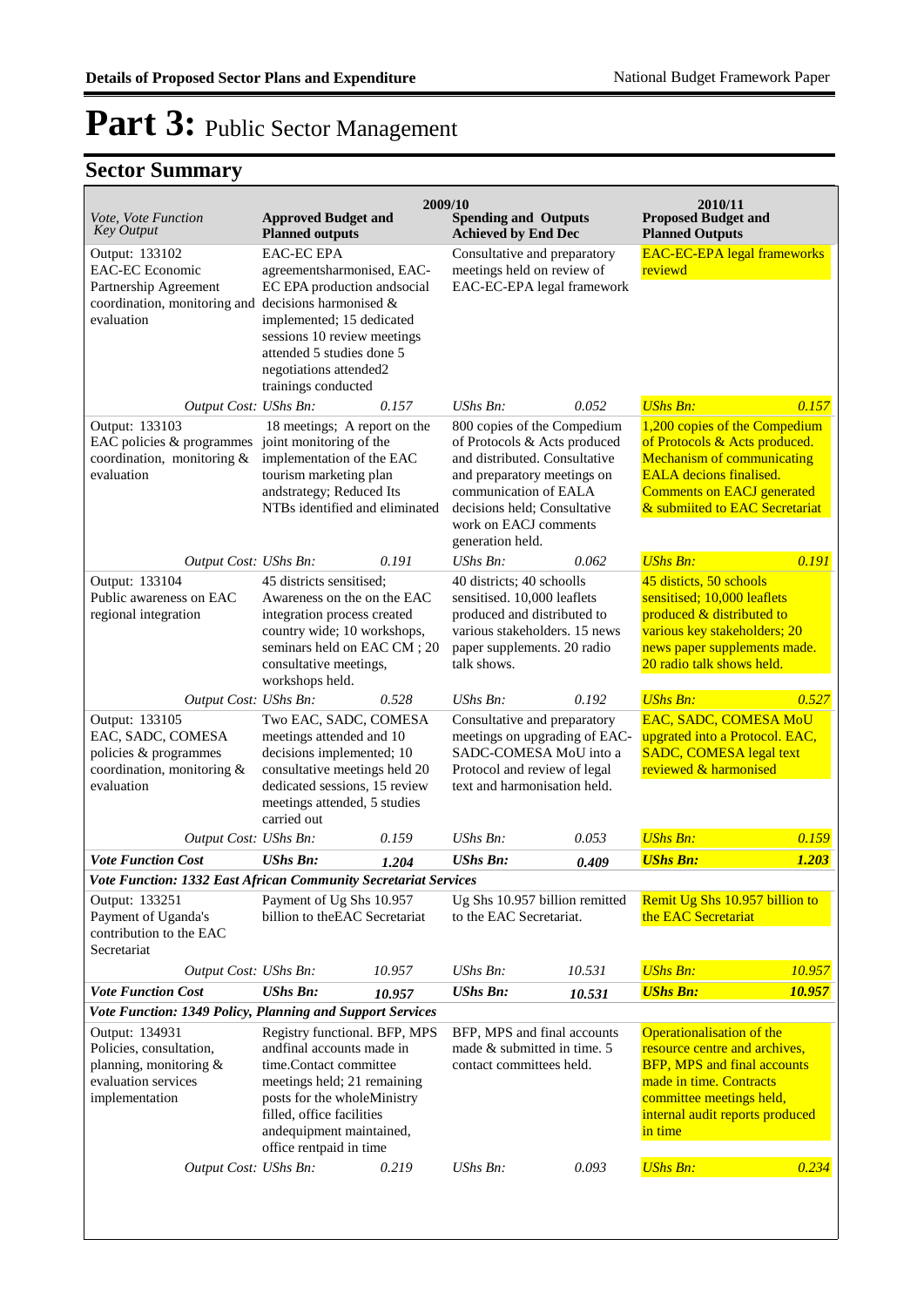| <i>Vote, Vote Function</i><br><b>Key Output</b>                                                             | <b>Approved Budget and</b>                                                                                                                                                                               |                                                     | 2009/10<br><b>Spending and Outputs</b>                                                                                                                                   |        | 2010/11<br><b>Proposed Budget and</b>                                                                                                                                                                                                                                                                           |              |
|-------------------------------------------------------------------------------------------------------------|----------------------------------------------------------------------------------------------------------------------------------------------------------------------------------------------------------|-----------------------------------------------------|--------------------------------------------------------------------------------------------------------------------------------------------------------------------------|--------|-----------------------------------------------------------------------------------------------------------------------------------------------------------------------------------------------------------------------------------------------------------------------------------------------------------------|--------------|
|                                                                                                             | <b>Planned outputs</b>                                                                                                                                                                                   |                                                     | <b>Achieved by End Dec</b>                                                                                                                                               |        | <b>Planned Outputs</b>                                                                                                                                                                                                                                                                                          |              |
| Output: 134932<br><b>Ministry Support Services</b><br>(Finance and Administration) facilities and equipment | 21 remaining posts for the<br>wholeMinistry filled, office                                                                                                                                               |                                                     | Office facilities and equipment<br>maintained, 6 months office rent<br>paid in time. 55 Staff trained.                                                                   |        | Office facilities and equipment<br>maintained, office rent paid in<br>time. Training Needs                                                                                                                                                                                                                      |              |
|                                                                                                             | maintained, office rentpaid in<br>time                                                                                                                                                                   |                                                     | Office facilities and equipment<br>maintained; 25 support staff<br>inducted; six new staff recruited                                                                     |        | Assessment carried out.<br><b>Training Plan developed. New</b><br>staff inducted. Staff trained.                                                                                                                                                                                                                |              |
|                                                                                                             |                                                                                                                                                                                                          |                                                     | and a total 56 staff facilitated. 5<br>posts advertised.                                                                                                                 |        |                                                                                                                                                                                                                                                                                                                 |              |
| Output Cost: UShs Bn:                                                                                       |                                                                                                                                                                                                          | 0.923                                               | $\mathit{UShs}\, \mathit{Bn}$ :                                                                                                                                          | 0.296  | <b>UShs Bn:</b>                                                                                                                                                                                                                                                                                                 | 1.062        |
| Output: 134933<br>Ministerial and Top<br><b>Management Services</b>                                         | Top policy and<br>managementmeetings held<br>and decisionsimplemented                                                                                                                                    |                                                     | 4 Top management and 7 senior<br>management meetings held and<br>decisions implemented. 7<br>directorates meetings held.                                                 |        | 12 Top management and 12<br>senior management meetings<br>held and decisions<br>implemented. 12 directorates                                                                                                                                                                                                    |              |
| Output Cost: UShs Bn:                                                                                       |                                                                                                                                                                                                          | 0.194                                               | UShs Bn:                                                                                                                                                                 | 0.082  | meetings held.<br><b>UShs Bn:</b>                                                                                                                                                                                                                                                                               | 0.190        |
|                                                                                                             |                                                                                                                                                                                                          |                                                     |                                                                                                                                                                          |        |                                                                                                                                                                                                                                                                                                                 |              |
| Output: 134934<br>Public awareness on EAC<br>finance & human resources<br>integration                       | 25 workshops, 20 talk shows,<br>10press conferences, 30<br>supplements, 10 promotional<br>events held                                                                                                    |                                                     | 6 workshop, 15 talk shows, 7<br>press conferences, 12<br>supplements, 2 promotional<br>events held; 500 pamphlets<br>produced and distributed to<br>various stakeholders |        | 4 Workshops, 40 talk shows, 10<br>press conferences, 30<br>supplements, 10 promotional<br>events held. 45 districts, 50<br>schools sensitized. 10,000<br>leaflets produced and<br>distributed to various<br>stakeholders. 20 news paper<br>supplements made                                                     |              |
| Output Cost: UShs Bn:                                                                                       |                                                                                                                                                                                                          | 0.413                                               | $UShs Bn$ :                                                                                                                                                              | 0.173  | <b>UShs Bn:</b>                                                                                                                                                                                                                                                                                                 | 0.646        |
| Output: 134935                                                                                              | 25 local & 15                                                                                                                                                                                            |                                                     | 15 local & 29 international                                                                                                                                              |        | 31 local & 50 international                                                                                                                                                                                                                                                                                     |              |
| EAC finance & human<br>resources policies &<br>programmes<br>coordination, M&E                              |                                                                                                                                                                                                          | internationalmeetings attended<br>meetings attended |                                                                                                                                                                          |        | meetings attended                                                                                                                                                                                                                                                                                               |              |
| Output Cost: UShs Bn:                                                                                       |                                                                                                                                                                                                          | 1.019                                               | $\mathit{UShs}\, \mathit{Bn}$ :                                                                                                                                          | 0.452  | <b>UShs Bn:</b>                                                                                                                                                                                                                                                                                                 | 0.982        |
| Output: 134975<br><b>Purchase of Motor Vehicles</b><br>and Other Transport<br>Equipment                     | <b>Purchase of Vehicles</b>                                                                                                                                                                              |                                                     |                                                                                                                                                                          |        |                                                                                                                                                                                                                                                                                                                 |              |
| Output Cost: UShs Bn:                                                                                       |                                                                                                                                                                                                          | 0.170                                               | $\mathit{UShs}\, \mathit{Bn}$ :                                                                                                                                          | 0.000  | <b>UShs Bn:</b>                                                                                                                                                                                                                                                                                                 | 0.170        |
| Vote Function Cost                                                                                          | UShs Bn:                                                                                                                                                                                                 | 3.048                                               | UShs Bn:                                                                                                                                                                 | 1.096  | <b>UShs Bn:</b>                                                                                                                                                                                                                                                                                                 | <u>3.314</u> |
| <b>Cost of Vote Services:</b>                                                                               | UShs Bn:                                                                                                                                                                                                 | 15.129                                              | UShs Bn:                                                                                                                                                                 | 12.036 | <b>UShs Bn:</b>                                                                                                                                                                                                                                                                                                 | 15.474       |
| <b>Vote: 108 National Planning Authority</b>                                                                |                                                                                                                                                                                                          |                                                     |                                                                                                                                                                          |        |                                                                                                                                                                                                                                                                                                                 |              |
| Vote Function: 1351 National Planning, Monitoring and Evaluation                                            |                                                                                                                                                                                                          |                                                     |                                                                                                                                                                          |        |                                                                                                                                                                                                                                                                                                                 |              |
| Output: 135101<br>Production of National<br>Development Planning<br>framework and systems                   | A disseminated 5- YNDP;<br>Production of A Shared 30-<br>YearNational Vision,<br>Production of a 10- Year NDP,<br>CNDPF, Disseminated<br>CNDPF, Operational legal<br>instrument, Disseminated<br>Vision. |                                                     | -Draft NDP Printed -Draft<br>NDP presented to cabinet<br>ministers, permanent secretary's<br>and Members of Parliament for<br>consideration                              |        | Final Draft 30 Year National<br><b>Vision 10 Year NDP</b><br><b>Approved 5 Year NDP</b><br>disseminated Approved NPA<br><b>Statutory instruments</b><br>disseminated Local<br><b>Government planning</b><br>guidelines reviewed and<br>harmonised with NDP Spatial<br>and socio economic planning<br>integrated |              |
| Output Cost: UShs Bn:                                                                                       |                                                                                                                                                                                                          | 1.301                                               | $\mathit{UShs}\, \mathit{Bn}$ :                                                                                                                                          | 0.714  | <b>UShs Bn:</b>                                                                                                                                                                                                                                                                                                 | 0.901        |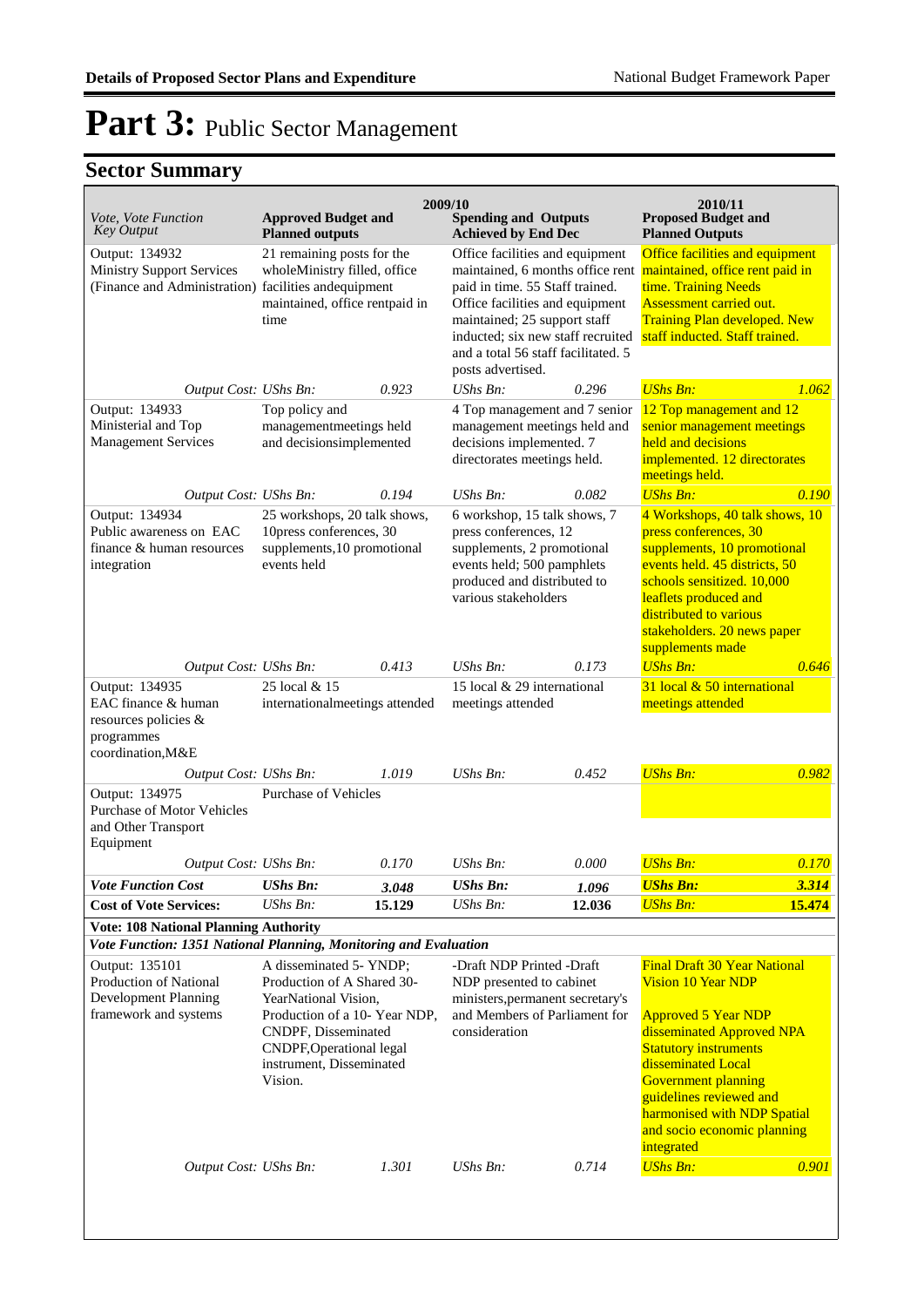## **Sector Summary**

| Vote, Vote Function<br><b>Key Output</b>                                                                           | <b>Approved Budget and</b><br><b>Planned outputs</b>                                                                                                                                                                                              | 2009/10        | <b>Spending and Outputs</b><br><b>Achieved by End Dec</b>                                                                                                                                |                                                  | 2010/11<br><b>Proposed Budget and</b><br><b>Planned Outputs</b>                                                                                                                                                                                                               |                                                                                                         |
|--------------------------------------------------------------------------------------------------------------------|---------------------------------------------------------------------------------------------------------------------------------------------------------------------------------------------------------------------------------------------------|----------------|------------------------------------------------------------------------------------------------------------------------------------------------------------------------------------------|--------------------------------------------------|-------------------------------------------------------------------------------------------------------------------------------------------------------------------------------------------------------------------------------------------------------------------------------|---------------------------------------------------------------------------------------------------------|
| Output: 135102<br>Policy Analysis, Monitoring<br>and Evaluation                                                    | 2008/09 Annual Report on<br>performance of the economy;<br>Inventory of Government<br>policies and programmes;<br>Monitoring and Evaluation<br>system for the NDP;<br>Assessment/evaluation of<br>keynational development<br>policies/programmes. |                | -Annual reports for FY's<br>Prepared                                                                                                                                                     | 2007/08 and 2008/09 - M<br>& E Framework for NDP |                                                                                                                                                                                                                                                                               | <b>Annual Report on performance</b><br>of economy FY 2008/09 and<br><b>Progress Report launched and</b> |
| Output Cost: UShs Bn:                                                                                              |                                                                                                                                                                                                                                                   | 0.524          | $UShs Bn$ :                                                                                                                                                                              | 0.103                                            | <b>UShs Bn:</b>                                                                                                                                                                                                                                                               | 0.920                                                                                                   |
| Output: 135103<br><b>Strenghening Planning</b><br>capacity at National and LG<br>Levels                            | Coordination of the UCCBP<br>programme;Strengthening<br>capacities in Local<br>Governments; Strengthening<br>capacities in sectors.                                                                                                               |                | -1,000 copies of the Country<br>Review Report were printed on<br>CD-Rom and disseminated<br>- Strengthened the institutional<br>capacity of APRM NGC to<br>monitor implementation of PoA |                                                  | 40 activities of Beneficiary<br>institutions funded, produce<br><b>UCCBP Operations Manual,</b><br>compile Mid-tern review report,<br>external audit for FY2008/09,<br><b>Conducting of National</b><br><b>Manpower Survey</b>                                                |                                                                                                         |
| Output Cost: UShs Bn:                                                                                              |                                                                                                                                                                                                                                                   | 2.384          | $UShs Bn$ :                                                                                                                                                                              | N/A                                              | <b>UShs Bn:</b>                                                                                                                                                                                                                                                               | 0.855                                                                                                   |
| Output Cost Excluding Donor UShs Bn:                                                                               |                                                                                                                                                                                                                                                   | 0.855          | $UShs Bn$ :                                                                                                                                                                              | 0.296                                            | <b>UShs Bn:</b>                                                                                                                                                                                                                                                               | 0.855                                                                                                   |
| Output: 135104<br>Coordination of Global,<br>Regional and Cross-<br>Sectoral national Initiatives                  | NEPAD initiatives e.g<br>CAADPand e-School<br>coordinated - National<br>Productivity Movement<br>coordinated Strategic market<br>research and feasibility studies<br>carried.                                                                     |                | -1,000 copies of the Country<br>Review Report were printed on<br>CD-Rom and disseminated<br>- Strengthened the institutional<br>capacity of APRM NGC to<br>monitor implementation of PoA |                                                  | <b>Continue coordinating NEPAD</b><br>initiatives like CAADP, E-<br>schools APRMNGC<br>effectively supported to carry<br>out its mandate Plan of<br><b>Action for Productivity</b><br>improvement in Uganda<br>developed. Participation in<br><b>EAC</b> regional initiatives |                                                                                                         |
| Output Cost: UShs Bn:                                                                                              |                                                                                                                                                                                                                                                   | 2.279          | UShs Bn:                                                                                                                                                                                 | N/A                                              | <b>UShs Bn:</b>                                                                                                                                                                                                                                                               | 1.796                                                                                                   |
| Output Cost Excluding Donor UShs Bn:                                                                               |                                                                                                                                                                                                                                                   | 0.796          | UShs Bn:                                                                                                                                                                                 | 0.286                                            | <b>UShs Bn:</b>                                                                                                                                                                                                                                                               | 1.796                                                                                                   |
| Output: 135105<br>Finance and Administrative<br><b>Support Services</b>                                            | Preparation of Financial<br>reports, budget and policy<br>statement Human resoucre<br>management.                                                                                                                                                 |                | No information reported                                                                                                                                                                  |                                                  | Financial and other statutory<br>Reports timely produced; NPA<br>institutional strengthening;<br><b>Systems for effective</b><br>management of NPA resources<br>(financial, human and<br>equipments and vehicles)<br>established                                              |                                                                                                         |
| Output Cost: UShs Bn:                                                                                              |                                                                                                                                                                                                                                                   | 2.571          | <b>UShs Bn:</b>                                                                                                                                                                          | 0.923                                            | <b>UShs Bn:</b>                                                                                                                                                                                                                                                               | 2.574                                                                                                   |
| Output: 135106<br>Research and Innovation                                                                          | National Public policy dialogue<br>(Blueroom) conducted;<br>Innovative policy research<br>conducted; Establishing a<br>national research fund.                                                                                                    |                | No information provided                                                                                                                                                                  |                                                  | Hold 6 UGF sessions and 4<br><b>National Public Dialogue</b><br>Forum sessions, establish LG<br><b>Planners forum, Studies</b><br>commissioned in strategic areas<br>(at least 5 studies).                                                                                    |                                                                                                         |
| Output Cost: UShs Bn:                                                                                              |                                                                                                                                                                                                                                                   | 0.353          | UShs Bn:                                                                                                                                                                                 | 0.075                                            | <b>UShs Bn:</b>                                                                                                                                                                                                                                                               | 0.354                                                                                                   |
| <b>Vote Function Cost</b><br>VF Cost Excluding Donor                                                               | <b>UShs Bn:</b><br><b>UShs Bn</b>                                                                                                                                                                                                                 | 9.975<br>6.962 | <b>UShs Bn:</b><br>UShs Bn                                                                                                                                                               | $N/A$ <sub>2.397</sub>                           | <b>UShs Bn:</b><br><b>UShs Bn</b>                                                                                                                                                                                                                                             | 7.787<br>7.787                                                                                          |
| <b>Cost of Vote Services:</b>                                                                                      | UShs Bn:                                                                                                                                                                                                                                          | 9.800          | <b>UShs Bn:</b>                                                                                                                                                                          | N/A                                              | <b>UShs Bn:</b>                                                                                                                                                                                                                                                               | 7.787                                                                                                   |
| Vote Cost Excluding Donor                                                                                          | <b>UShs Bn</b>                                                                                                                                                                                                                                    | 6.962          | <b>UShs Bn</b>                                                                                                                                                                           | 2.397                                            | <b>UShs Bn</b>                                                                                                                                                                                                                                                                | 7.787                                                                                                   |
| <b>Vote: 146 Public Service Commission</b><br>Vote Function: 1352 Public Service Selection and Discplinary Systems |                                                                                                                                                                                                                                                   |                |                                                                                                                                                                                          |                                                  |                                                                                                                                                                                                                                                                               |                                                                                                         |
| Output: 135201                                                                                                     | 80 DCSs to be visited; 100%                                                                                                                                                                                                                       |                | -Monitoring Visits were made                                                                                                                                                             |                                                  | - All DCSs to be visited. -                                                                                                                                                                                                                                                   |                                                                                                         |
| DSC Monitored and                                                                                                  | appeals and requests for                                                                                                                                                                                                                          |                | to 2 districts - Development of                                                                                                                                                          |                                                  | 100% appeals and requests for                                                                                                                                                                                                                                                 |                                                                                                         |
| <b>Technical Assistance</b>                                                                                        | guidance concluded                                                                                                                                                                                                                                |                | a monitoring checklist is in the                                                                                                                                                         |                                                  | guidance concluded                                                                                                                                                                                                                                                            |                                                                                                         |

final stages -Consultations on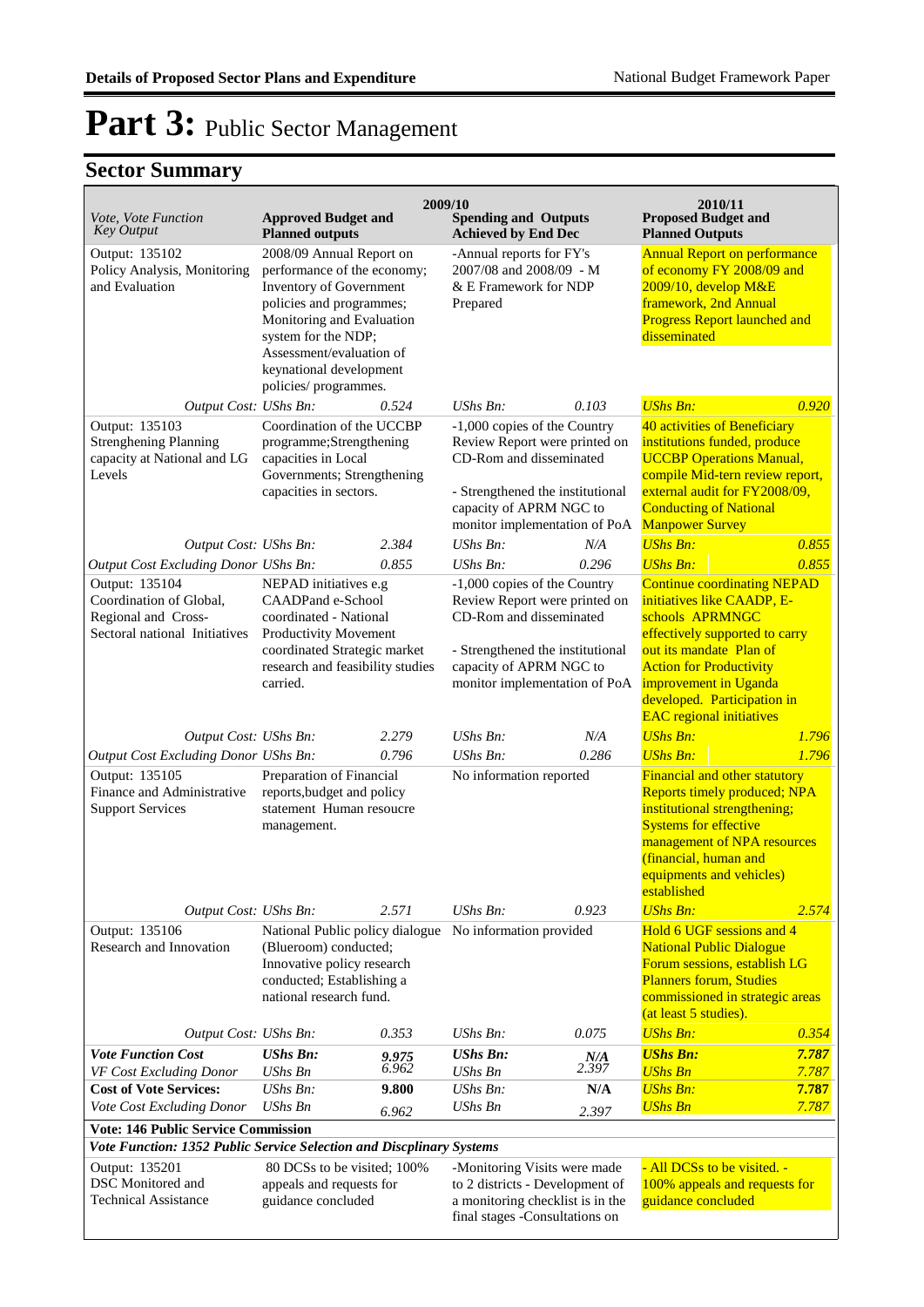| Vote, Vote Function<br><b>Key Output</b>                                                                | <b>Approved Budget and</b><br><b>Planned outputs</b>                                                                                                                                                                                        |       | 2009/10<br><b>Spending and Outputs</b><br><b>Achieved by End Dec</b>                                                                                                                                                                                                     |       | 2010/11<br><b>Proposed Budget and</b><br><b>Planned Outputs</b>                                                                                                                                                                                 |       |
|---------------------------------------------------------------------------------------------------------|---------------------------------------------------------------------------------------------------------------------------------------------------------------------------------------------------------------------------------------------|-------|--------------------------------------------------------------------------------------------------------------------------------------------------------------------------------------------------------------------------------------------------------------------------|-------|-------------------------------------------------------------------------------------------------------------------------------------------------------------------------------------------------------------------------------------------------|-------|
|                                                                                                         |                                                                                                                                                                                                                                             |       | annual programme for visits is<br>ongoing -Appeals have been<br>handled                                                                                                                                                                                                  |       |                                                                                                                                                                                                                                                 |       |
| Output Cost: UShs Bn:                                                                                   |                                                                                                                                                                                                                                             | 0.419 | UShs Bn:                                                                                                                                                                                                                                                                 | 0.181 | <b>UShs Bn:</b>                                                                                                                                                                                                                                 | 0.419 |
| Output: 135202<br><b>Selection Systems</b><br>Development                                               | Reviewing Competence<br>profilesfor Positions of CAO,<br>Directors &Commissioners in<br>Central Government;<br>Development of 15 Selection<br>nstruments from approved<br>competence profiles.                                              |       | - 8 selection instruments<br>developed - 6 Selection test<br>for the Centre and 18 for the<br><b>Local Governments</b><br>administered. - Developed<br>draft profiles for 18 posts at U4-<br>U <sub>3</sub>                                                              |       | - Reviewing Competence<br>profiles -Development of<br><b>Selection Instruments from</b><br>approved competence profiles.<br>-Administration of Selection -<br><b>Building Capacity of PSC</b><br><b>Secretariat in Competence</b><br>Profiling. |       |
| Output Cost: UShs Bn:                                                                                   |                                                                                                                                                                                                                                             | 0.261 | UShs Bn:                                                                                                                                                                                                                                                                 | 0.118 | <b>UShs Bn:</b>                                                                                                                                                                                                                                 | 0.261 |
| Output: 135203<br><b>Regulation and Standards</b><br>Development                                        | Manual for Minimum<br>conditionsand Performance<br>standards for DCSs<br>Developedand disseminated;<br>Revised PSC forms, Checklist<br>disseminated; New PSC<br>regulation disseminated and<br>operational in Ministries and<br>local Govts |       | -Manual printed and program<br>for dissemination agreed in 2nd<br>week of Dec -Annual<br>programme for monitoring<br>visits incorporated in DSC<br>program of work 2009/10 -<br>PSC regulations forms in use -<br>Draft induction manual<br>produced for approval by DSC |       | - Development of guidelines,<br>diseminating and monitoring<br>their implementation                                                                                                                                                             |       |
| Output Cost: UShs Bn:                                                                                   |                                                                                                                                                                                                                                             | 0.022 | UShs Bn:                                                                                                                                                                                                                                                                 | 0.011 | <b>UShs Bn:</b>                                                                                                                                                                                                                                 | 0.022 |
| Output: 135204<br><b>Administrative Support</b><br>Services                                             | Medium Term Expenditure<br>Framework paper produced;<br>Budget estimates for income<br>and expenditure prepared and<br>submitted to MoFPED; Office<br>Equipment and tools provided.                                                         |       | - A clean environment has been<br>maintained. - Final accounts<br>were prepared and submitted to<br>the MOFED/Accountant<br>General level - Office<br>Equipment and tools provided<br>- Medium Term Expenditure<br>Framework paper produced                              |       | - Medium Term Expenditure<br>Framework paper produced<br>- Budget estimates for income<br>and expenditure prepared and<br>submitted to MoFPED -<br><b>Office Equipment and tools</b><br>provided - Conducive<br>working environment provided.   |       |
| Output Cost: UShs Bn:                                                                                   |                                                                                                                                                                                                                                             | 0.560 | UShs Bn:                                                                                                                                                                                                                                                                 | 0.262 | <b>UShs Bn:</b>                                                                                                                                                                                                                                 | 0.560 |
| Output: 135205<br>LG DSC Capacity Building                                                              | All new DSC members<br>Inductedperformance<br>enhancementprogrammes<br>conducted for 45 OldDSCs;<br>All requests for approval<br>ofmembers for LGs attended<br>towithin one month                                                           |       | - All outstanding DSC for<br>approval were handled,<br>particularly approval was made<br>for DSC of Sembabule, Nebbi<br>and Mubende                                                                                                                                      |       | -All new DSC members<br>Inducted - performance<br>enhancement programmes<br>conducted for DSCs -All<br>requests for approval of<br>members for LGs attended to<br>within one month                                                              |       |
| Output Cost: UShs Bn:                                                                                   |                                                                                                                                                                                                                                             | 0.318 | UShs Bn:                                                                                                                                                                                                                                                                 | 0.155 | <b>UShs Bn:</b>                                                                                                                                                                                                                                 | 0.318 |
| Output: 135206<br><b>Recruitment Services</b>                                                           | 8 adverts released; Annual<br>exercise for GRE 2009/10<br>conducted; submissions from<br>ministries concluded.                                                                                                                              |       | -Called for returns from all<br>Ministries and Departments<br>-Minutes for various posts have<br>been released - PSC annual<br>exercise on GRE is ongoing.                                                                                                               |       | - 6 adverts released - Annual<br>exercise for GRE 2010/11<br>conducted - submissions from<br>ministries concluded                                                                                                                               |       |
| Output Cost: UShs Bn:                                                                                   |                                                                                                                                                                                                                                             | 1.517 | $\mathit{UShs}\, \mathit{Bn}$ :                                                                                                                                                                                                                                          | 0.671 | <b>UShs Bn:</b>                                                                                                                                                                                                                                 | 1.517 |
| Output: 135251<br>Membership to International Organisations<br>Organisations (CAPAM,<br>AAPSCOM, AAPAM) | Subcription to International                                                                                                                                                                                                                |       | No information reported                                                                                                                                                                                                                                                  |       | <b>Membership to International</b><br><b>Organisations (CAPAM,</b><br>AAPSCOM, AAPAM)                                                                                                                                                           |       |
| Output Cost: UShs Bn:                                                                                   |                                                                                                                                                                                                                                             | 0.005 | UShs Bn:                                                                                                                                                                                                                                                                 | 0.003 | <b>UShs Bn:</b>                                                                                                                                                                                                                                 | 0.005 |